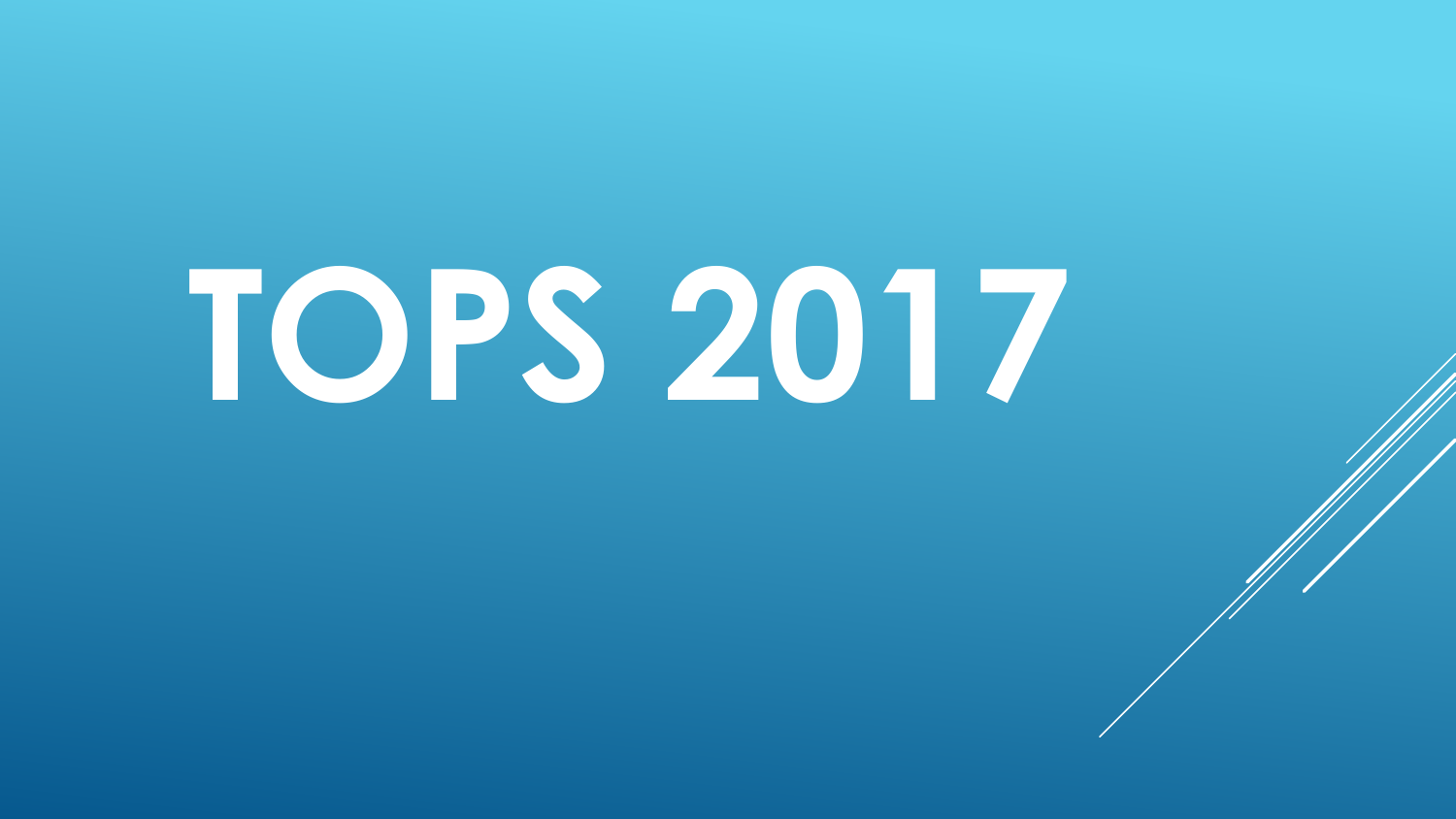# **T**ALENT

### **O**PPORTUNITY

# **P**ROGRAM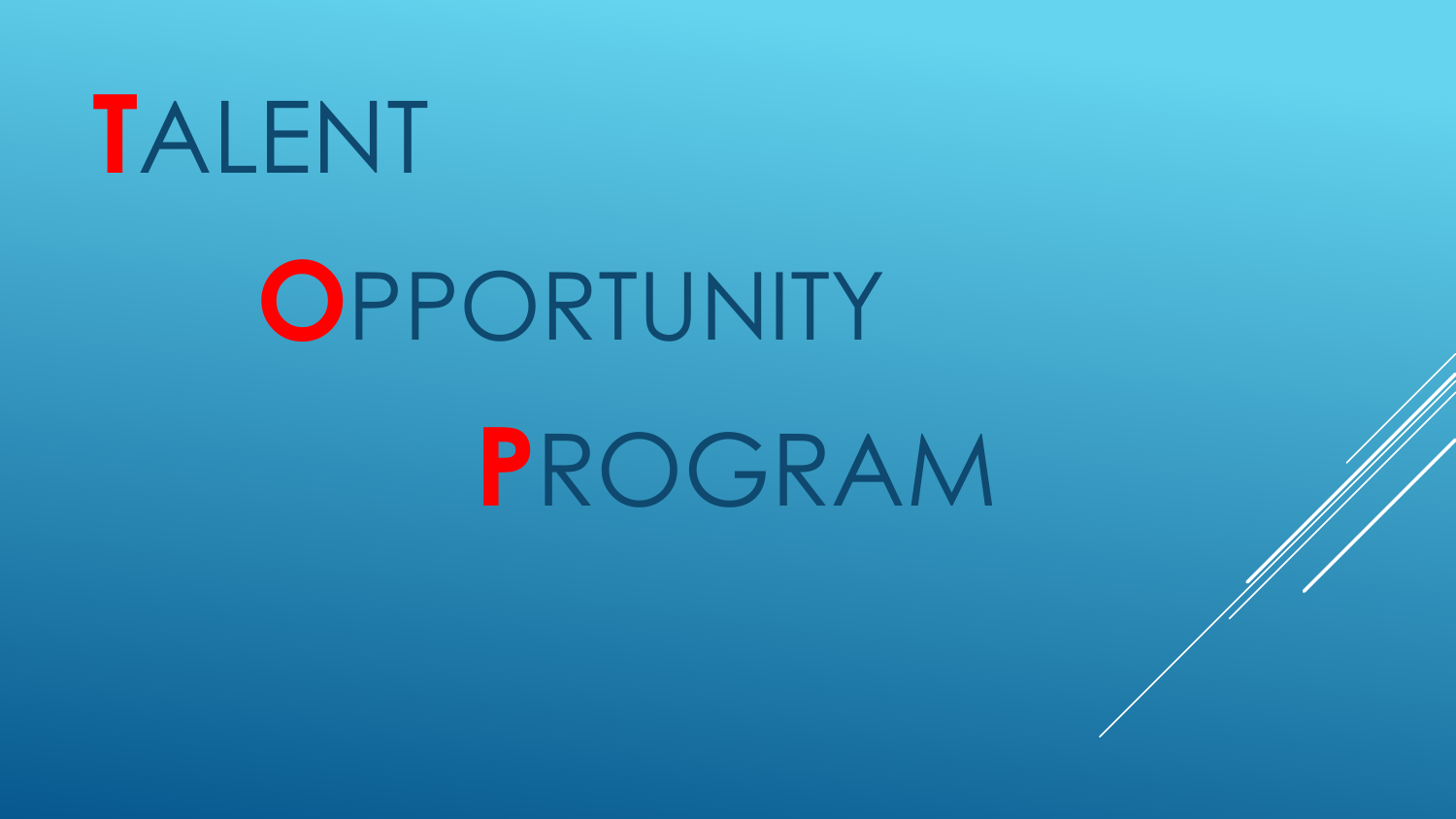# Ages of TOPS Athletes 7 – 10 Years Old

Based on the age of the gymnast on December 31<sup>st</sup> of the testing year.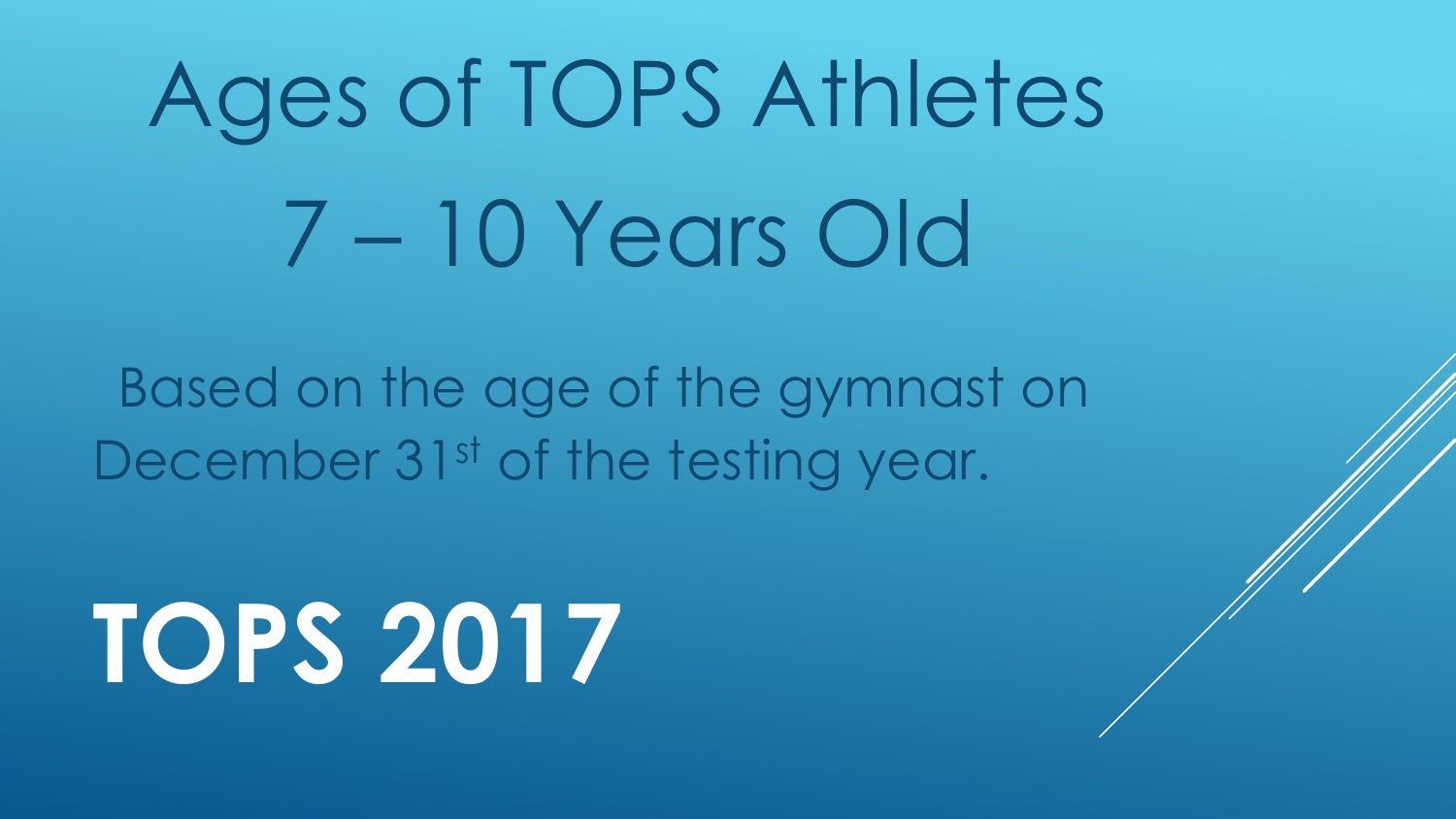# **TOPS TESTING Physical Abilities Basic Skills**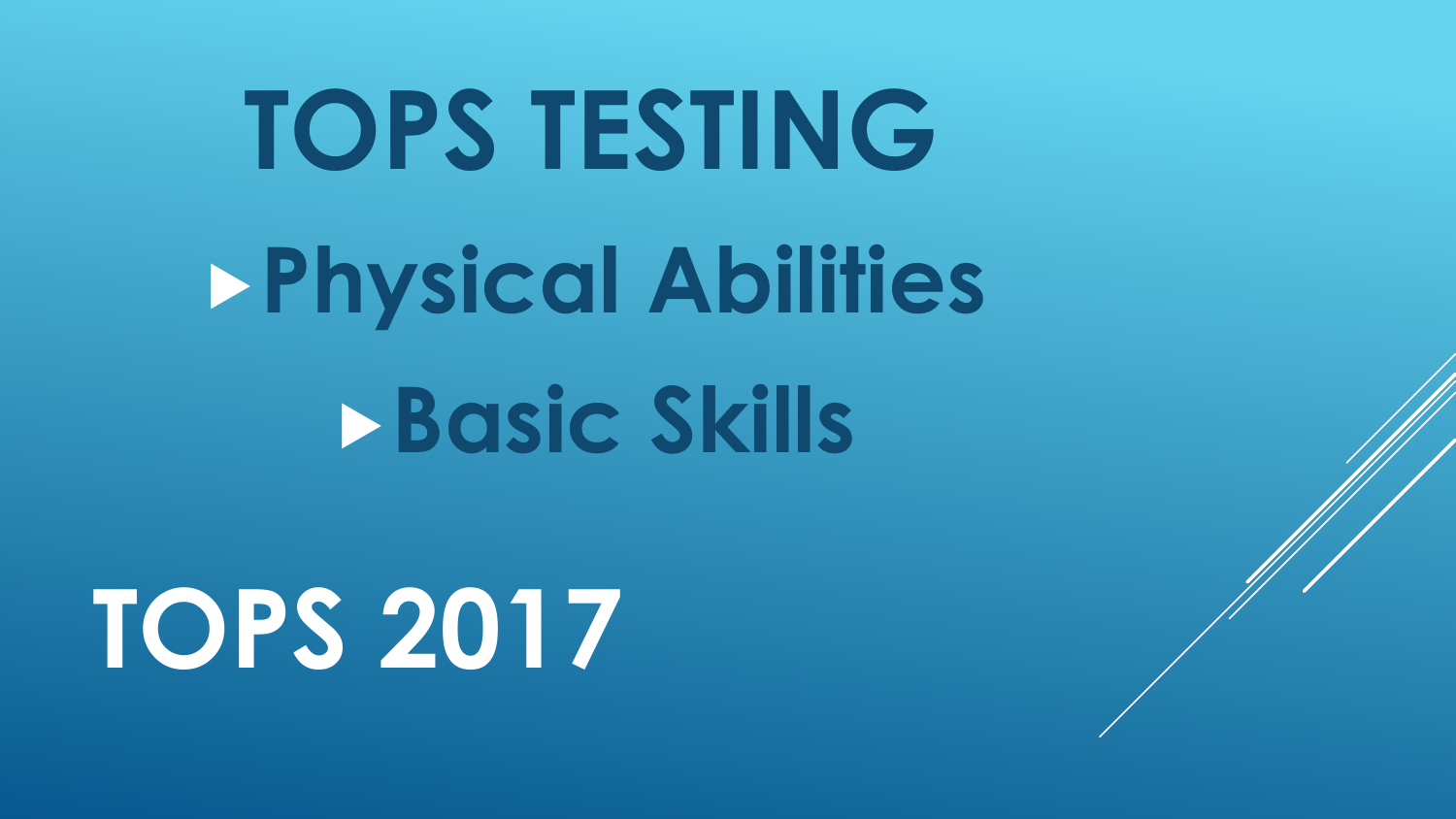#### Physical Abilities Testing

\*Flexibility

\*Rope Climb

\*Handstand Hold

\*Press To Handstand

\*Leg Lifts

\*Cast to Handstand

\*Sprint (National Testing only)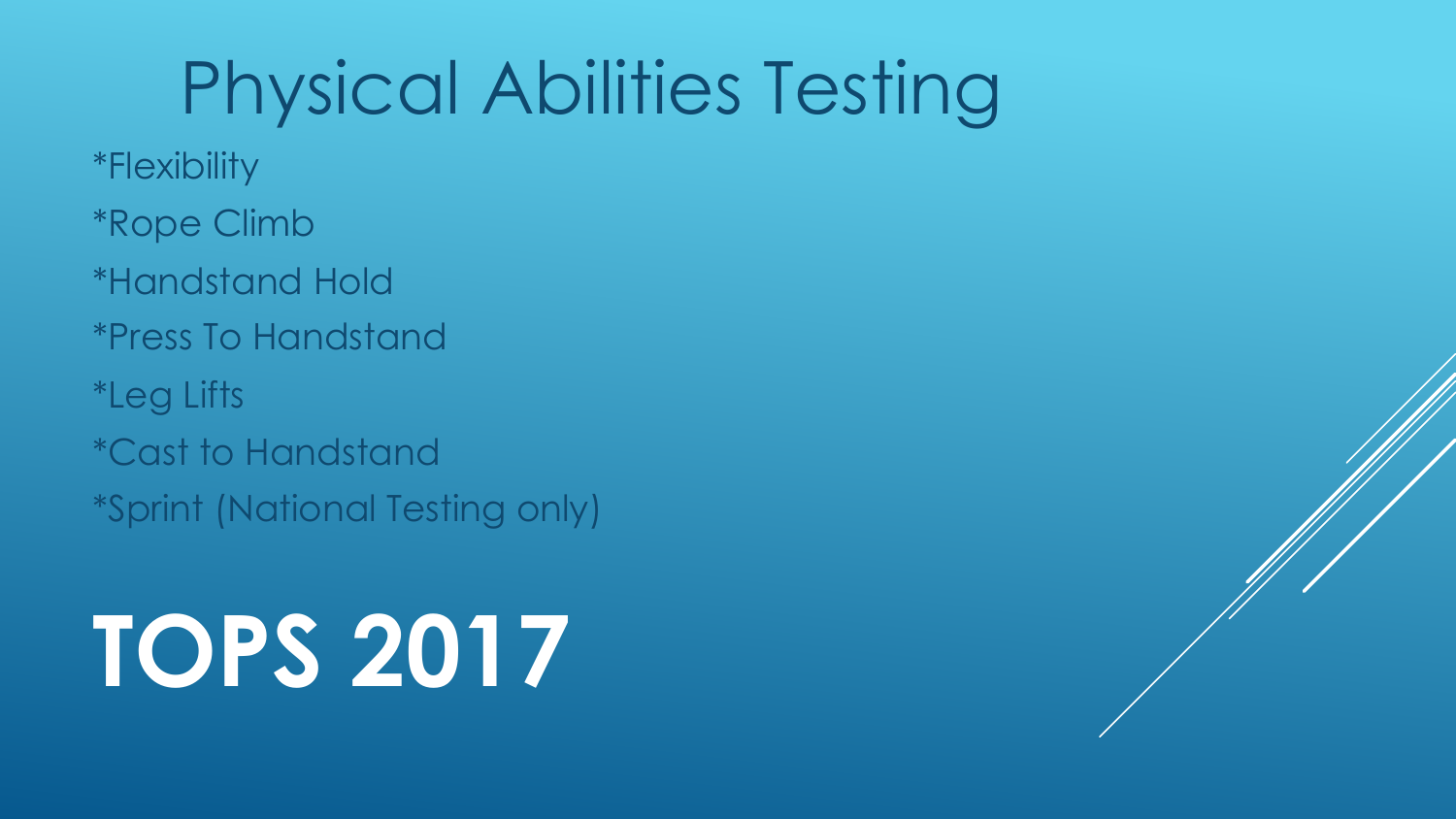**Physical Abilities Manual Videos Women's Program – TOPS/Hopes**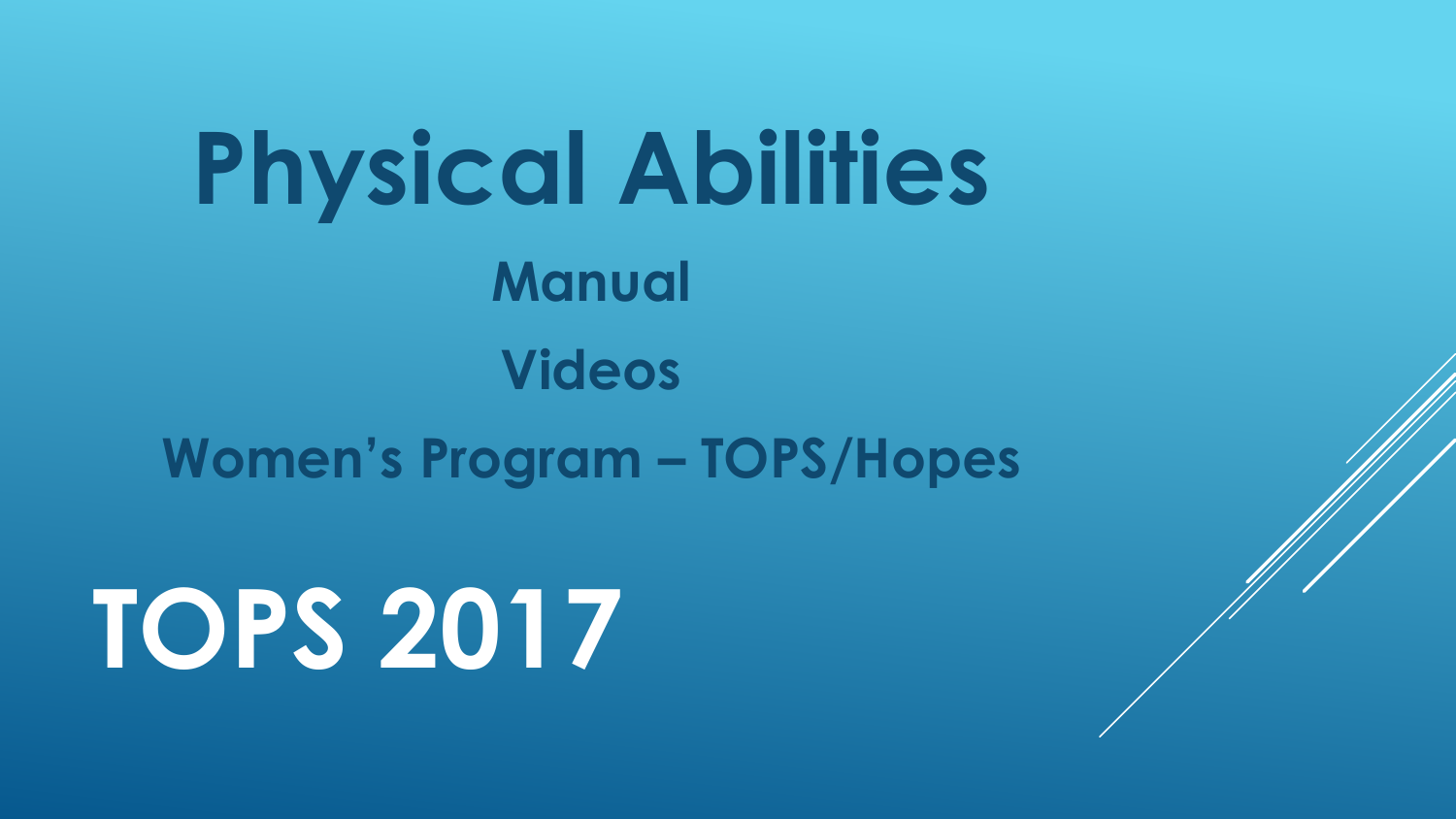**7 Year Olds**  o **Physical abilities only**  o**No skill testing at state level**  o**Not eligible for TOPS National Testing**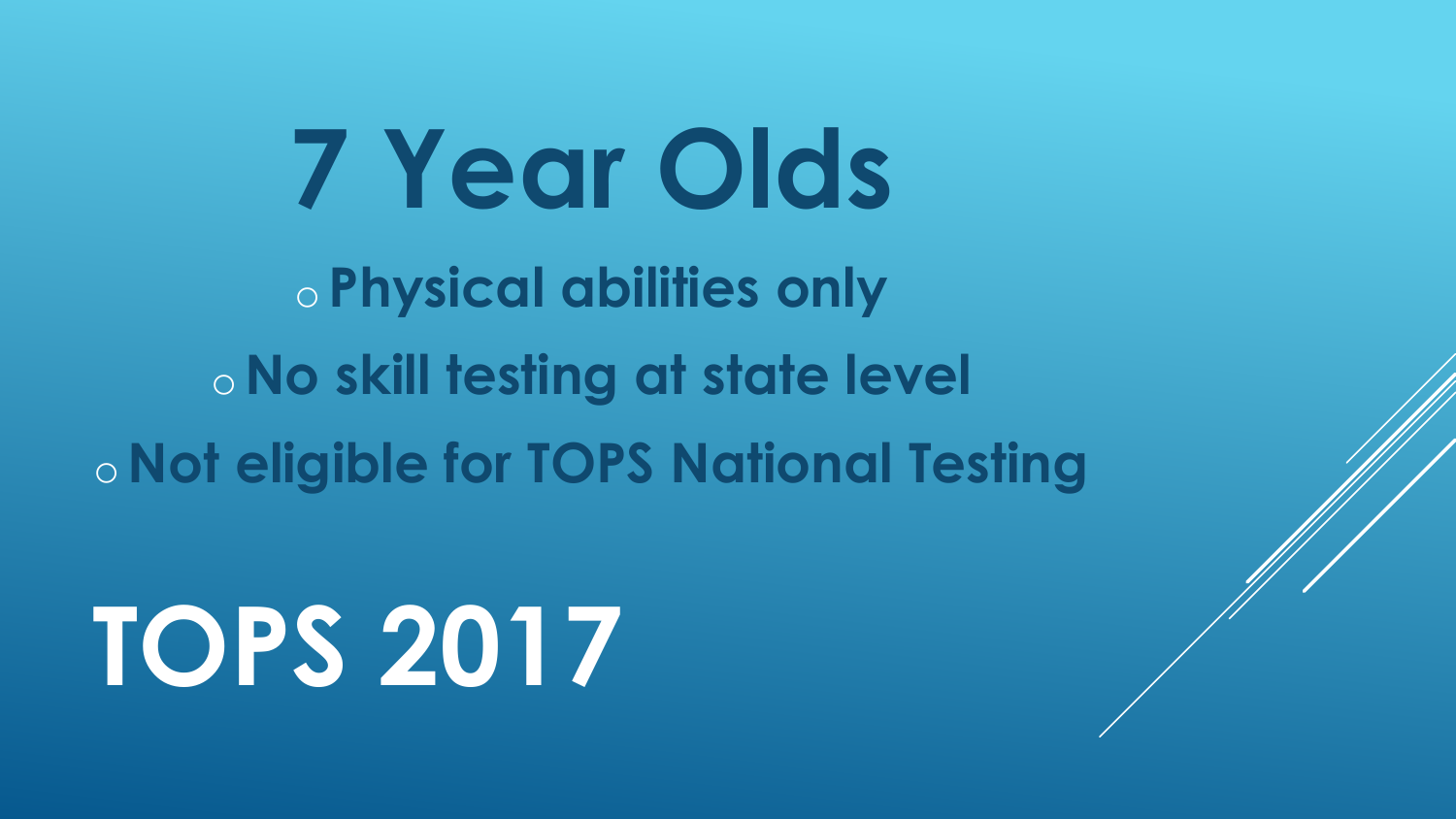# **7 Year Olds TOPS DIAMOND TEAM**

**Top 50 Highest Scores Nationally for 7 year olds Not eligible for TOPS Camps TOPS Diamond Team Coach to attend TOPS Camp**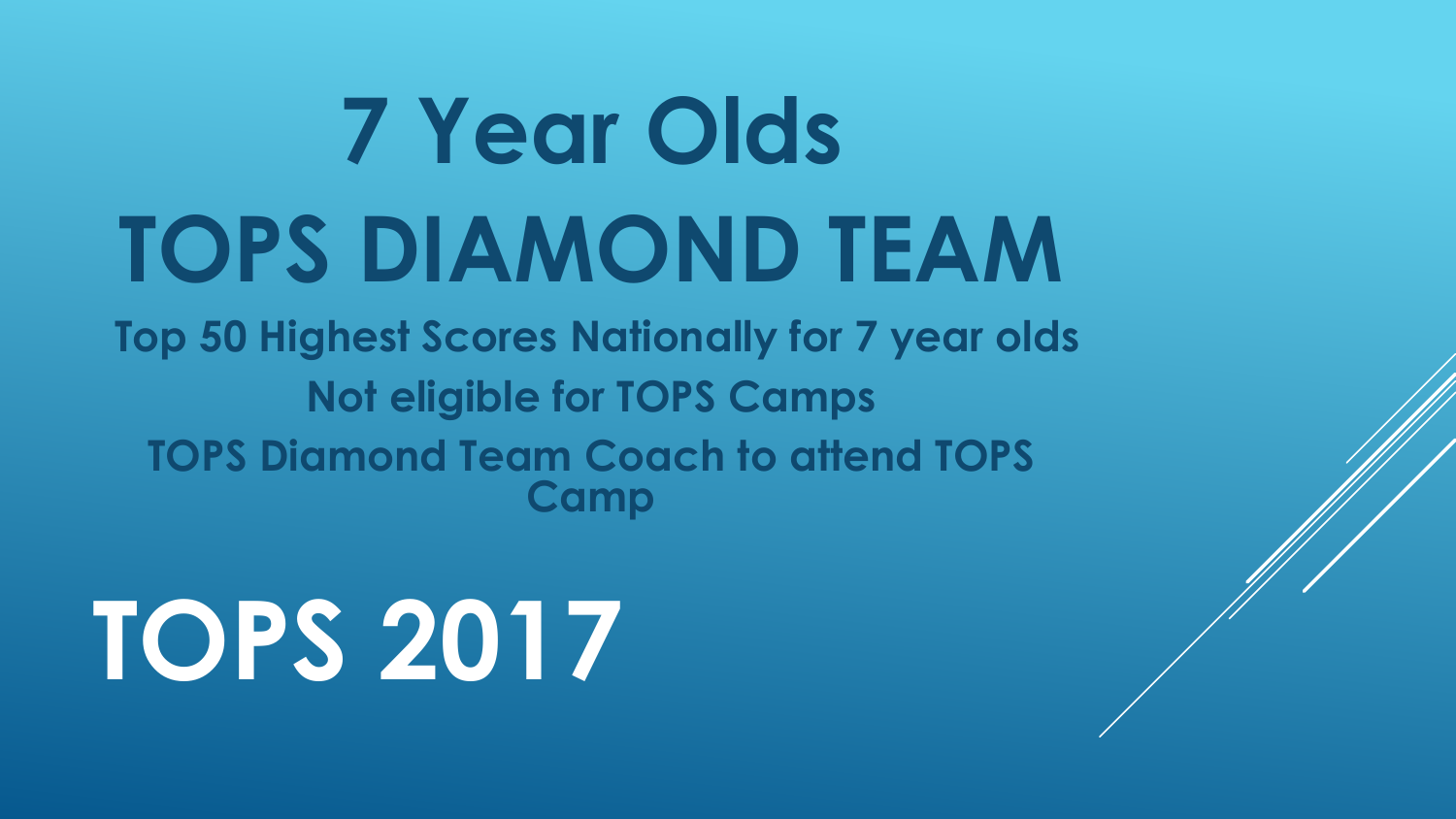**8-9-10 Year Olds** q**Physical Abilities Testing**  q**Basic Skill Testing DAII four events** q**NEW – Vault at State Testing**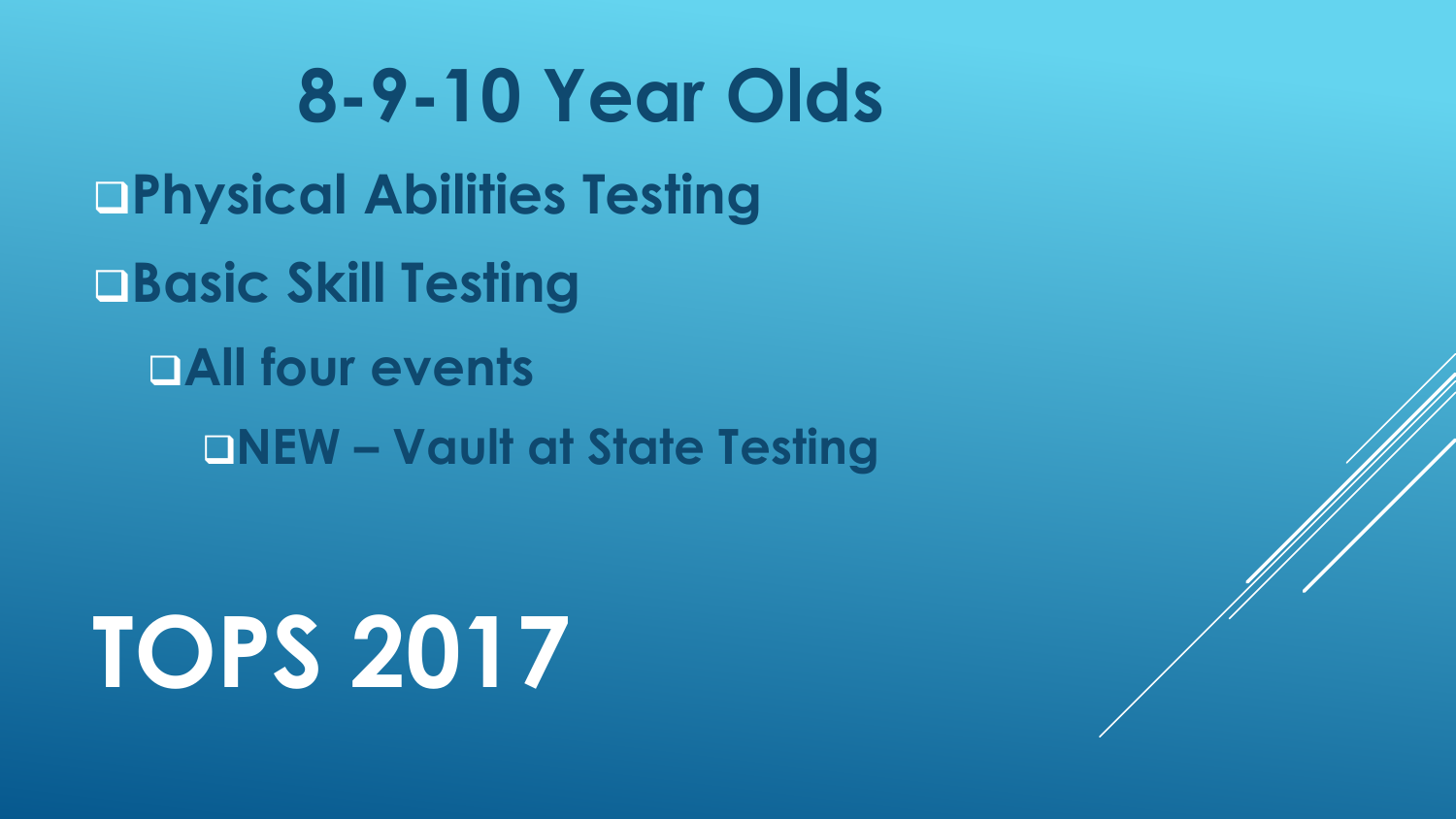**TOPS State Testing 8-9-10 Year Olds 60% Skills 40% Physical Abilities**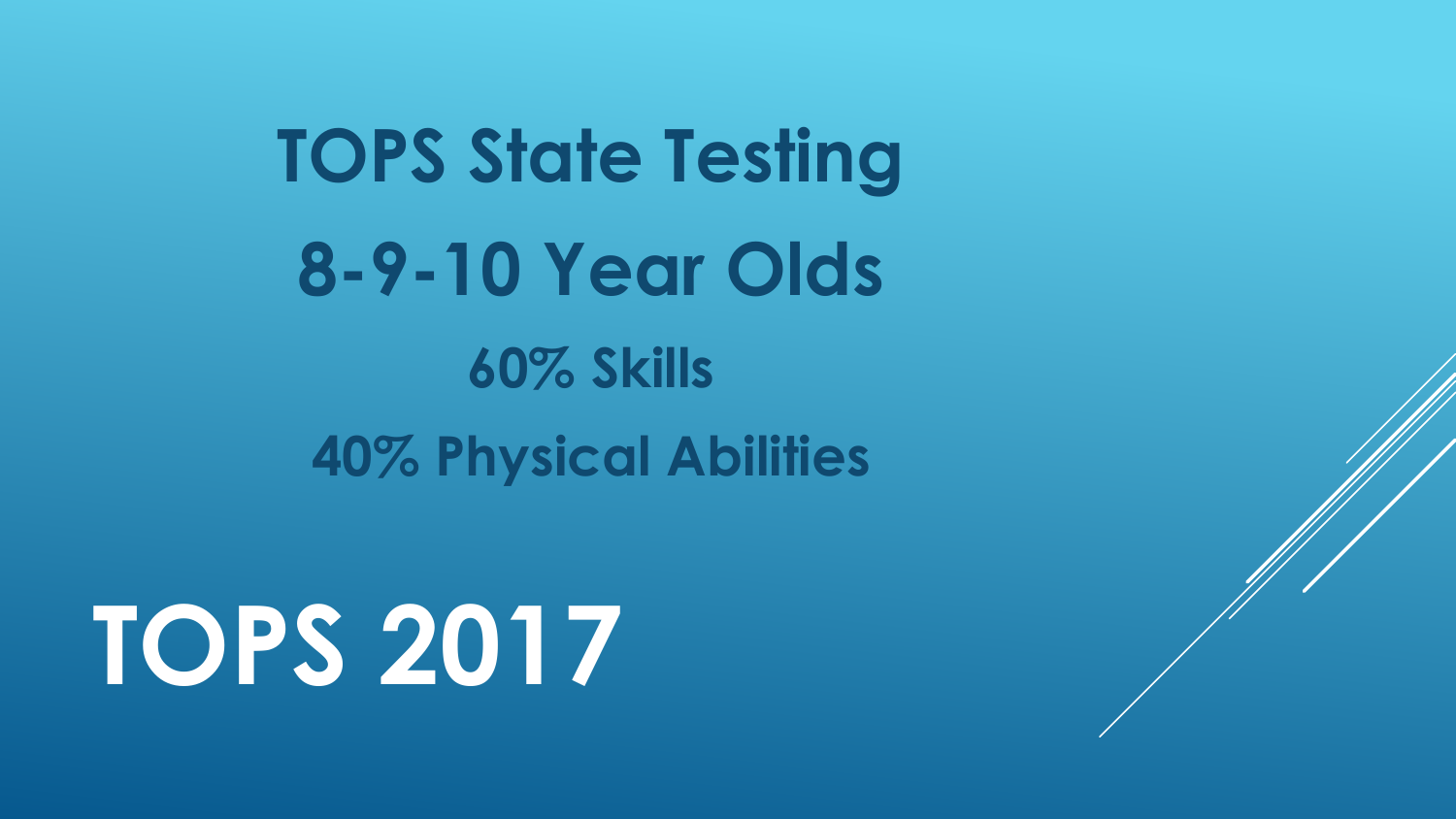# **TOPS State Testing 8-9-10 Year Olds**

**The top 100 scores per age group qualifies to TOPS National Testing.**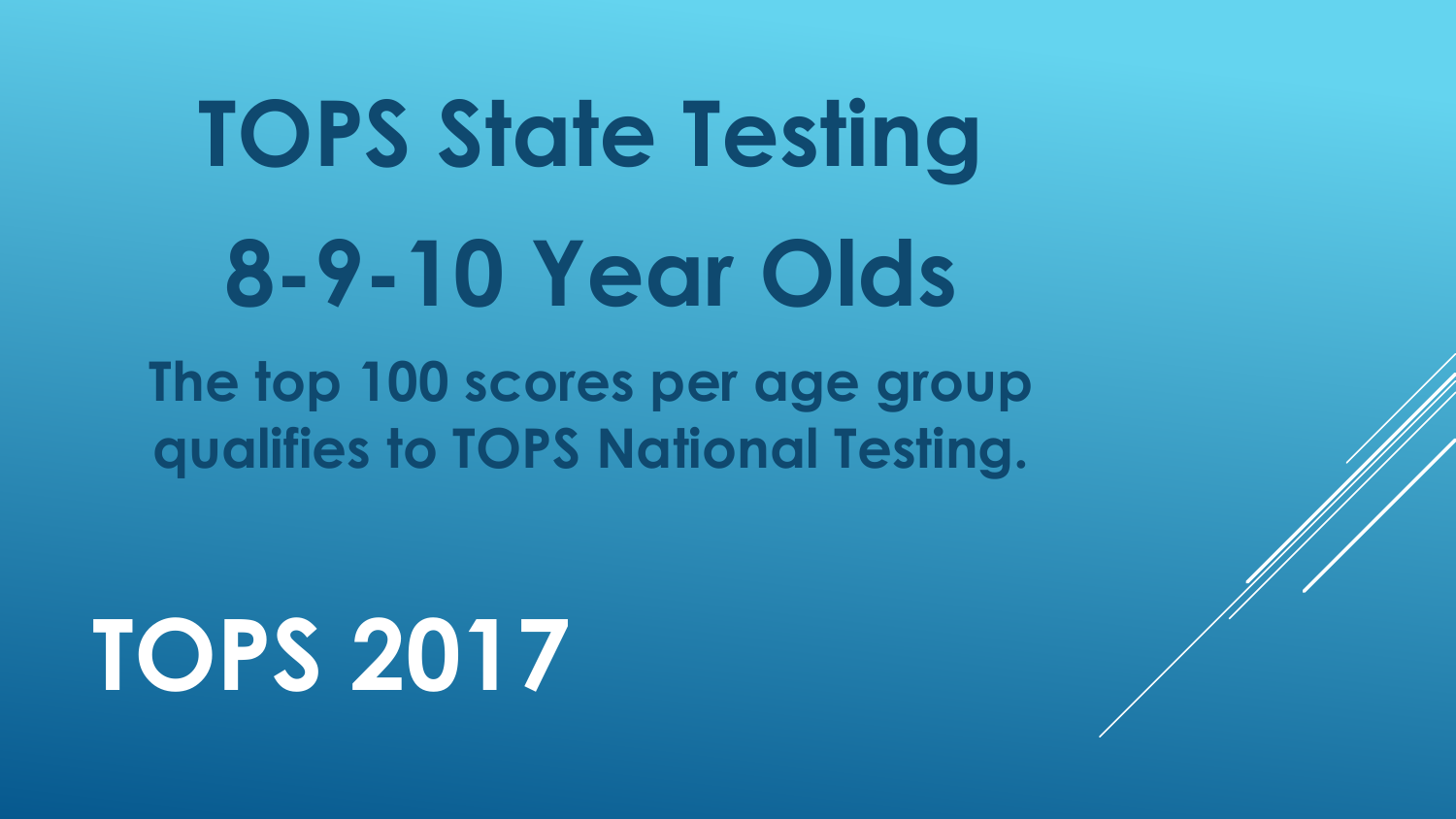# **TOPS STATE TESTING June and July Dates & sites will be listed on our website.**

**Registration is through club-online registrations with USA Gymnastics.**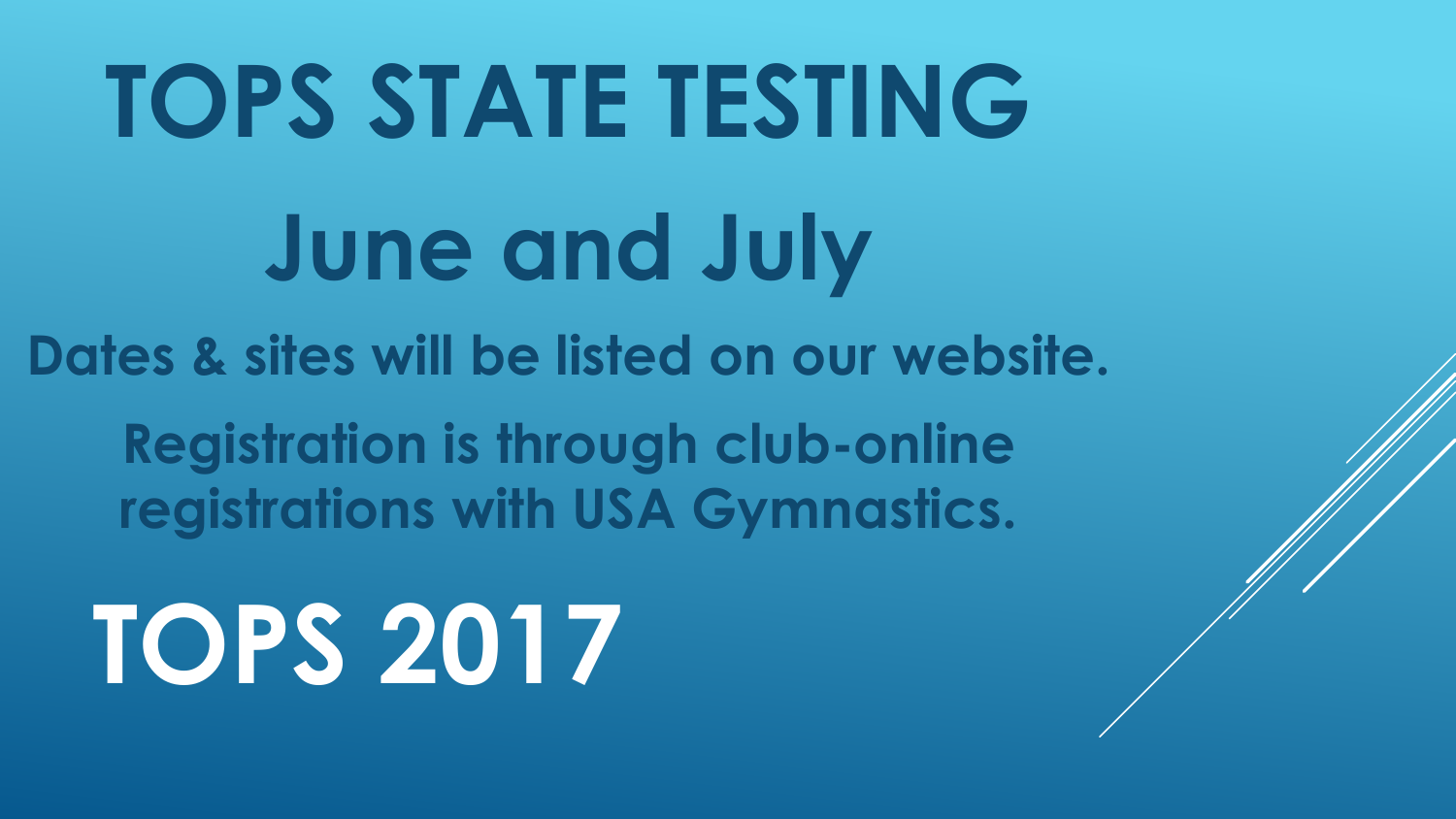**TOPS STATE TESTING COST: \$50 per test Must register one week prior to test. \$25.00 late fee Gymnasts may test multiple times.**

**Gymnasts may test in any state.**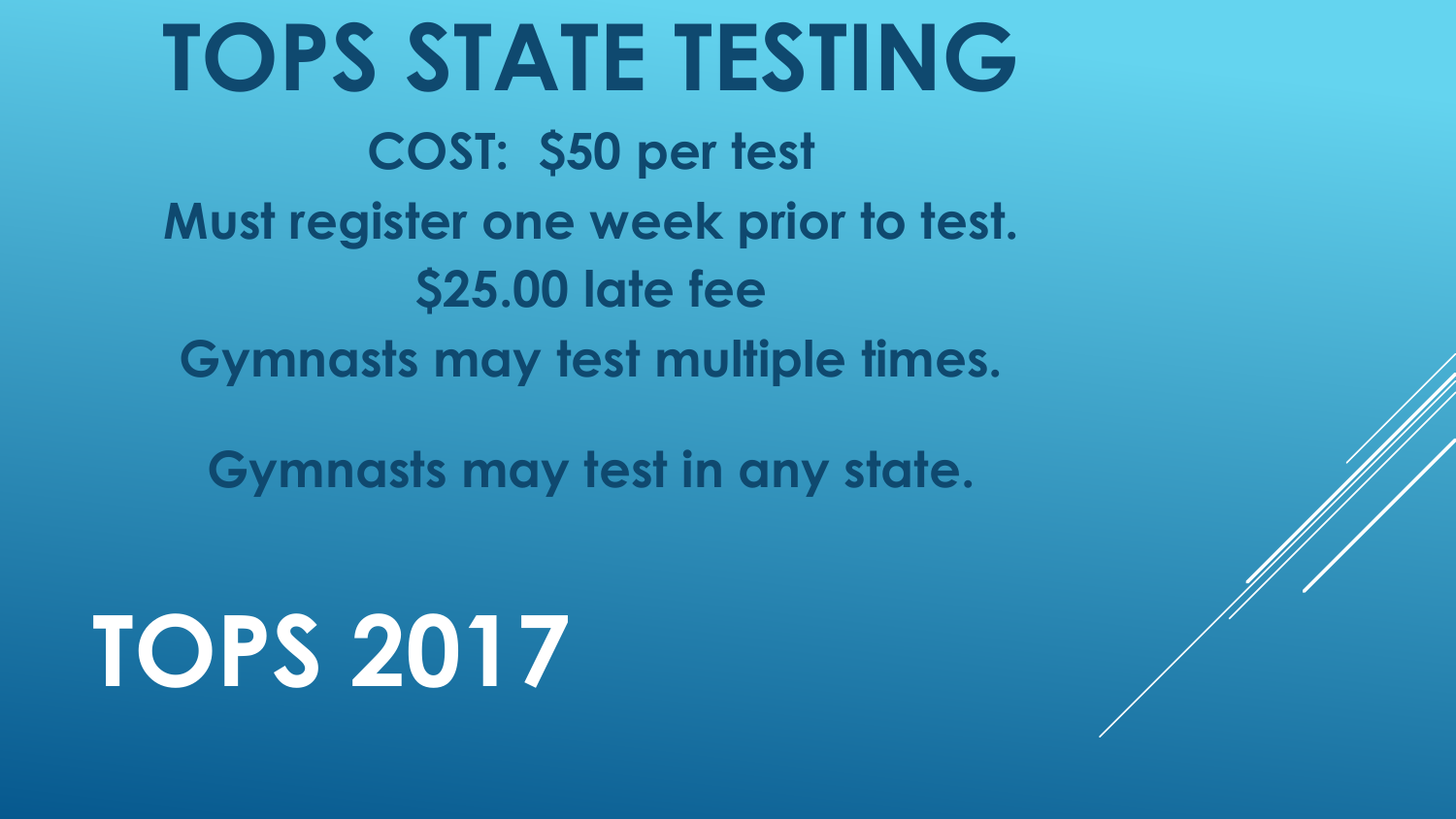# **TOPS**  STATE MANAGERS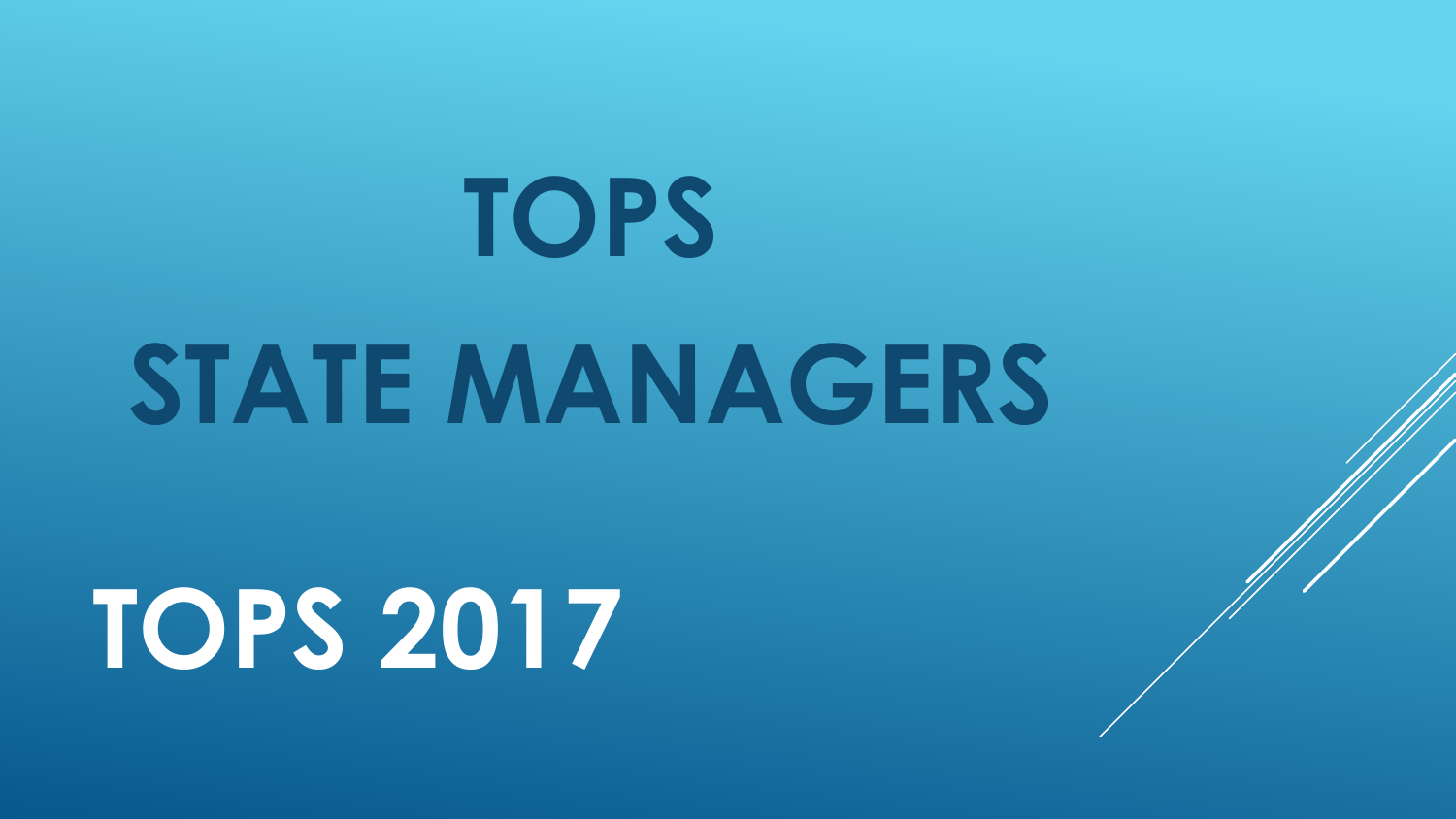# **TOPS 2017 State Testing**

**New Changes**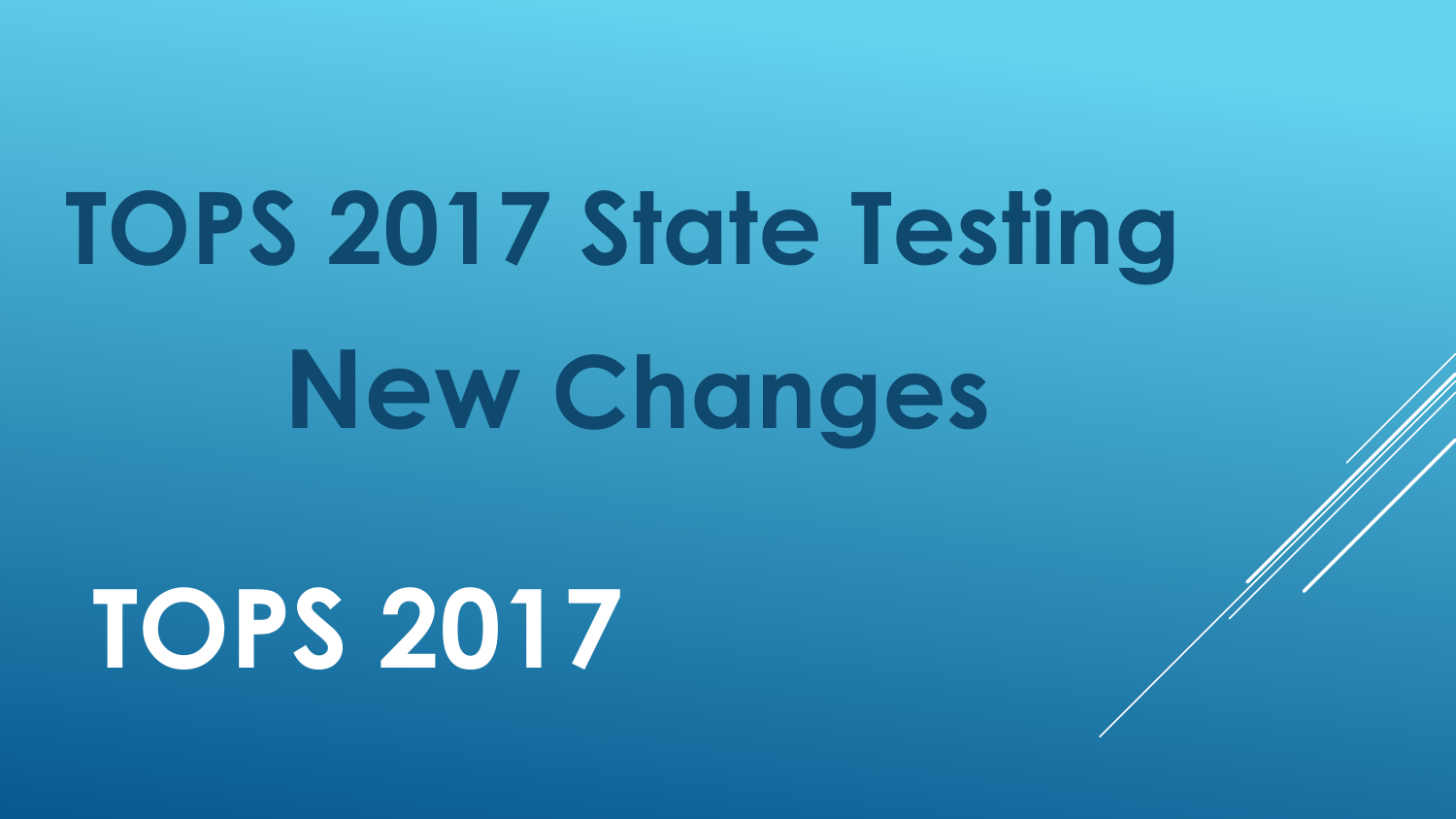# **TOPS 2017 State Testing New – 2017**

**Vault**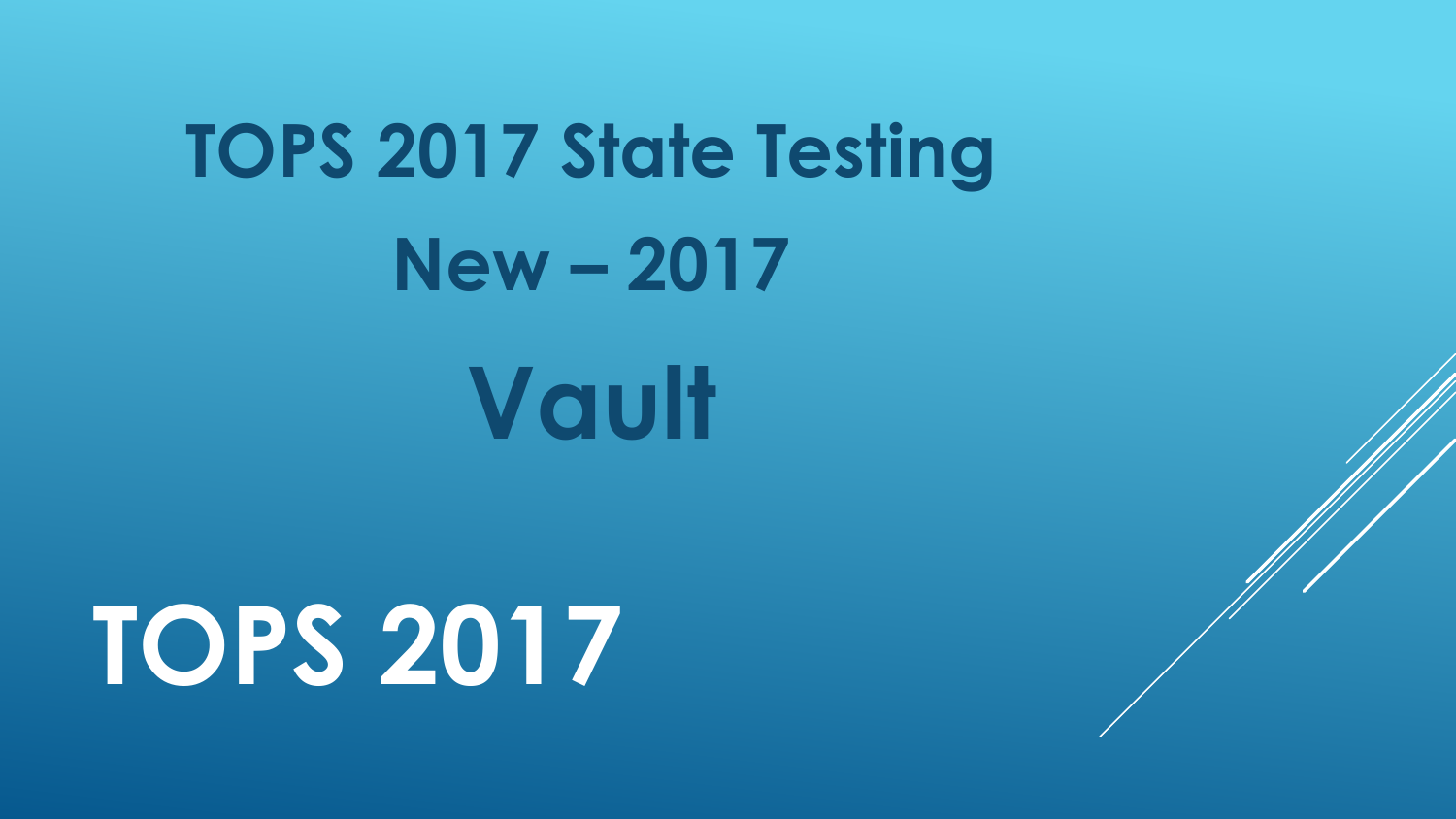#### **TOPS 2017 State Testing Vault – 8 year olds**

**Round off onto the board with rebound up and backwards to land on the stack mats (115 cm) onto their back**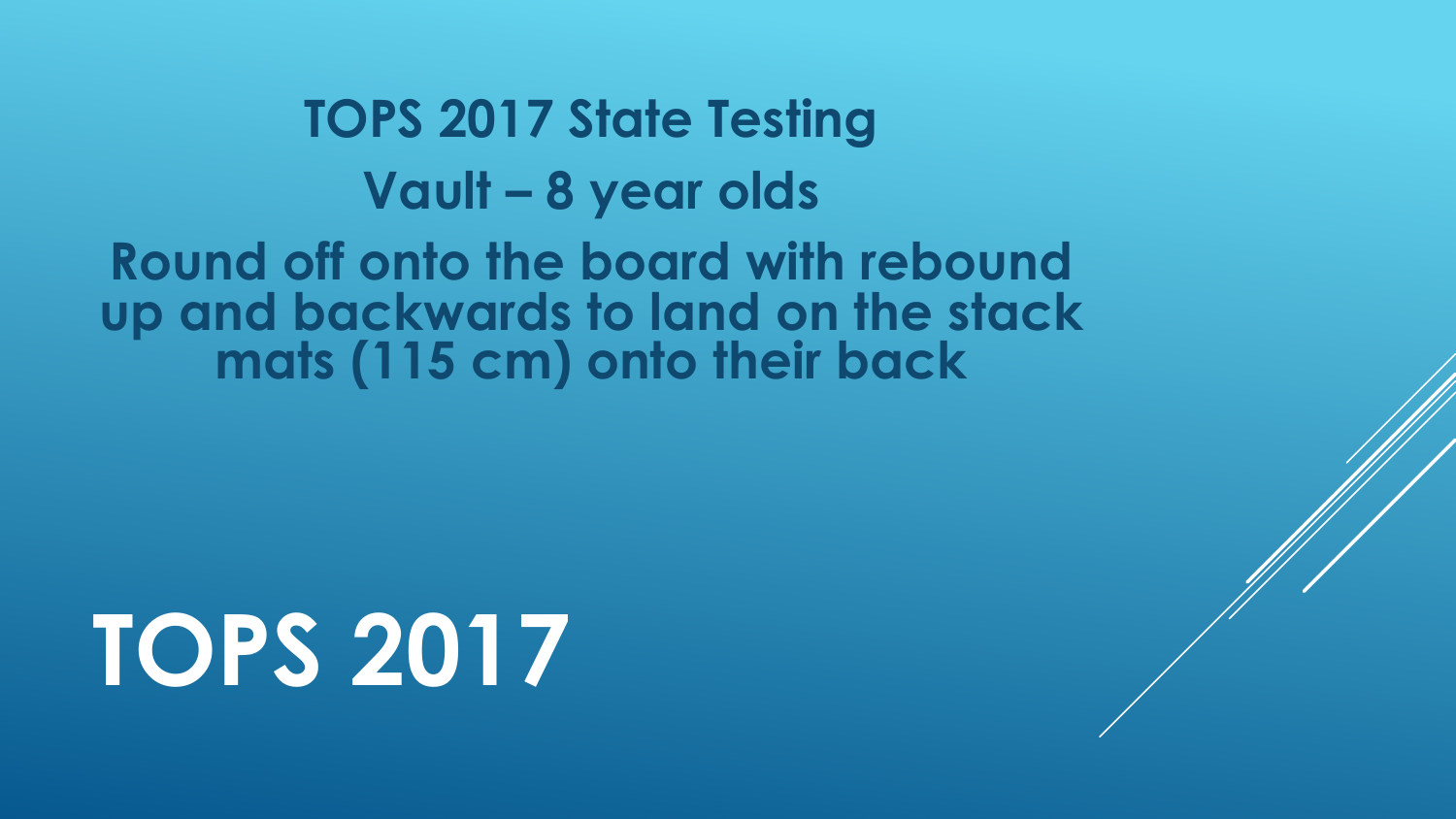#### **TOPS 2017 State Testing Vault – 9 -10 year olds Round off, back handspring up onto stacked mats**

**Same as 9 year olds vault at TOPS National Testing.**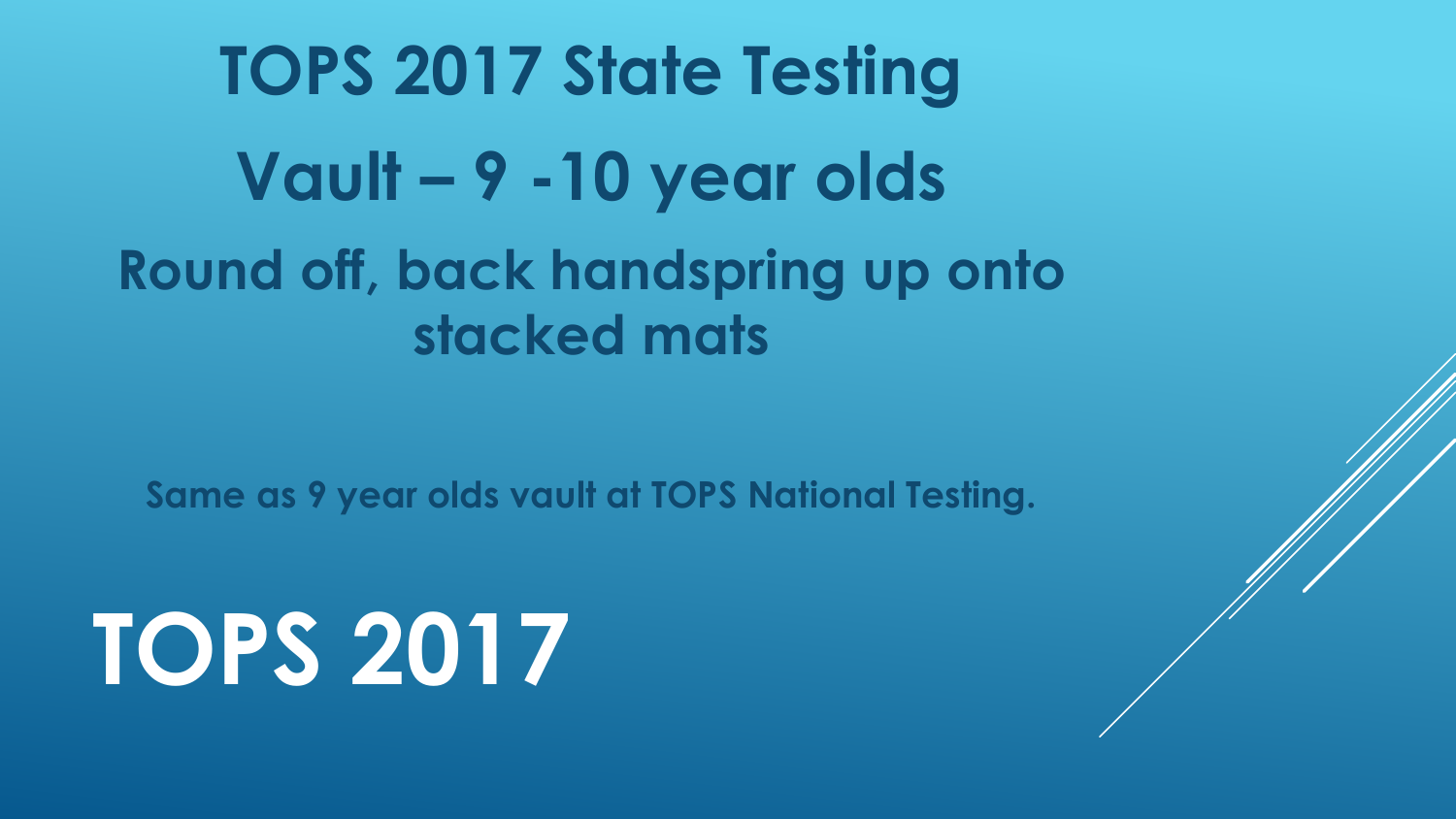### **TOPS 2017 State Testing New – 2017**

**Bars**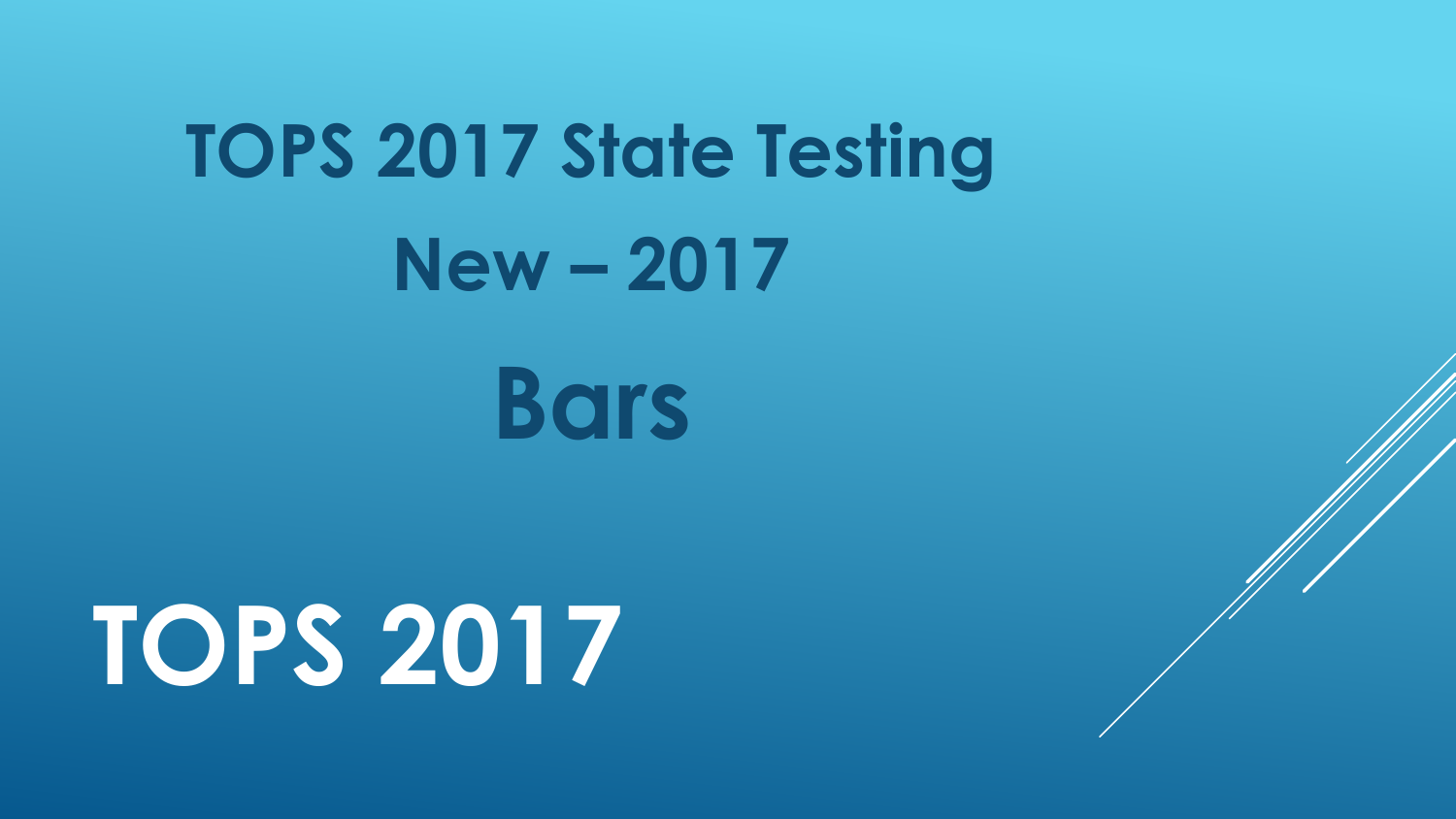### **TOPS 2017 State Testing Bars – 8 year olds Only change – option to straddle on the first glide only.**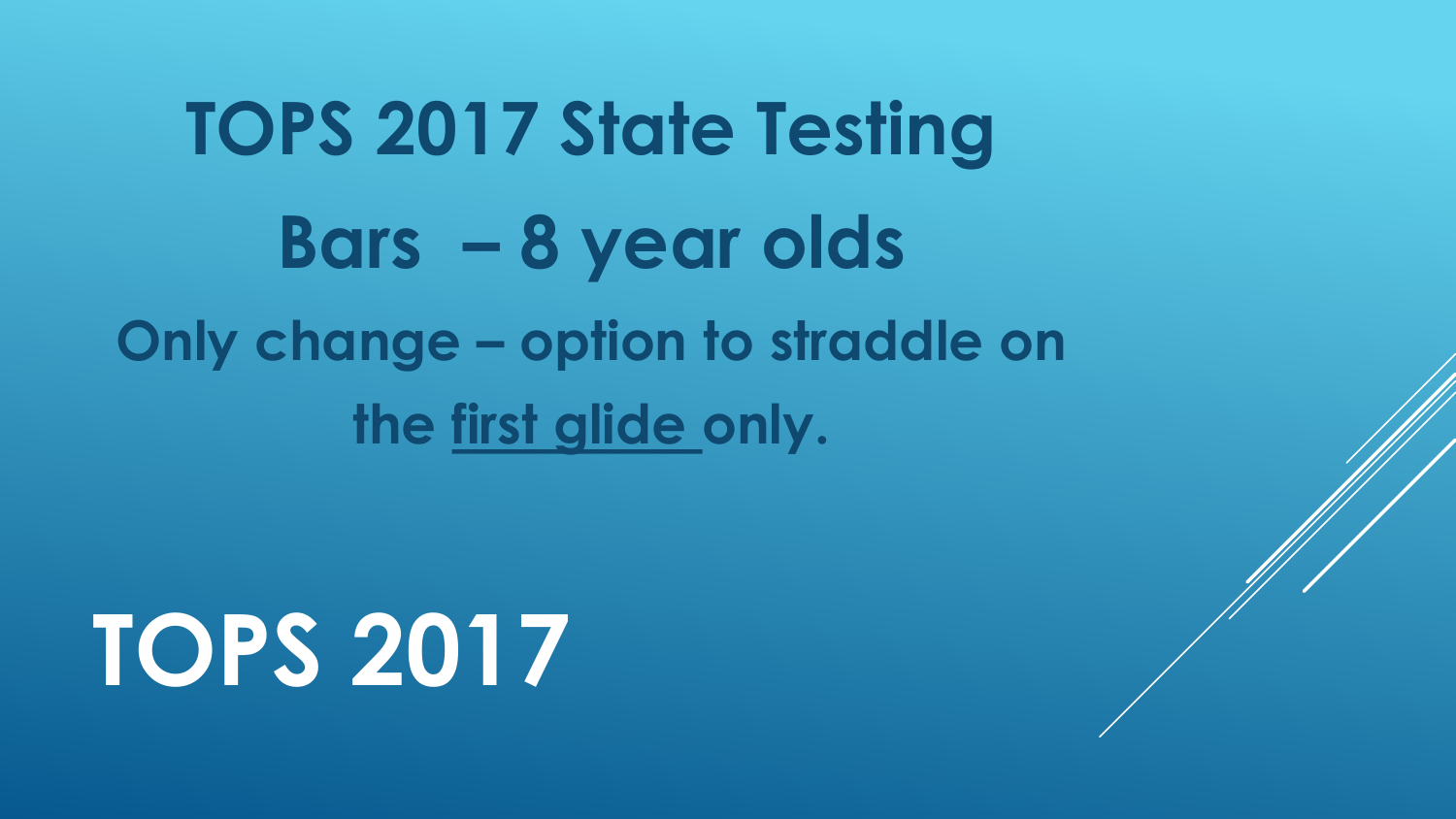# **TOPS 2017 State Testing Bars – 9 -10 year olds New Adding giants to state testing TOPS 2017**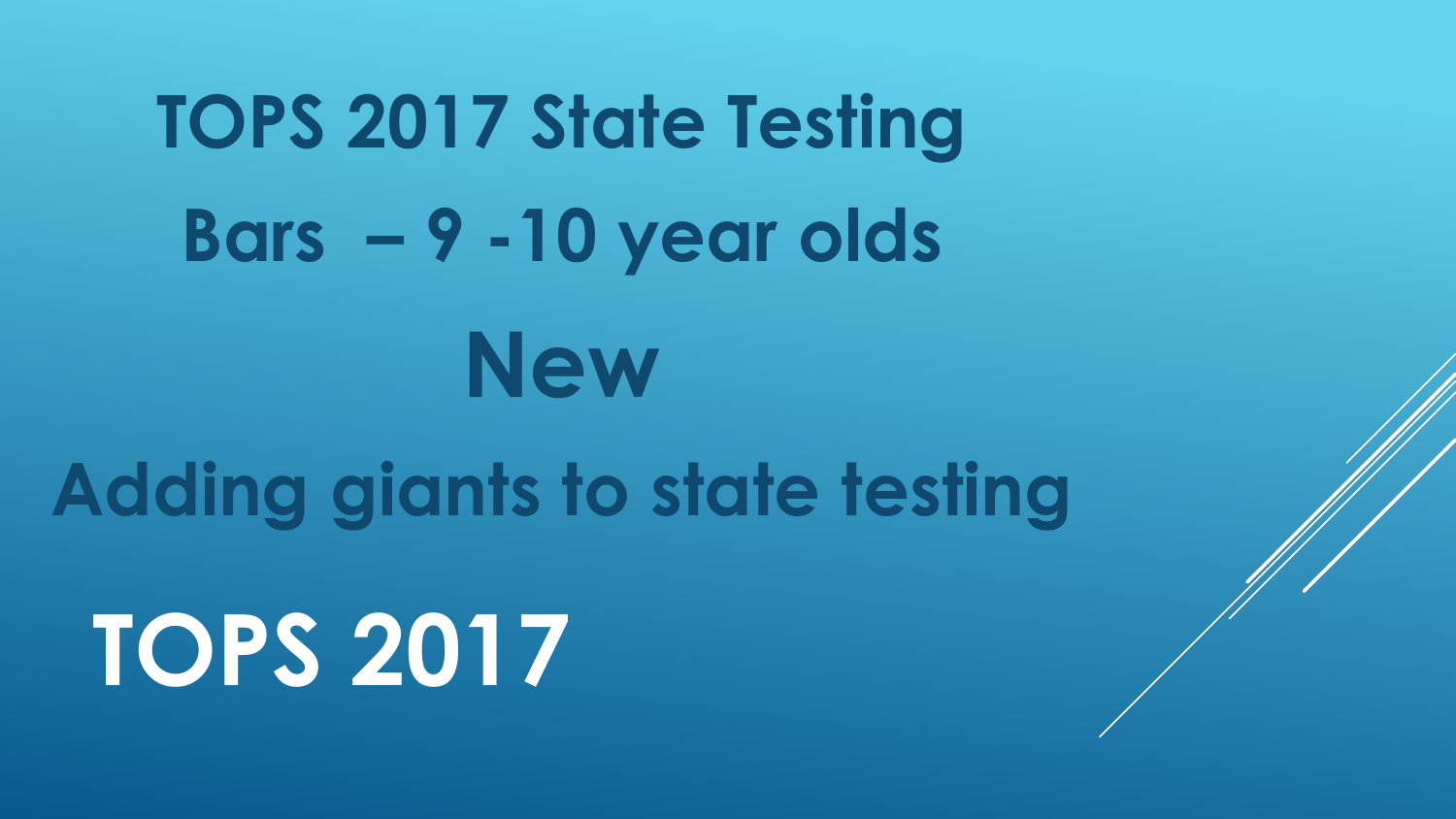**TOPS 2017 State Testing Bars – 9 year olds** o **Tested in two sections – NEW**  o **Sequence One – same as before**  o **Sequence Two – NEW**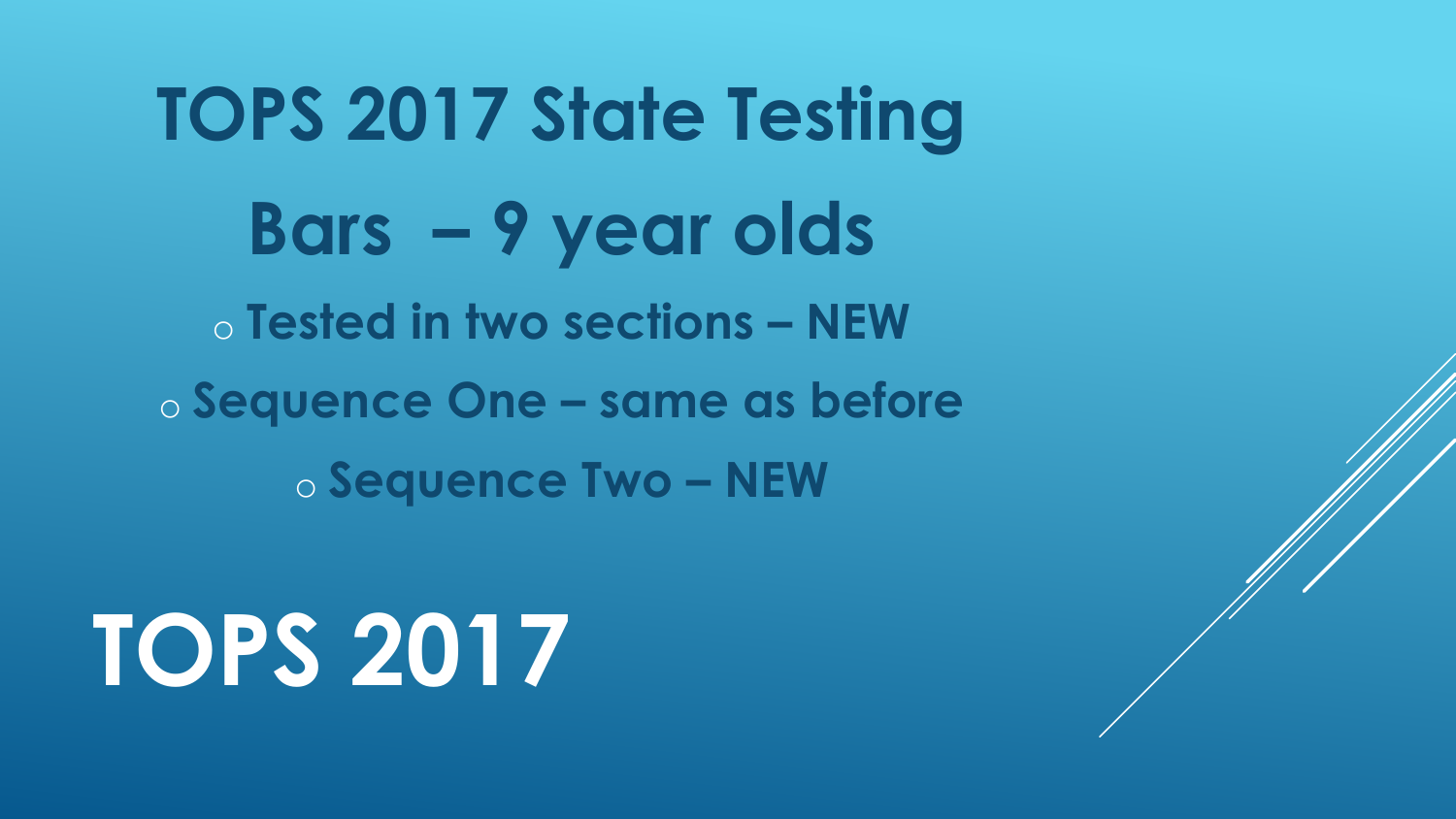### **TOPS 2017 State Testing Bars – 9 year olds** o **Sequence One – same as before**

**Two glide kips casts to minimum 45 degrees in a row. Choice of circle: clear hip circle or back toe circle or stalder circle to 45 degrees, to glide kip horizontal to a late drop, legs together to pike back toe circle to jump to high bar to kip to cast to horizontal, swing ½ turn with feet minimum horizontal with the bar changing one hand at a time with final swing a single hand change (level 4 dismount).** 

o **Option to straddle on first glide only. TOPS 2017**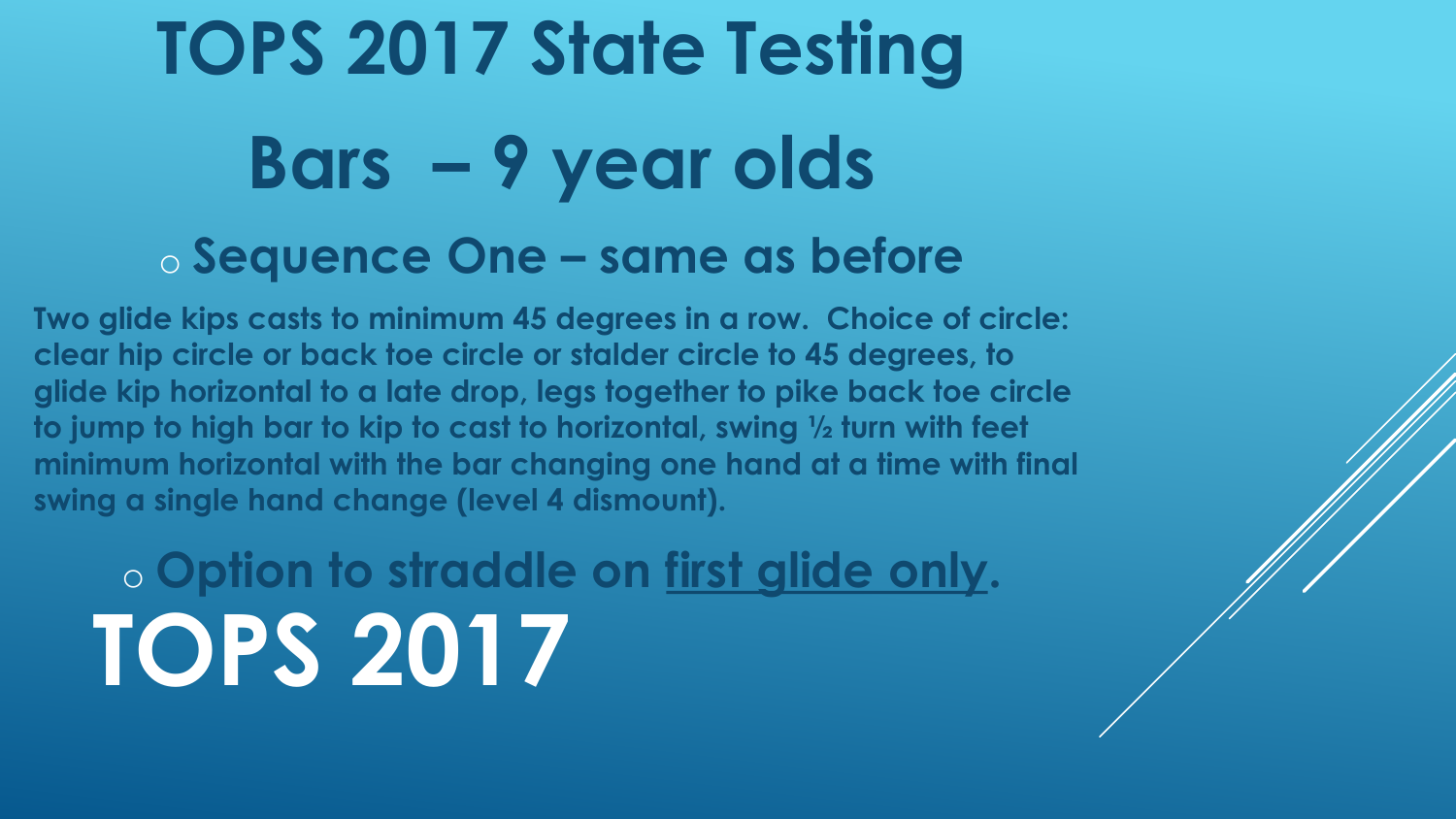**TOPS 2017 State Testing Bars – 9 year olds Sequence Two – NEW** 

**Glide kip squat on, jump to high bar, long hang kip cast to two giant swings, the coach stops the athlete under the bar after the second giant.**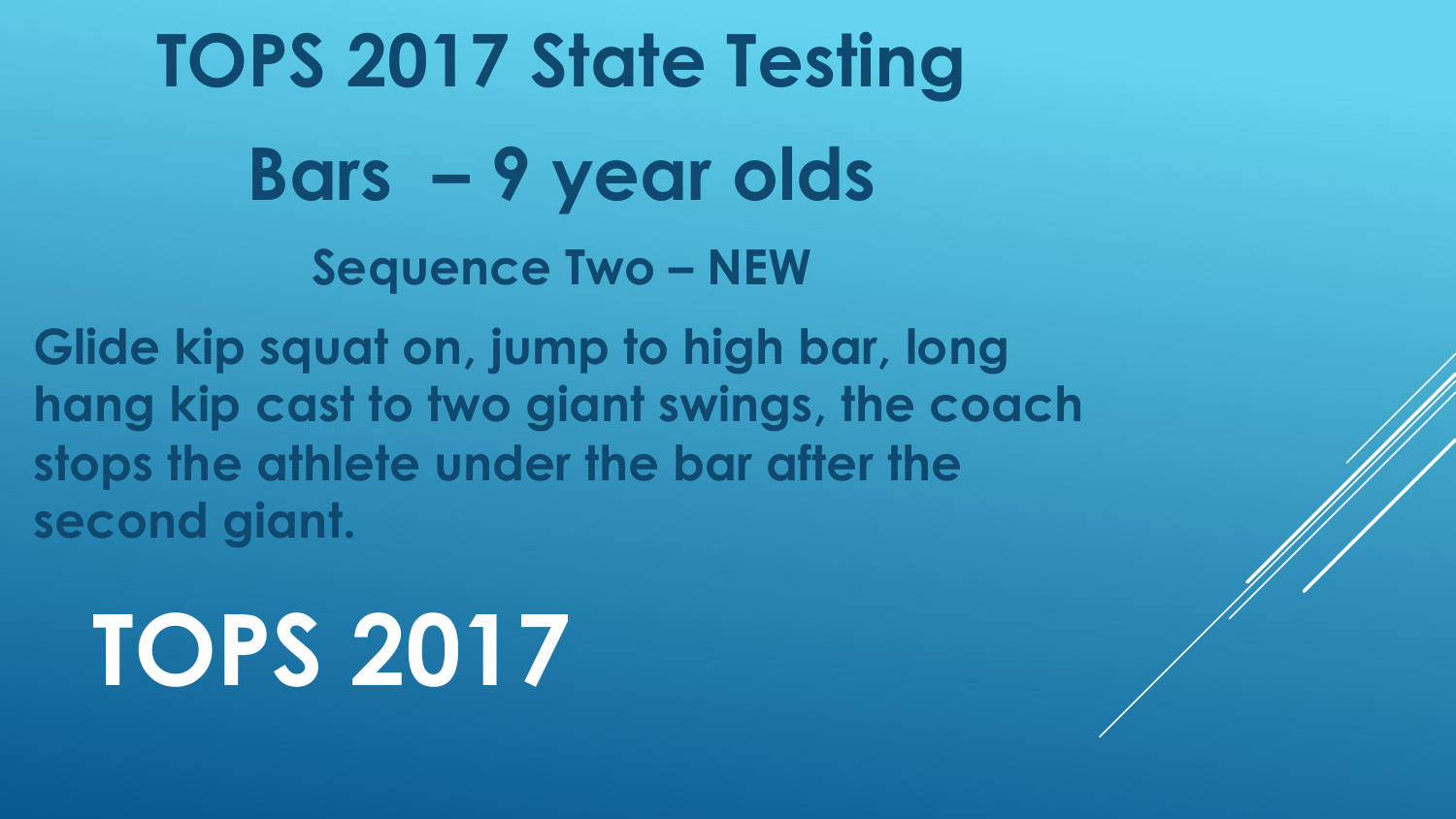**TOPS 2017 State Testing Bars – 10 year olds** o **Tested in two sections – NEW**  o **Sequence Two – NEW**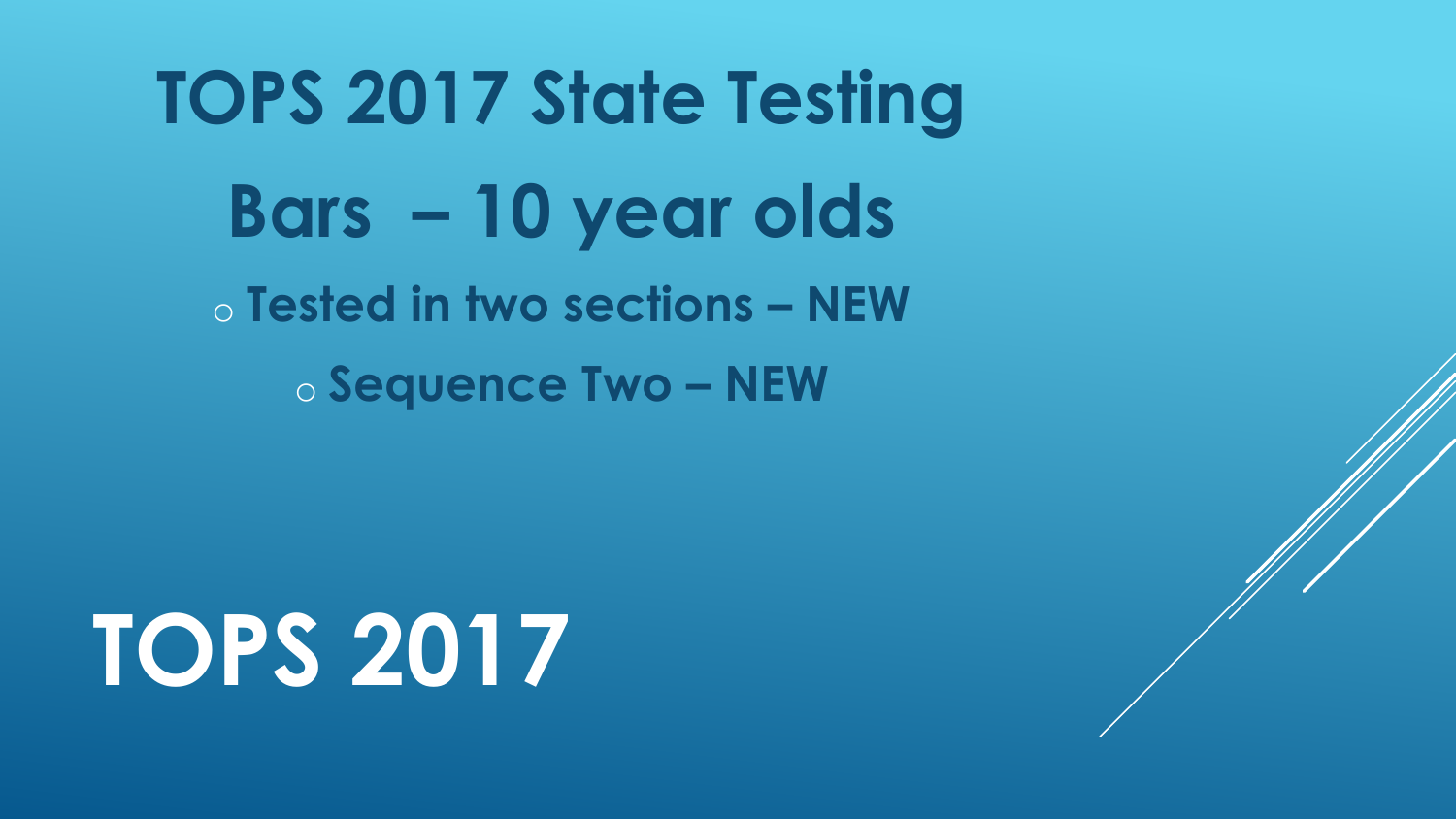### **TOPS 2017 State Testing Bars – 10 year olds** o **Sequence One – same as before**

**Glide kip cast ½ pirouette to kip cast to minimum 45 degrees in a row. Choice of circle: clear hip circle or back toe circle or stalder circle to 45 degrees, to glide kip horizontal to a late drop, legs together to pick back toe circle to jump to high bar to kip to cast to horizontal, swing ½ turn with feet minimum horizontal with the bar changing one hand at a time with final swing a single hand change (level 4 dismount).**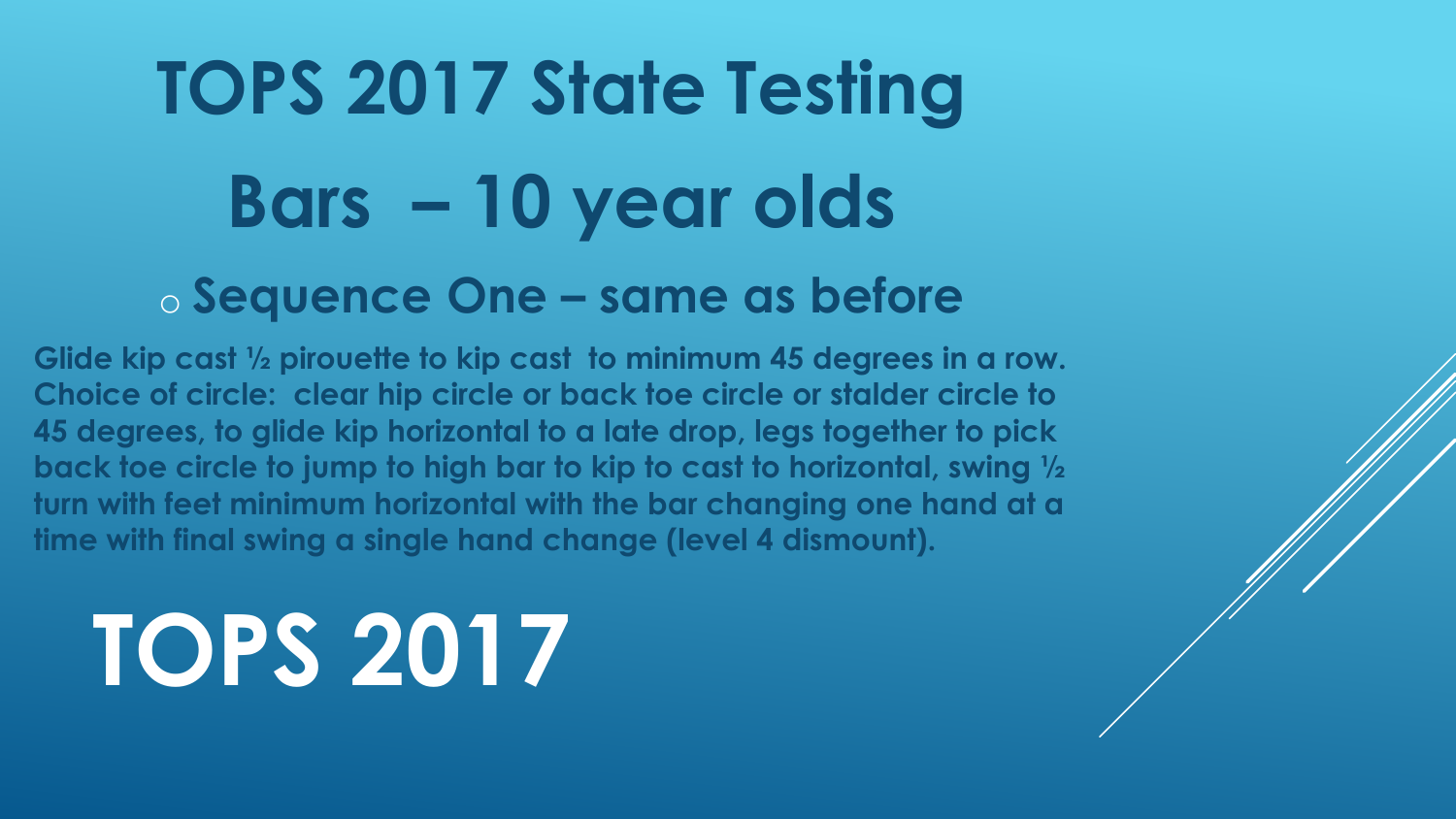**TOPS 2017 State Testing Bars – 10 year olds Sequence Two – NEW** 

**Glide kip squat on, jump to high bar, long hang kip cast to handstand, two giant swings to hollow layout fly away on to the back.**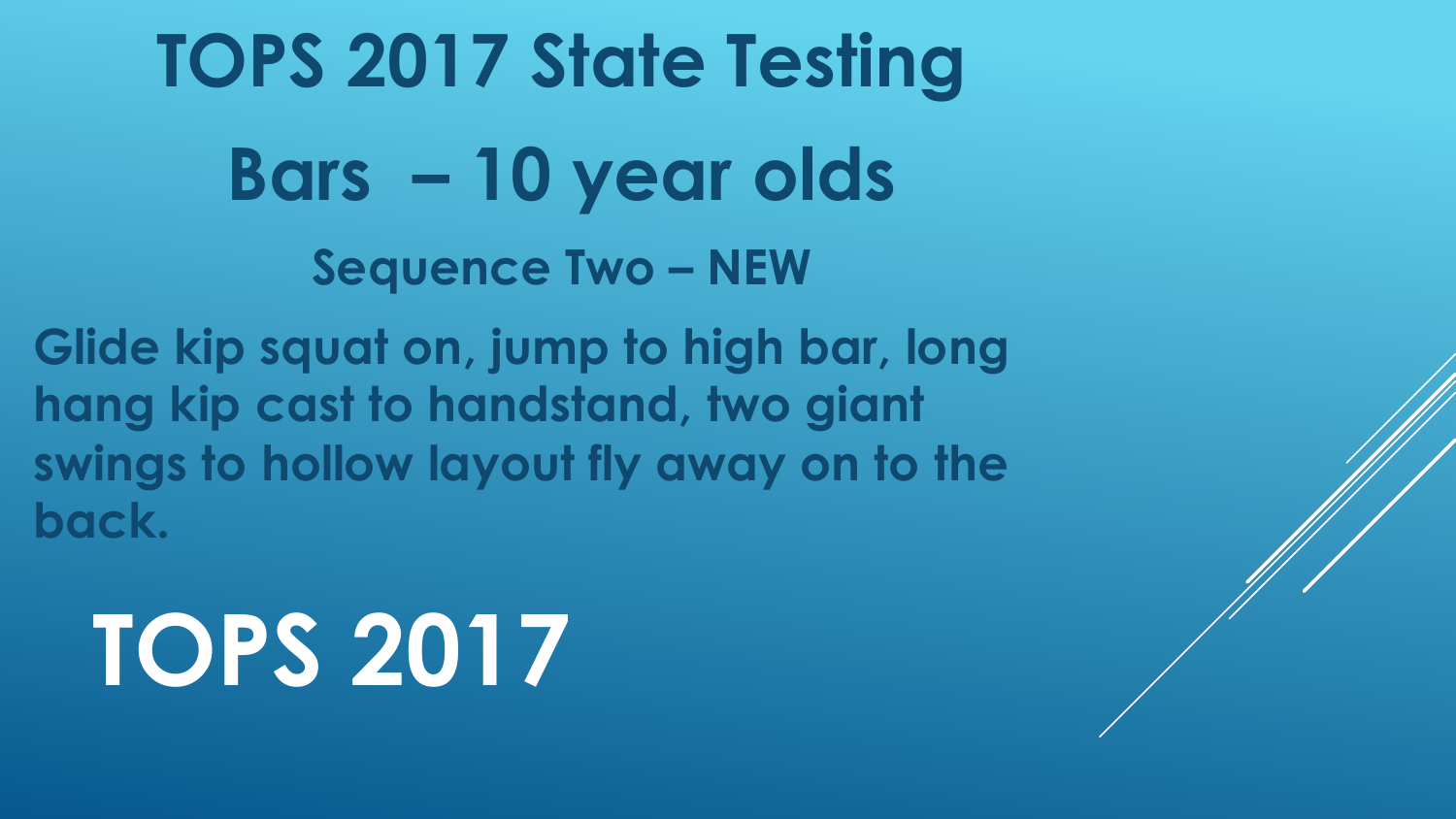### **TOPS 2017 State Testing New – 2017**

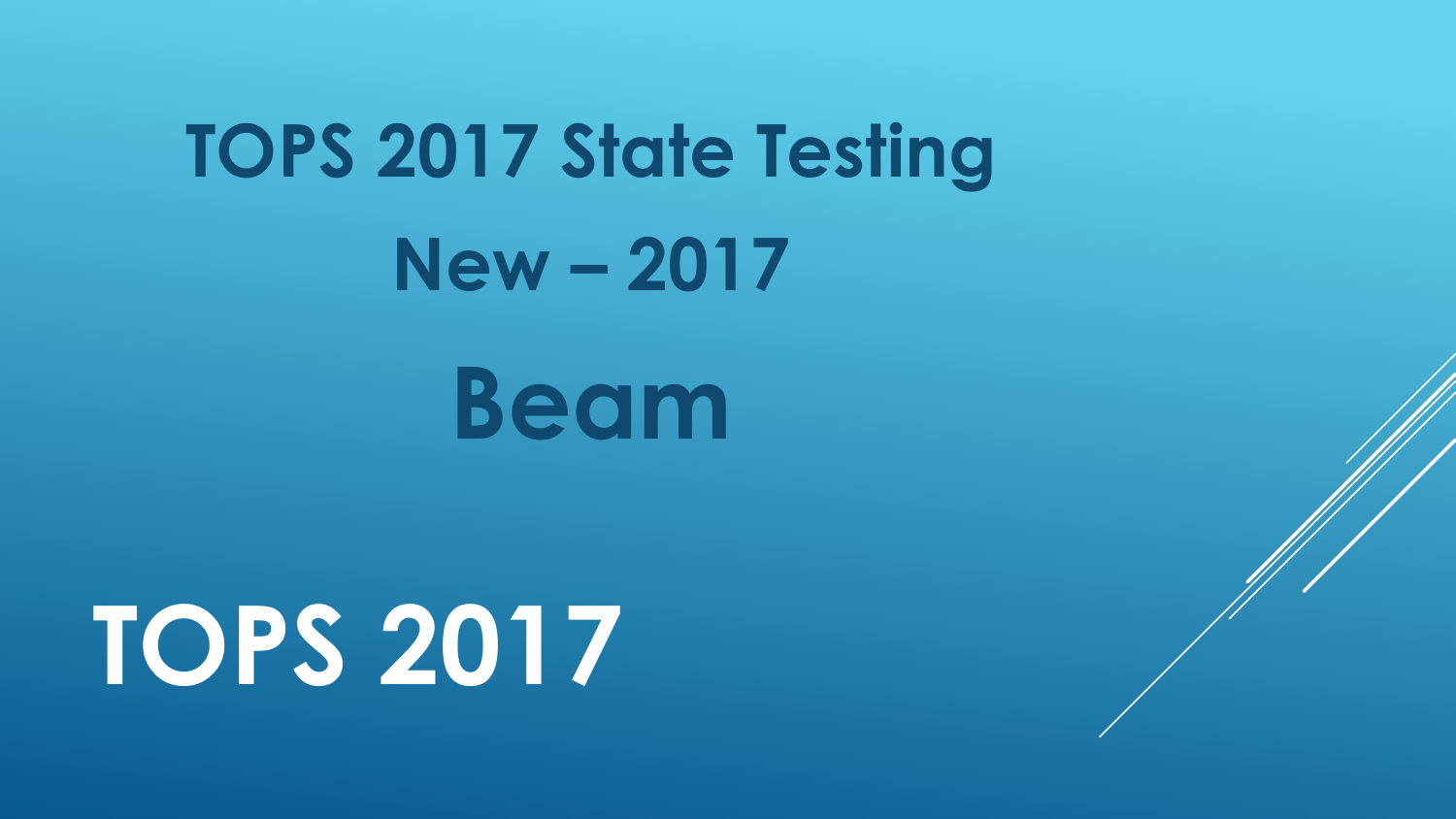### **TOPS 2017 State Testing Beam – All ages - New**

**All Handstands, Cartwheels, Back Walkovers and Back Handsprings**

**Option to finish – close or lunge** 

### **State and National Testing**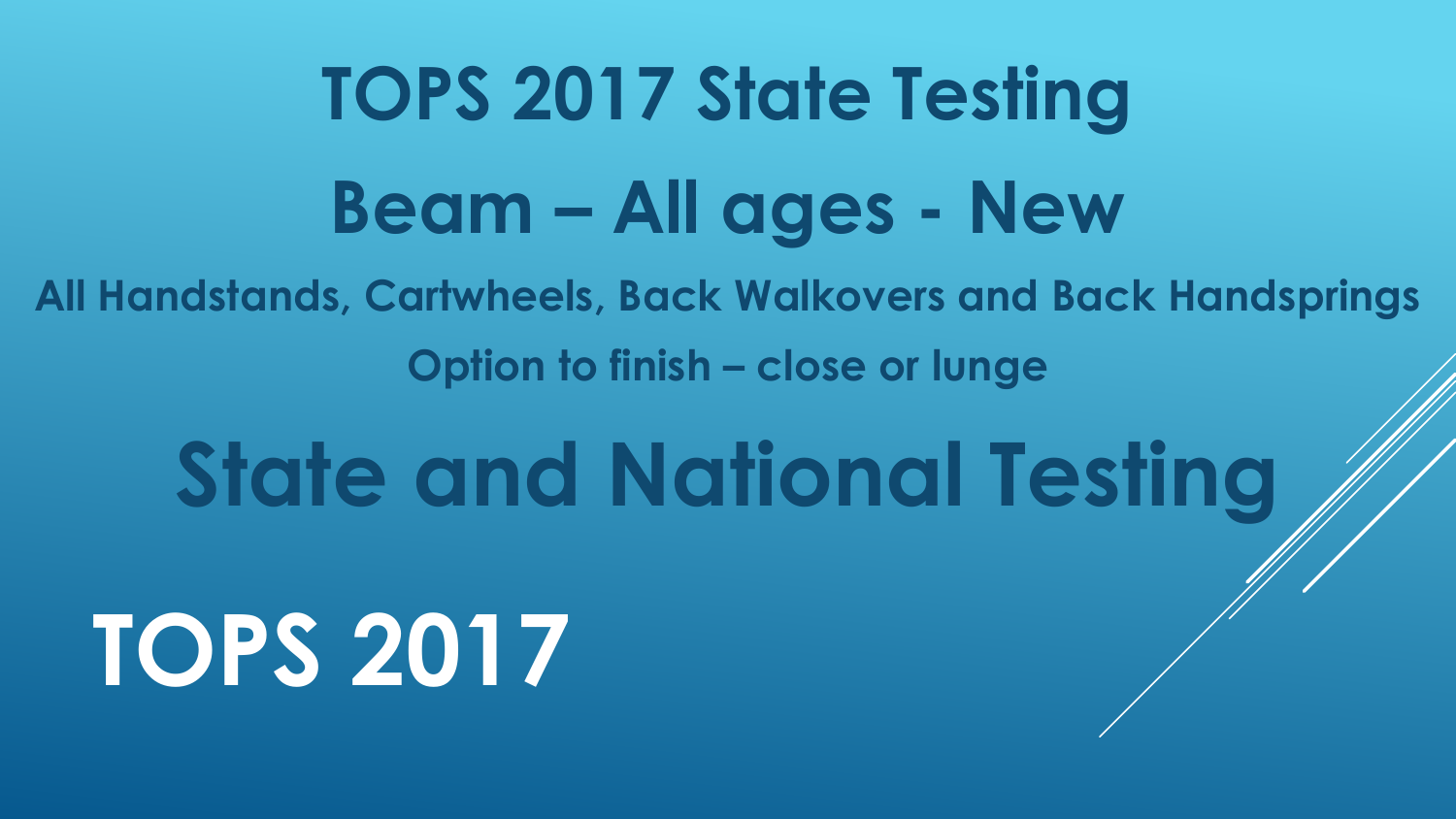### **TOPS 2017 State Testing Beam – 8 Year Olds - New**

Handstand with square hips close or lunge. Back walkover to close or lunge. Two or three steps into split leap or switch leap, pivot, front to back cartwheel close or lunge, standing back tuck dismount to stick. Front walkover on low beam to controlled finish, with weight on both feet.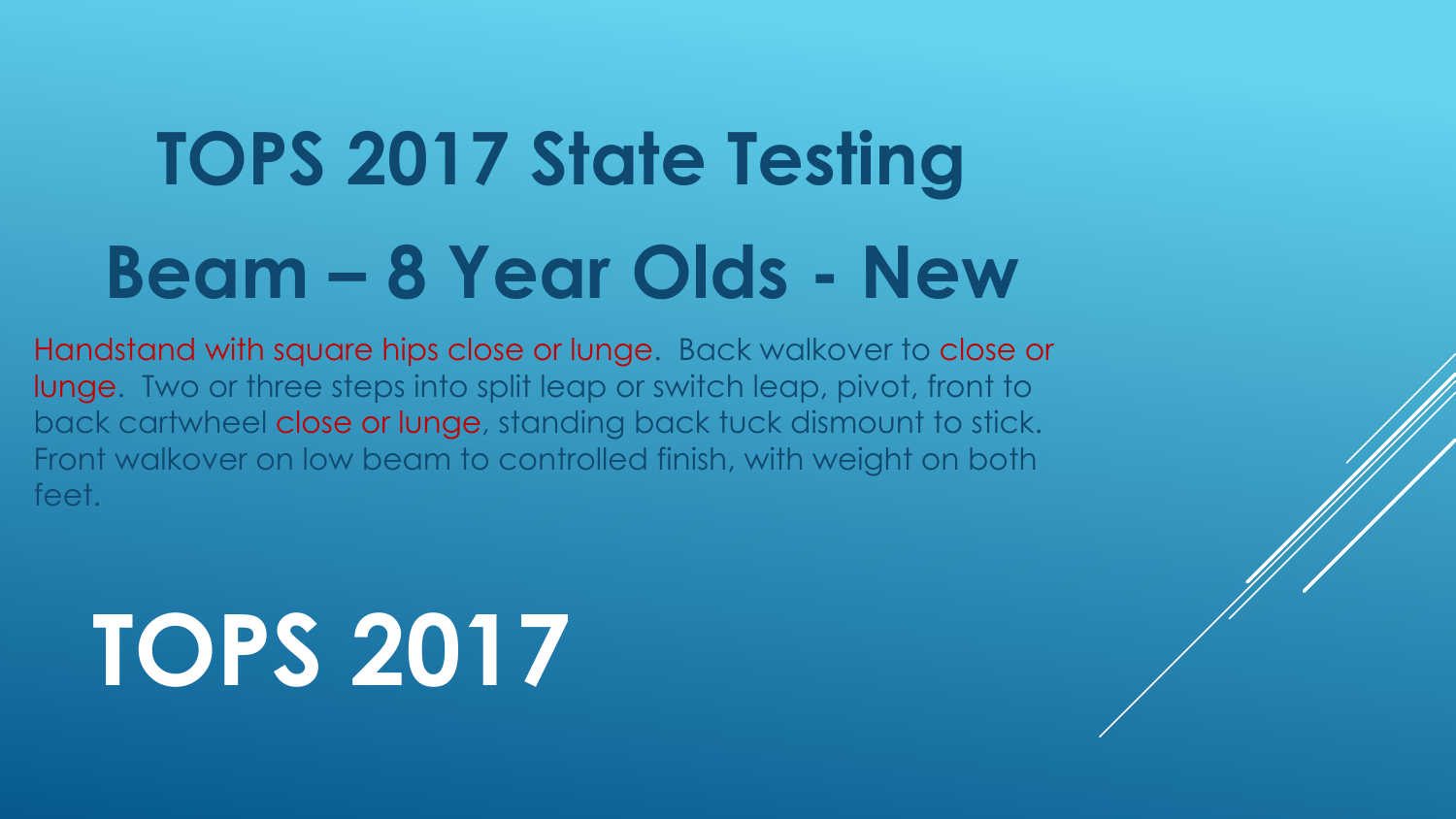### **TOPS 2017 State Testing Beam – 9 Year Olds - New**

Handstand with square hips close or lunge. Back walkover to close or lunge. Standing back handspring step out to close or lunge. Two or three steps into switch leap, pivot, front to back cartwheel close or lunge, standing back tuck dismount to stick. Front walkover on low beam to controlled finish, with weight on both feet.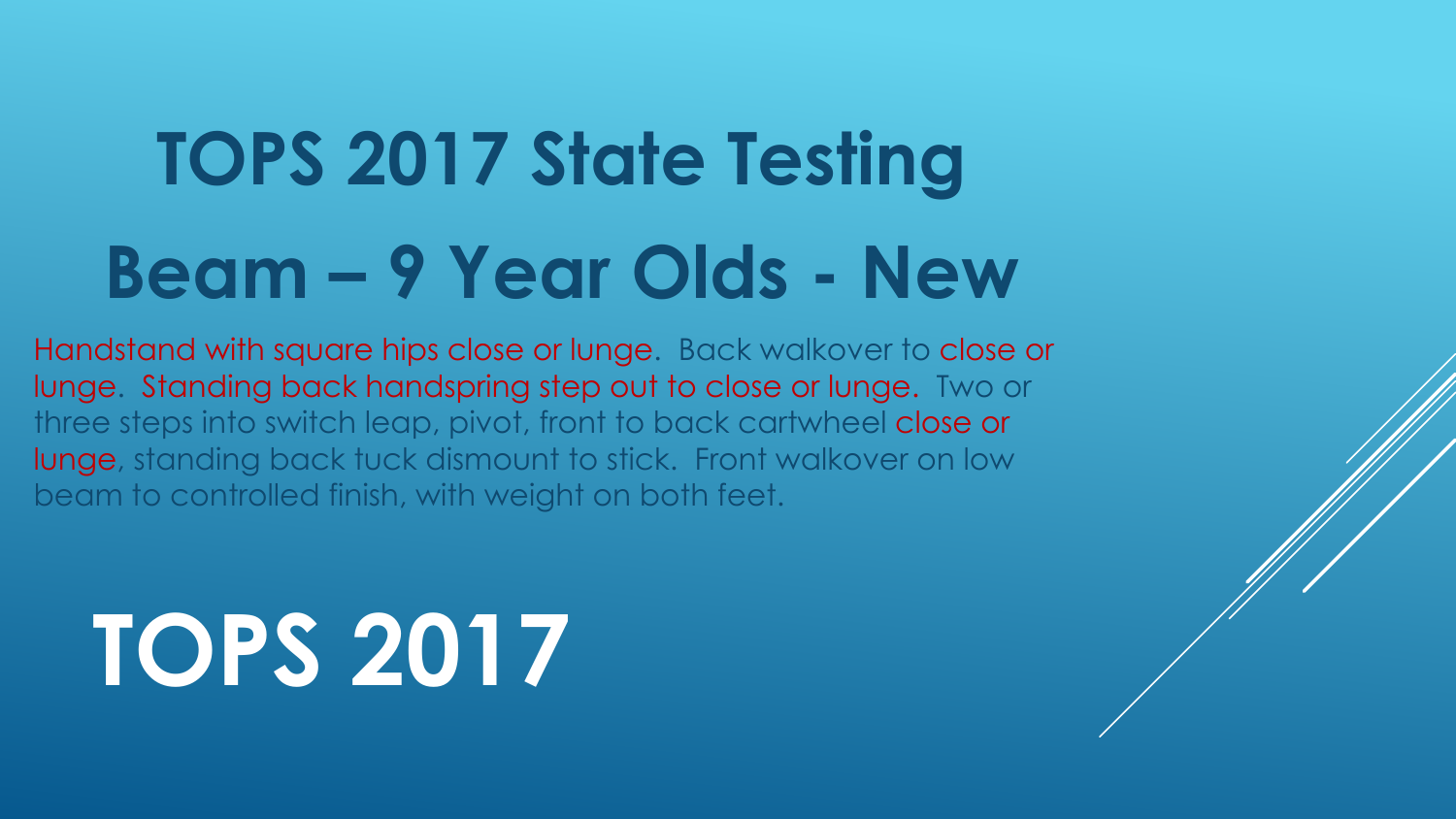### **TOPS 2017 State Testing Beam – 10 Year Olds - New**

Back walkover to close or lunge, handstand with square hips to step down to back handspring step out to close or lunge. Two or three steps into switch leap, front walkover to a controlled finish, weight on both feet.

**Dismount Choice:** Handstand with square hips to step down to back tuck stick **OR** Cartwheel to back tuck stick **OR** Round off to back tuck stick **OR** 1 or 2 back handsprings to back tuck stick.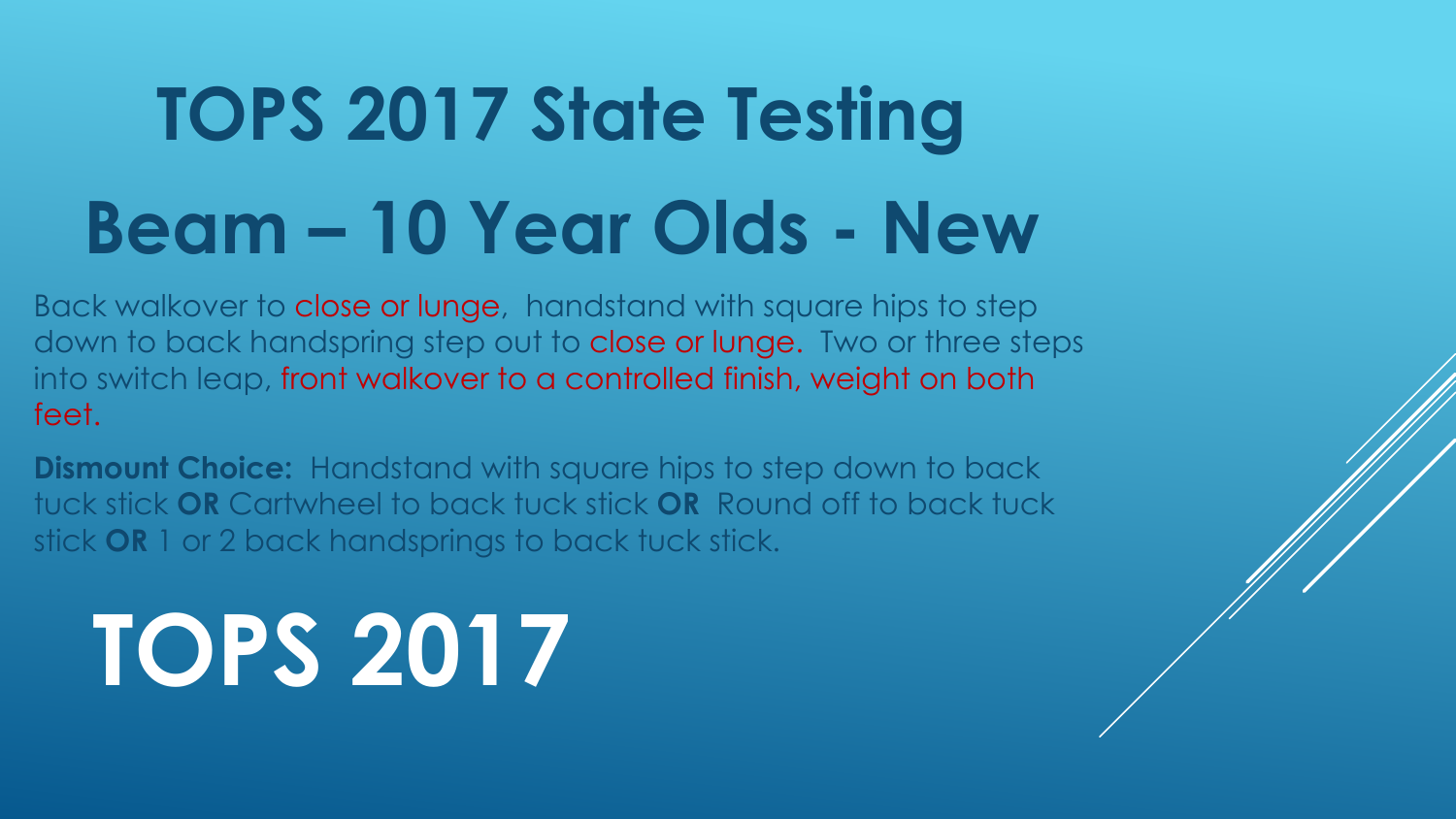# **TOPS 2017 State Testing New – 2017**

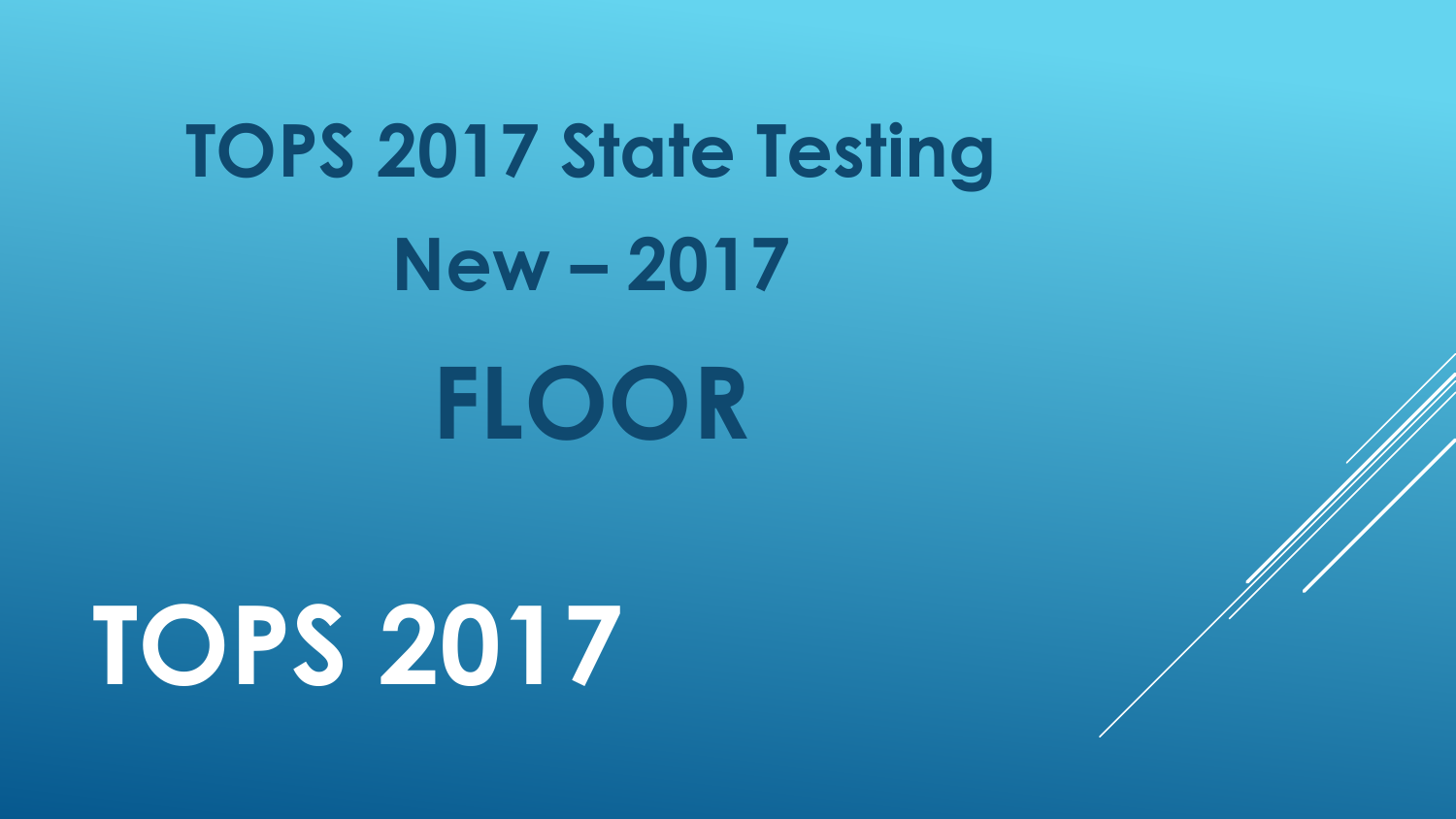### **TOPS 2017 State Testing Floor New – 2017**

Floor will be performed in two separate rounds.

All gymnasts – all ages, will test the first round then the second round will be tested.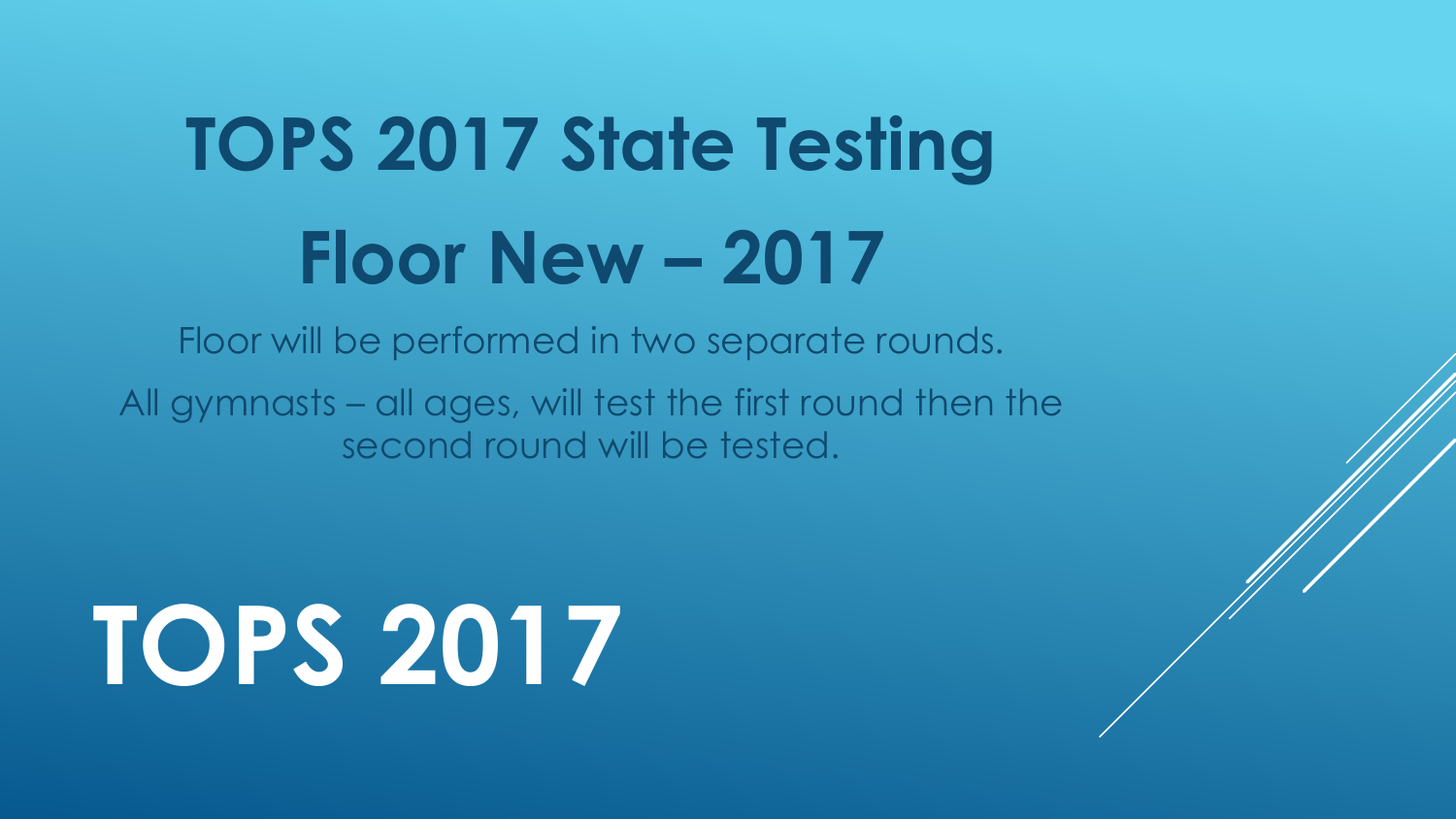# **TOPS 2017 State Testing Floor New – 2017 Round 1:**

8 Year Olds will test sequences 1 and 2. 9 Year Olds will test sequences 1, 2 and 3. 10 Year Olds will test sequences 1,2, 3 and 4.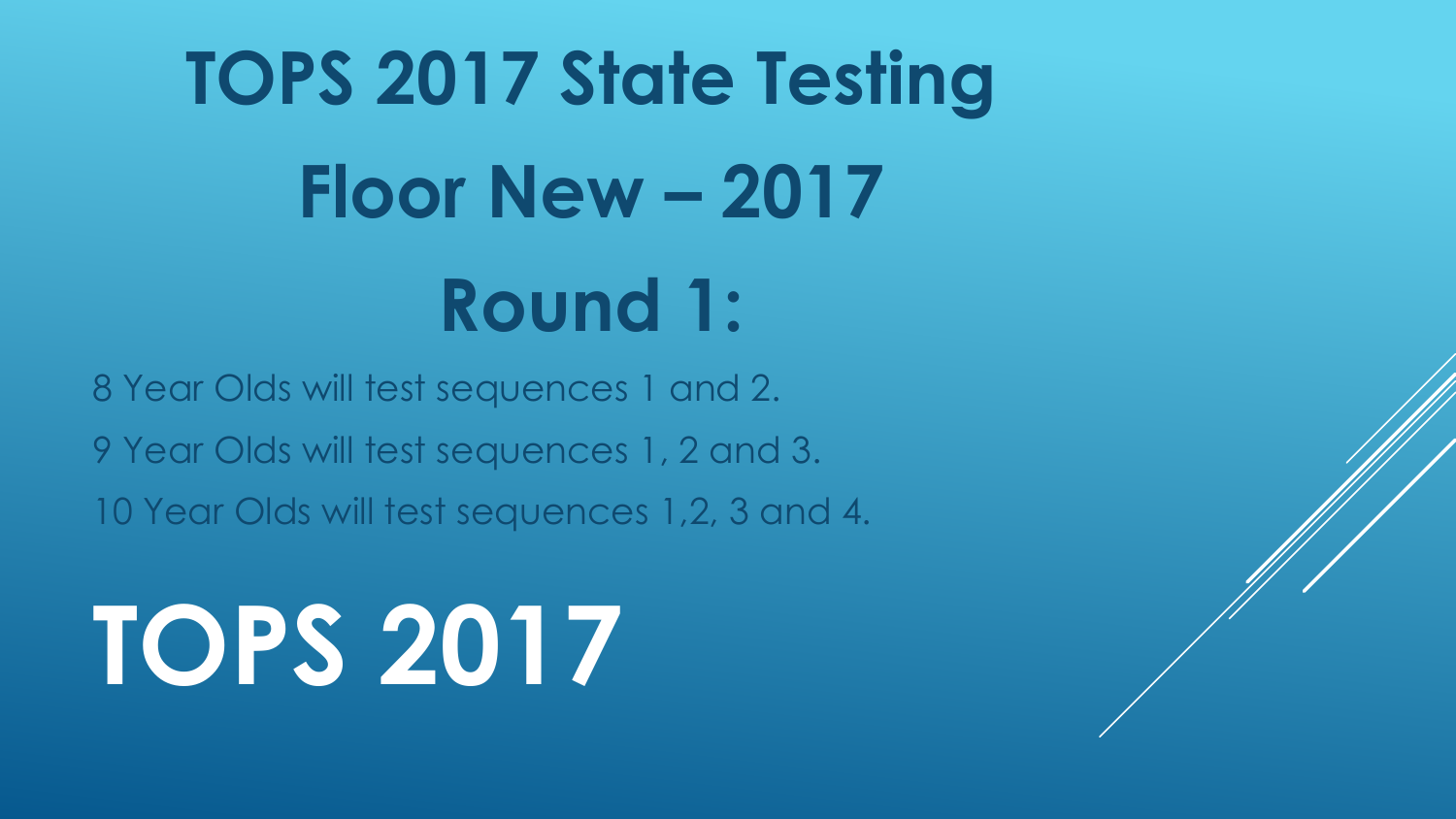## **TOPS 2017 State Testing Floor New – 2017 Round 2:**

8 Year Olds will finish with sequence 3. 9 Year Olds will finish with sequence 4. 10 Year Olds will finish with sequence 5.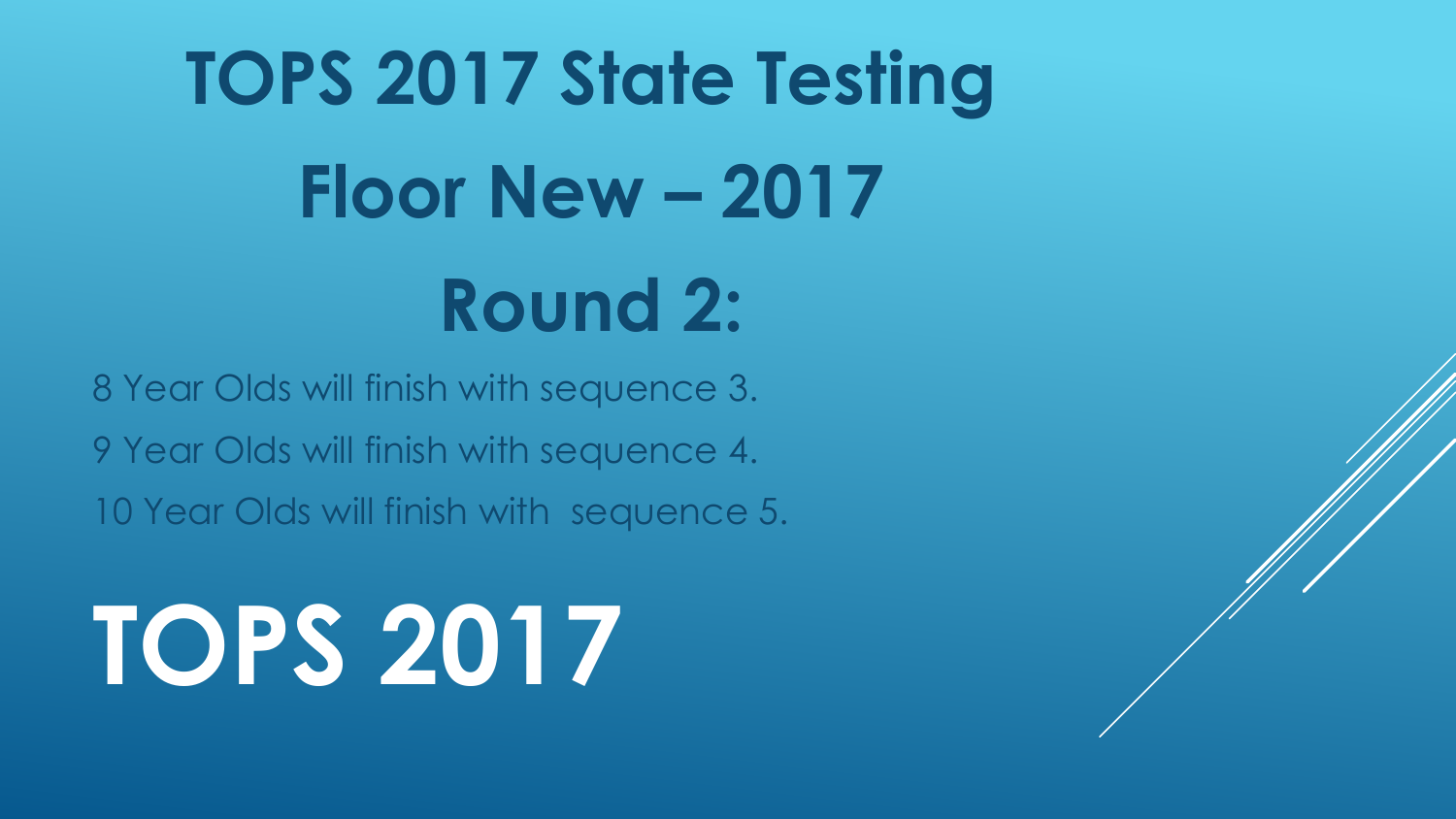### **TOPS 2017 State Testing Floor - 8 Year Olds Sequence 1, 2 and 3 Same as last year – no changes**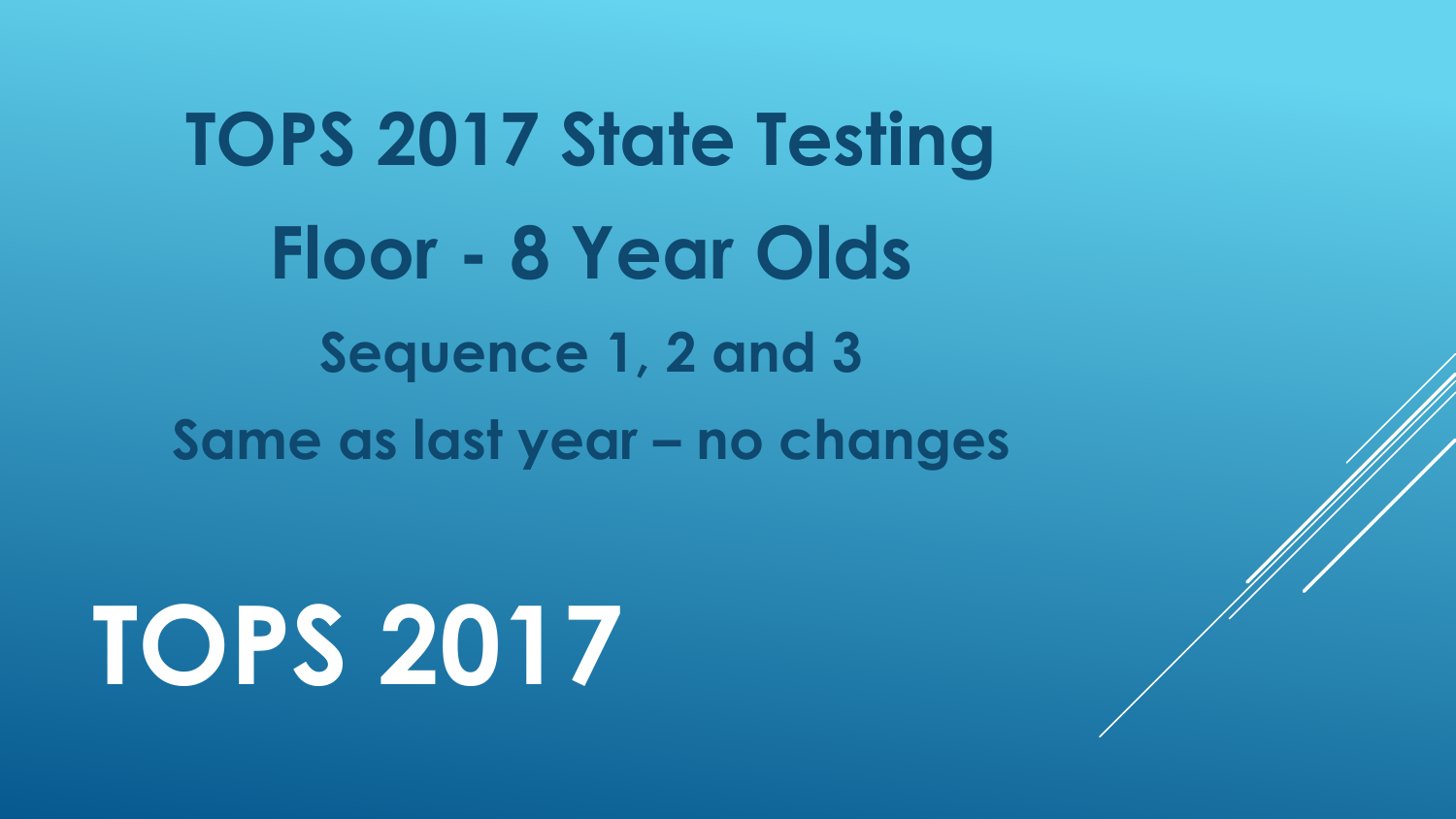### **TOPS 2017 State Testing Floor - 9 Year Olds Sequence 1**

One to two steps to hurdle to 1 front handspring feet together to front tuck landing. The athlete should be encouraged to be moving forwards at the completion of the final skill.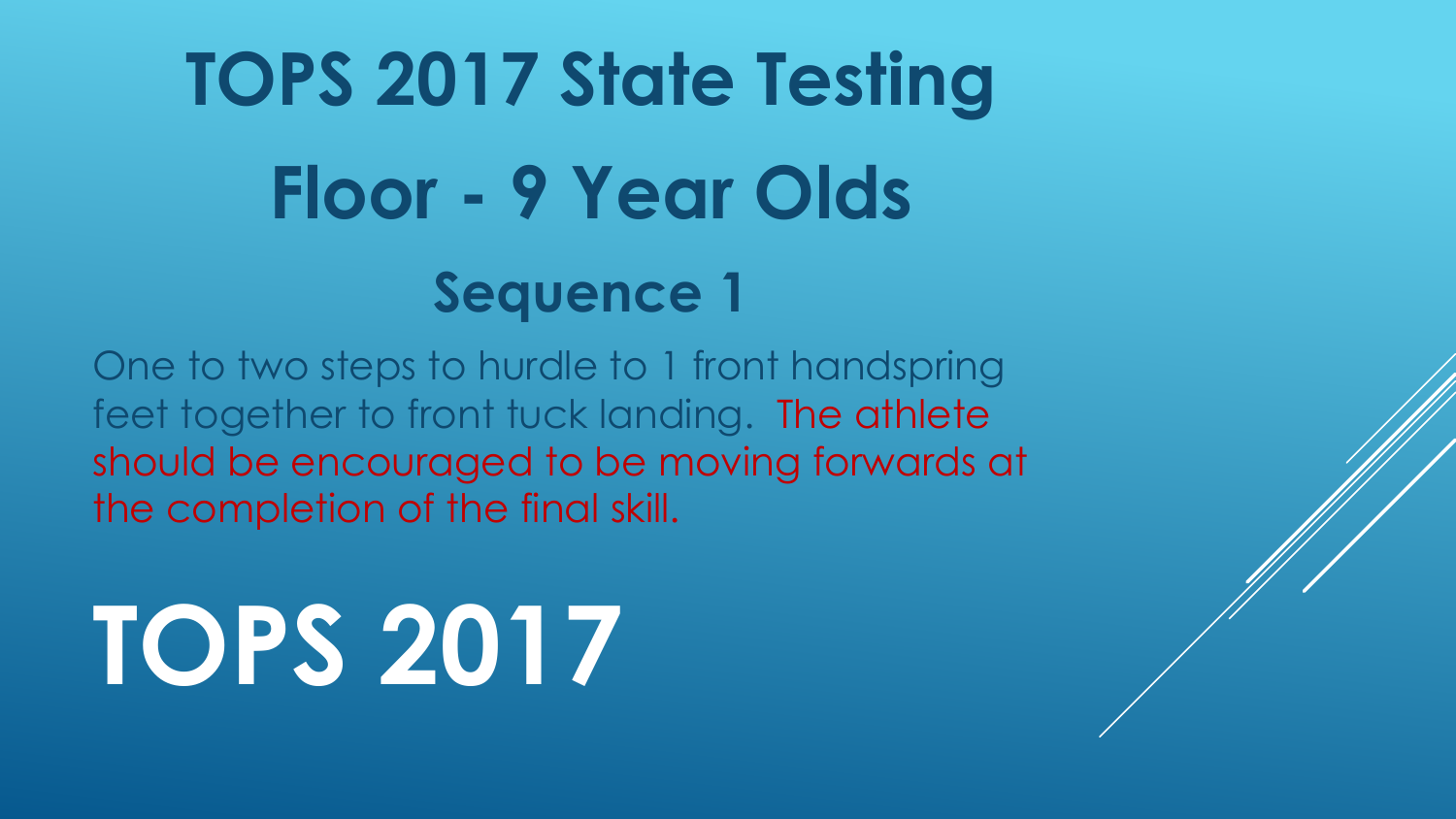### **TOPS 2017 State Testing Floor - 9 Year Olds Sequence 2:**

Jump hurdle from a board, round off, back handspring, whip, rebound. The athlete is encouraged to finish each snap down and travel backwards. Coaches are encouraged to spot the rebound.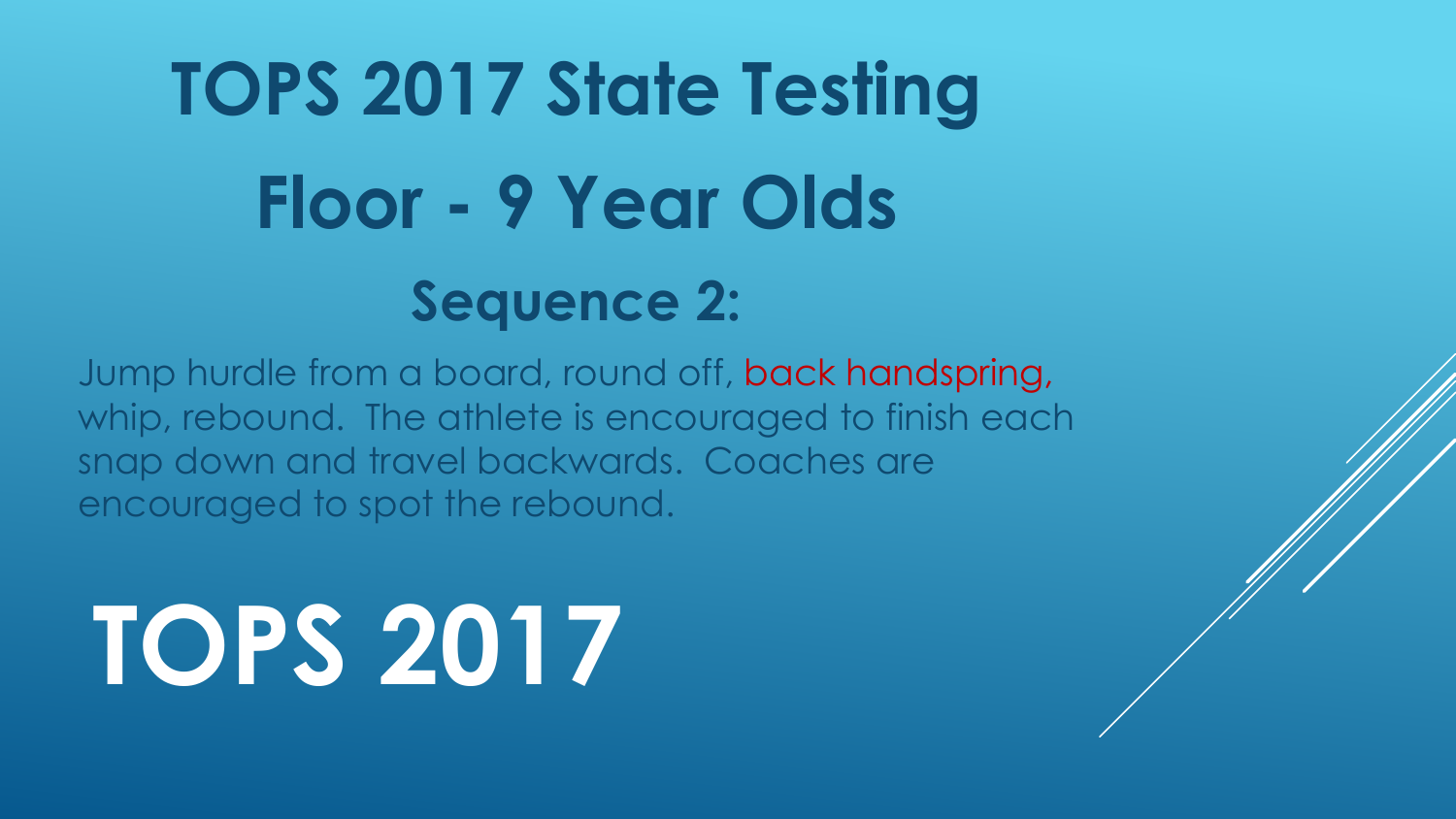### **TOPS 2017 State Testing Floor - 9 Year Olds Sequence 3:**

From a stand with two feet together on a 8" panel mat, jump to the floor with two feet and punch tuck front to stick.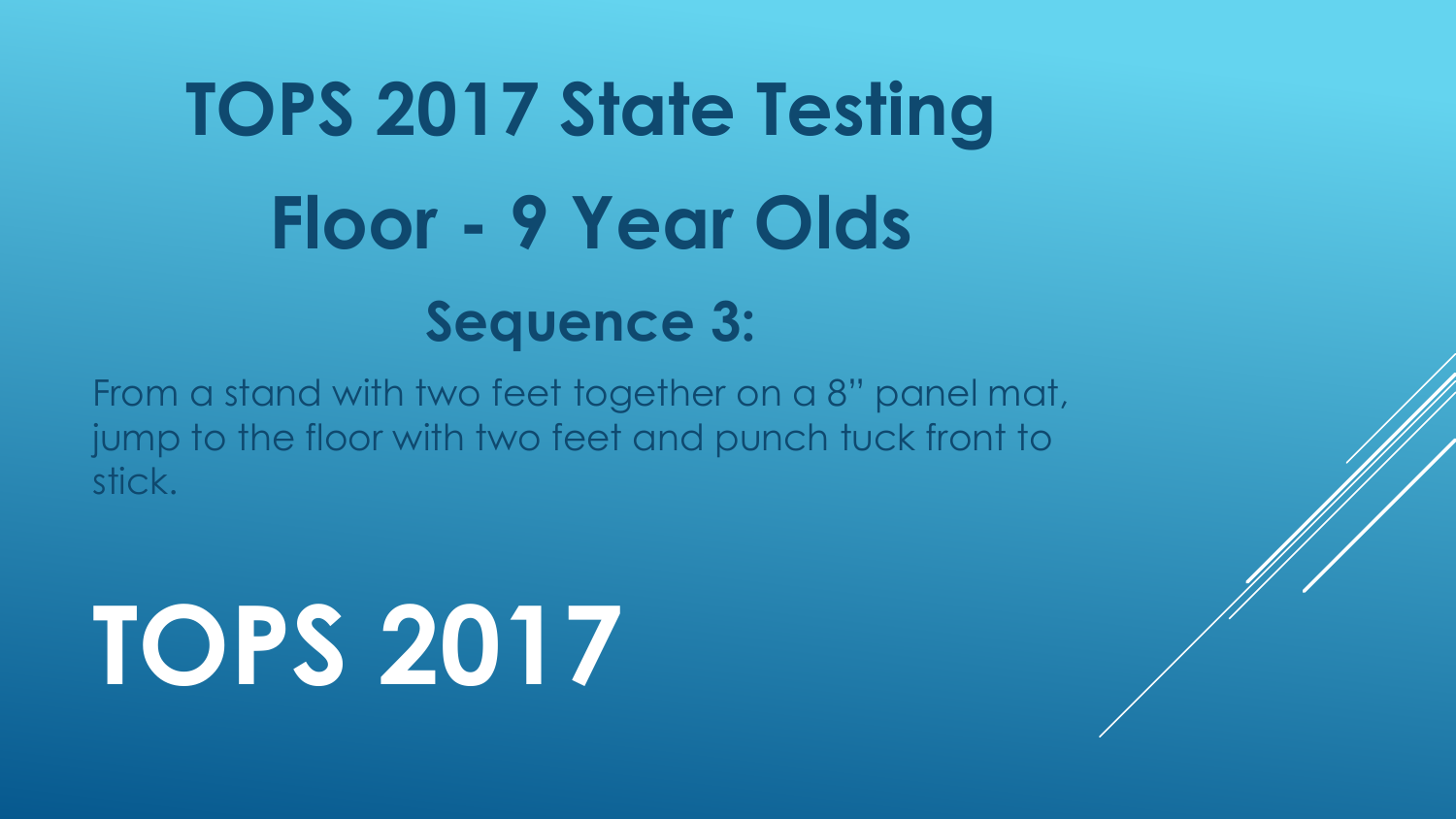#### **TOPS 2017 State Testing Floor - 9 Year Olds Sequence 4:**

Starting in pose of choices, execute a passé full turn to finish. Then take 1 – 3 running steps into 2 immediately connected single leg brush hops with free leg at/above horizontal (one on each leg), immediately followed by a fouette hop, showing the arabesque prior to stepping backwards to a pointed front foot finish. Arms kick up….same finish sequence as last year.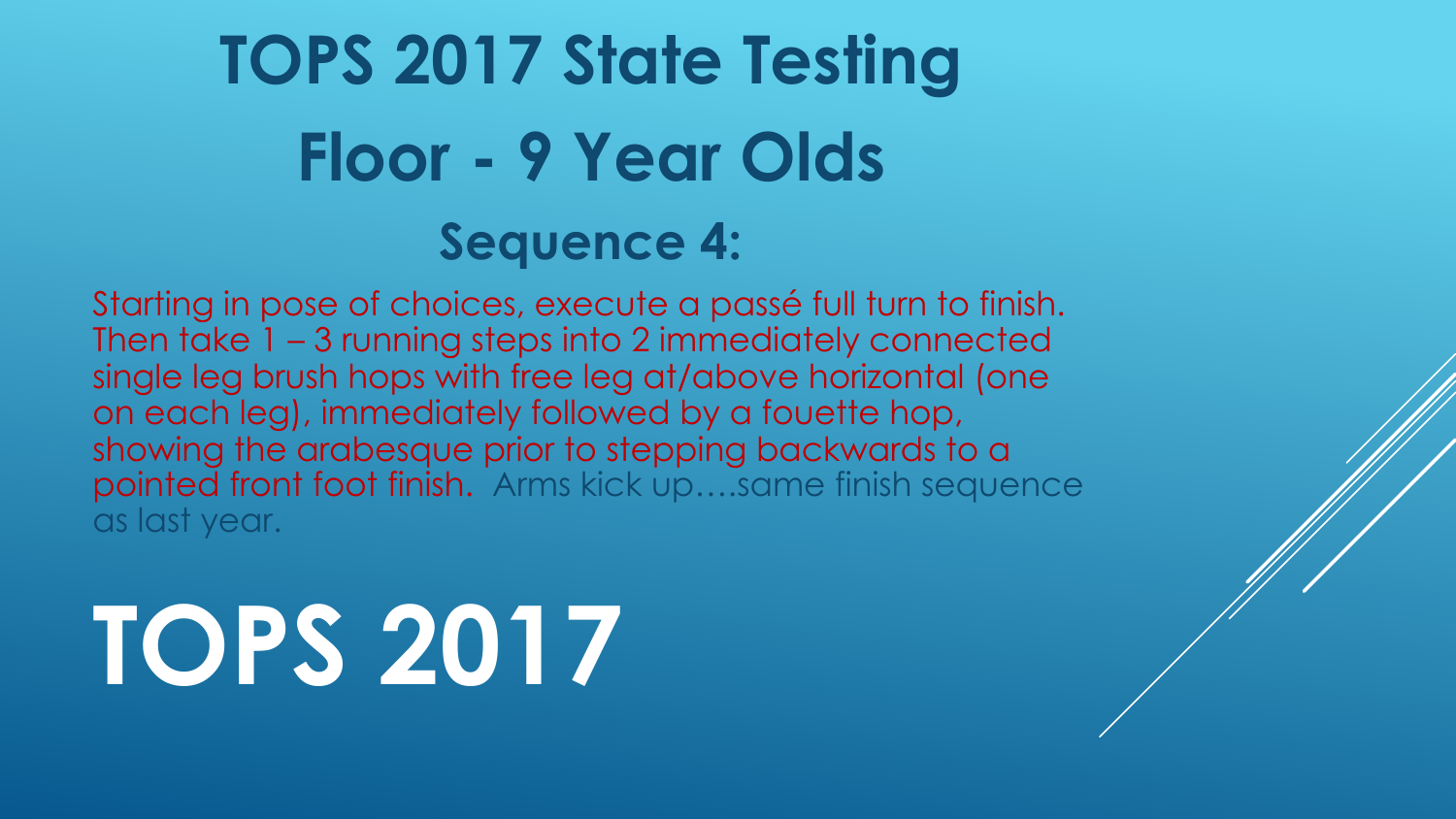## **TOPS 2017 State Testing Floor - 9 Year Olds**

#### **Finish of Sequence 4: Same as last year**

Arms up, kick through scale to HS, show for 2 seconds. Extend shoulders to front limber, stand up from limber with arms and head staying back and connected, finish through tall position, front pike roll, pike up to HS show straight body then ½ pirouette to HS pike down to back extension handstand lower with straight body to push up position with no pike. Stoop feet to stand and finish.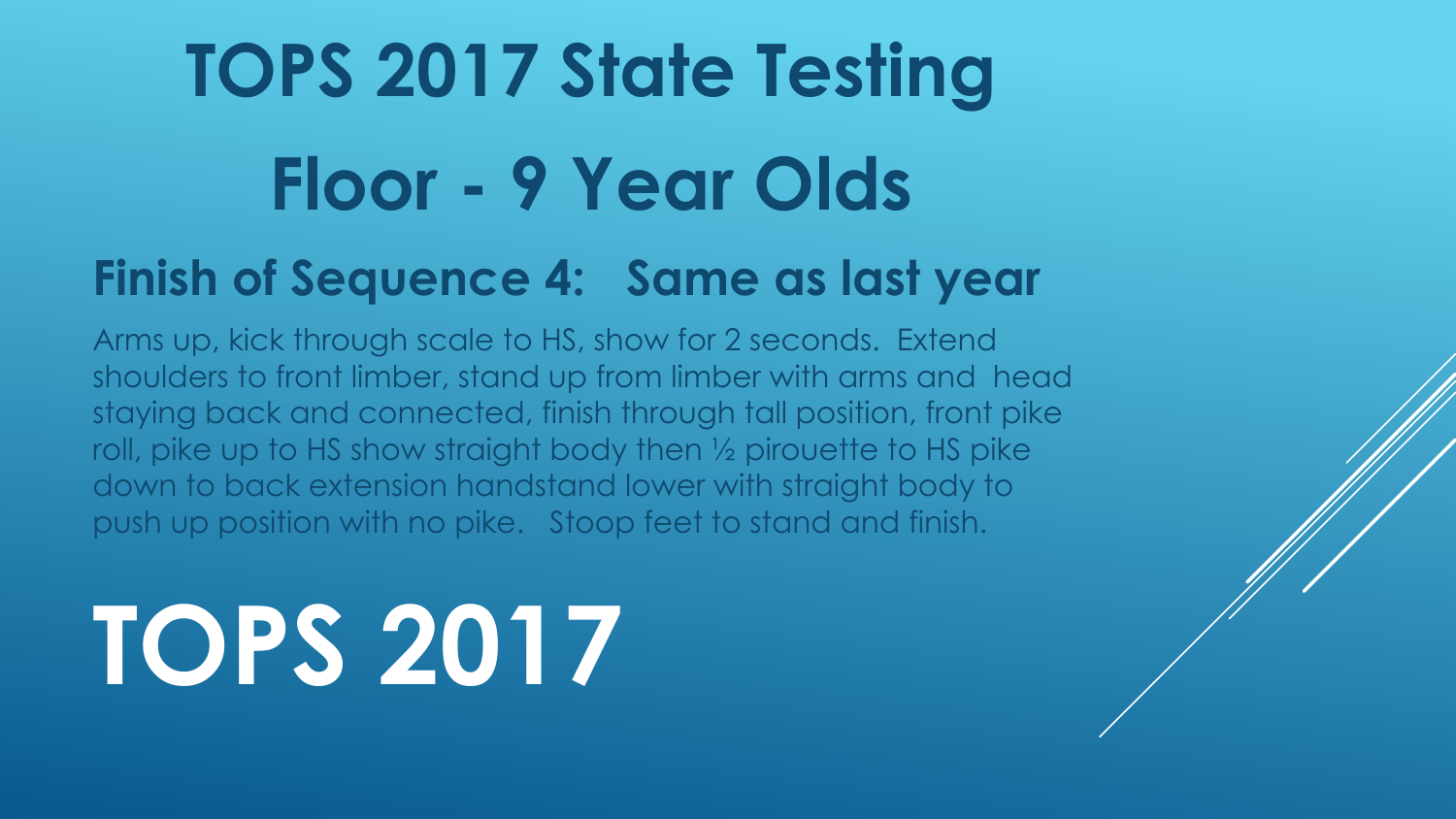### **TOPS 2017 State Testing Floor - 10 Year Olds Sequence 1**

One to two steps to hurdle to 1 front handspring feet together to front tuck landing. The athlete should be encouraged to be moving forwards at the completion of the final skill.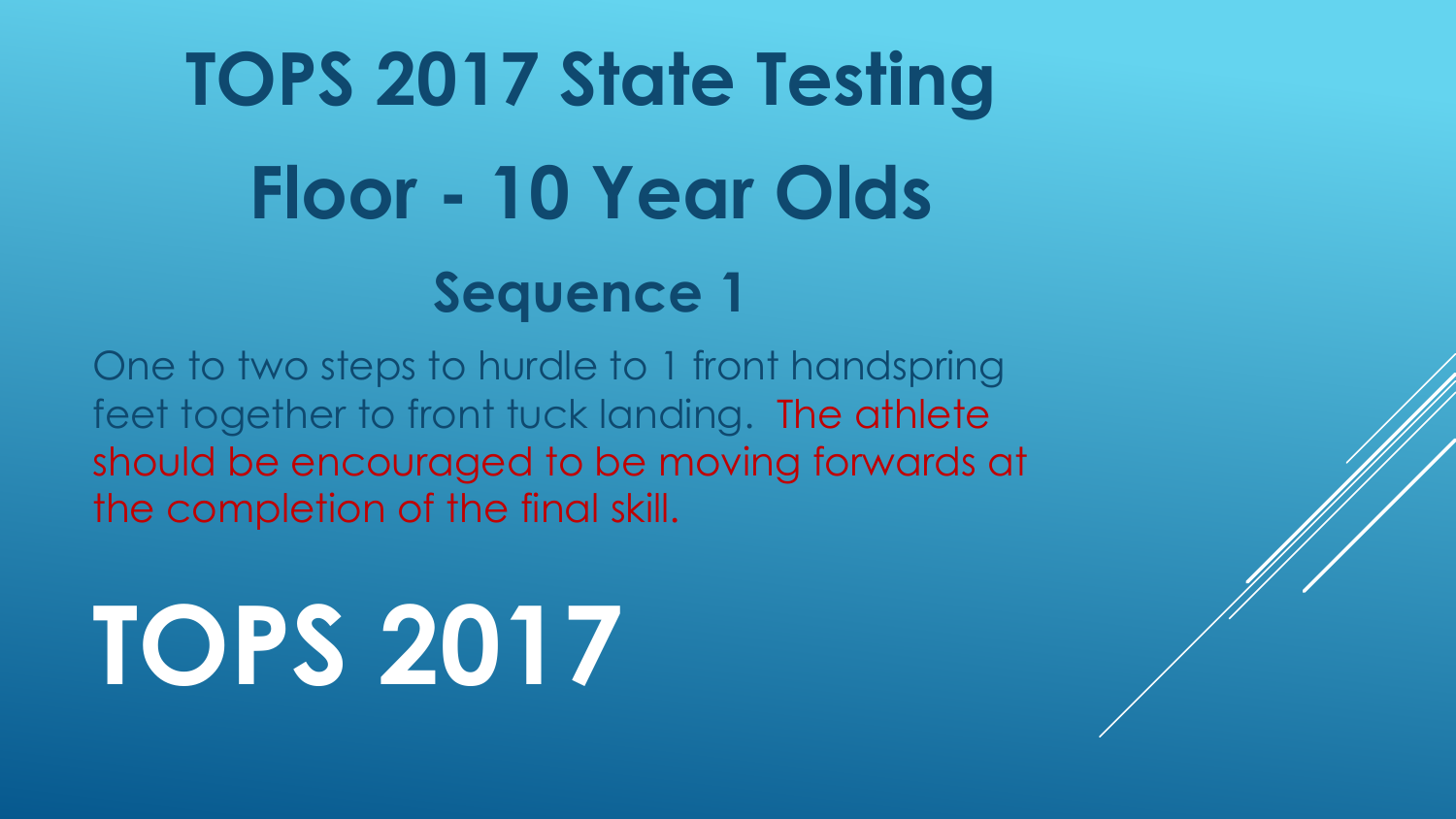### **TOPS 2017 State Testing Floor - 10 Year Olds Sequence 2:**

Jump hurdle from a board, round off, back handspring, whip, rebound. The athlete is encouraged to finish each snap down and travel backwards. Coaches are encouraged to spot the rebound.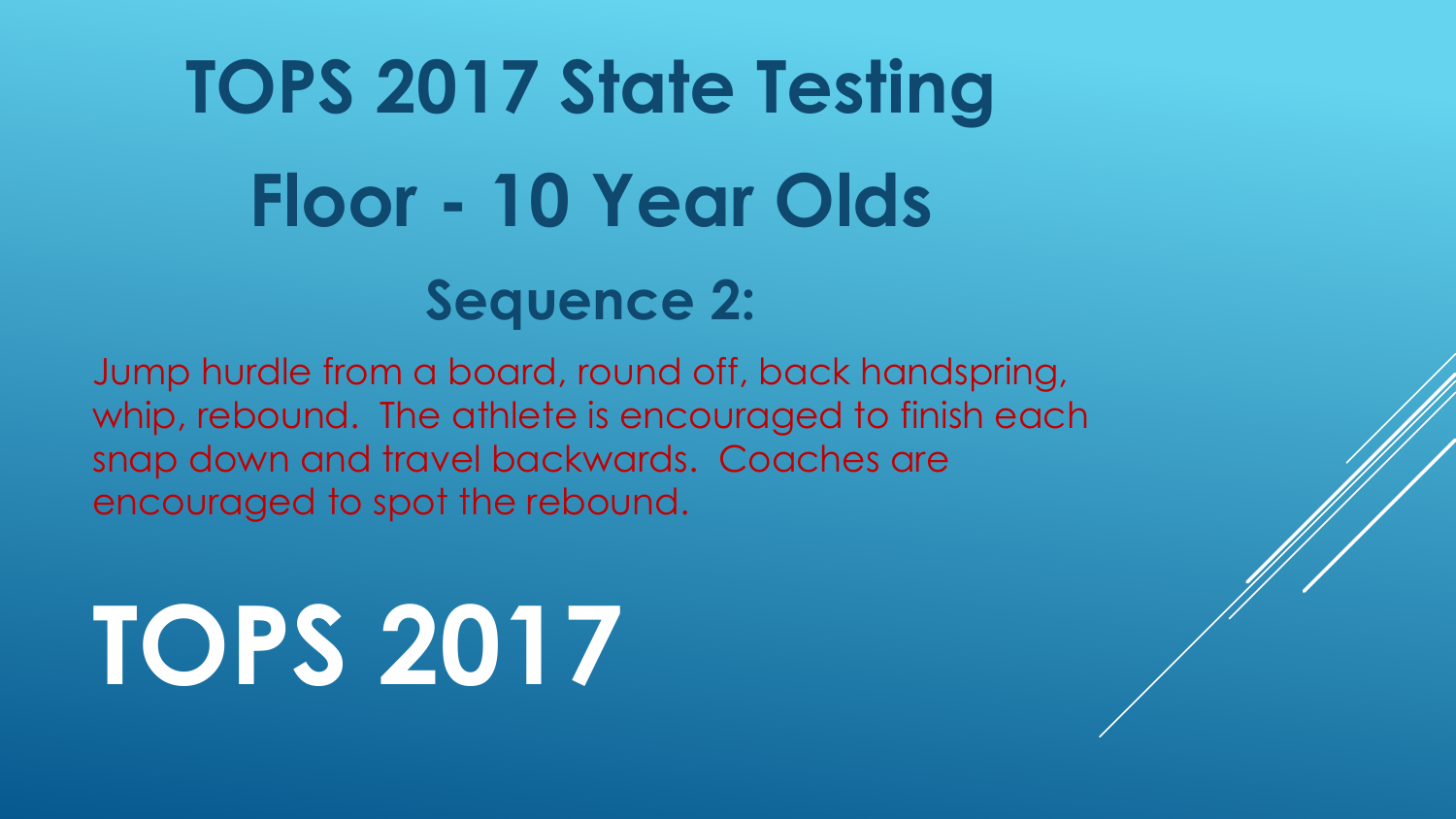### **TOPS 2017 State Testing Floor - 10 Year Olds Sequence 3:**

From a stand with two feet together on a panel mat, jump with two feet hurdle round off, 2 back handsprings, to back layout. The gymnast is encouraged to finish each snap down, making the layout travel backwards.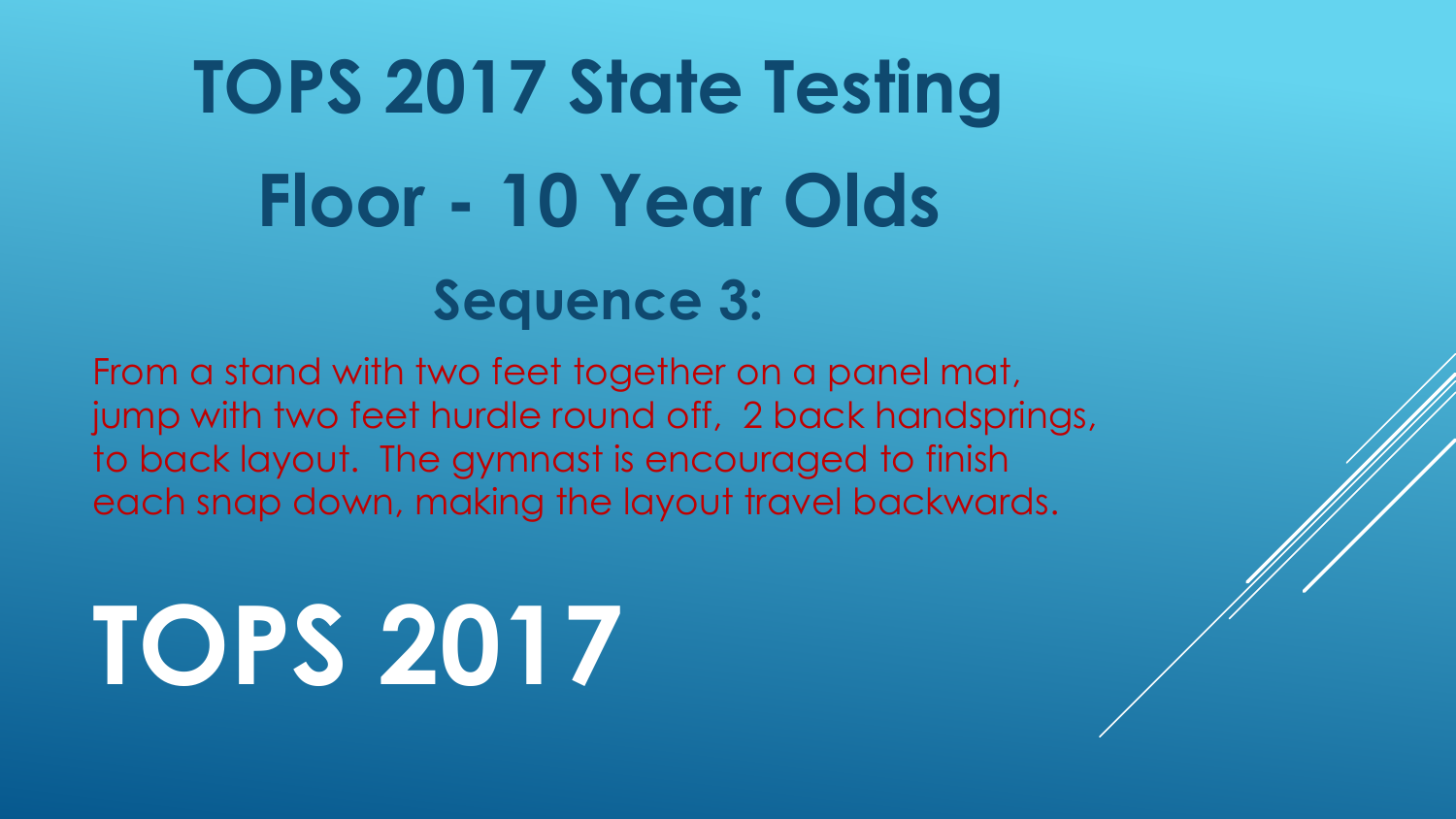### **TOPS 2017 State Testing Floor - 10 Year Olds Sequence 4:**

From a stand with two feet together on a 8" panel mat, jump to the floor with two feet and punch tuck front to stick.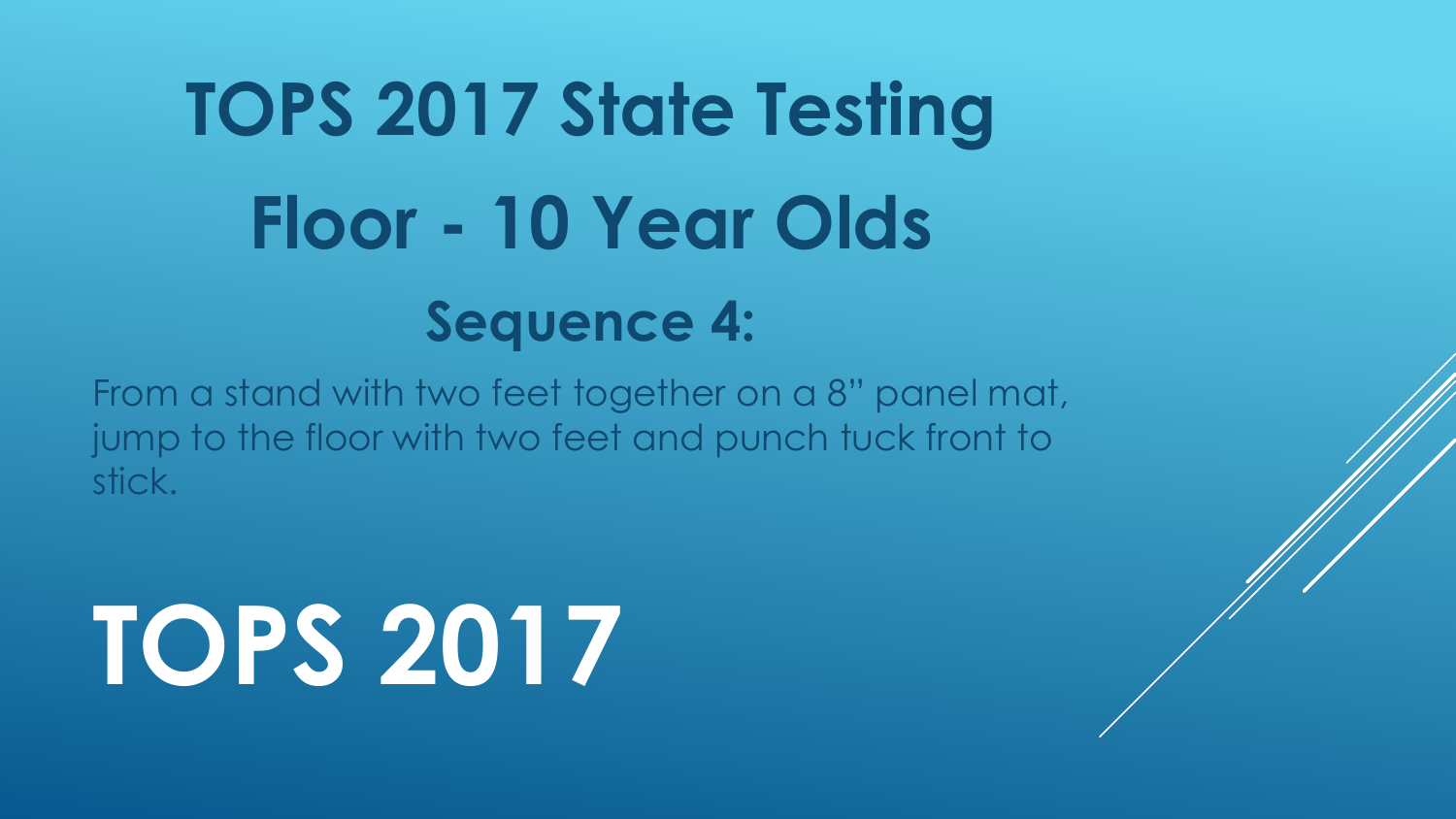#### **TOPS 2017 State Testing Floor - 10 Year Olds Sequence 5:**

Starting in pose of choices, execute a passé full turn to finish. Then take 1 – 3 running steps into 2 immediately connected single leg brush hops with free leg at/above horizontal (one on each leg), immediately followed by a fouette hop, showing the arabesque prior to stepping backwards to a pointed front foot finish. Arms kick up….same finish sequence as last year.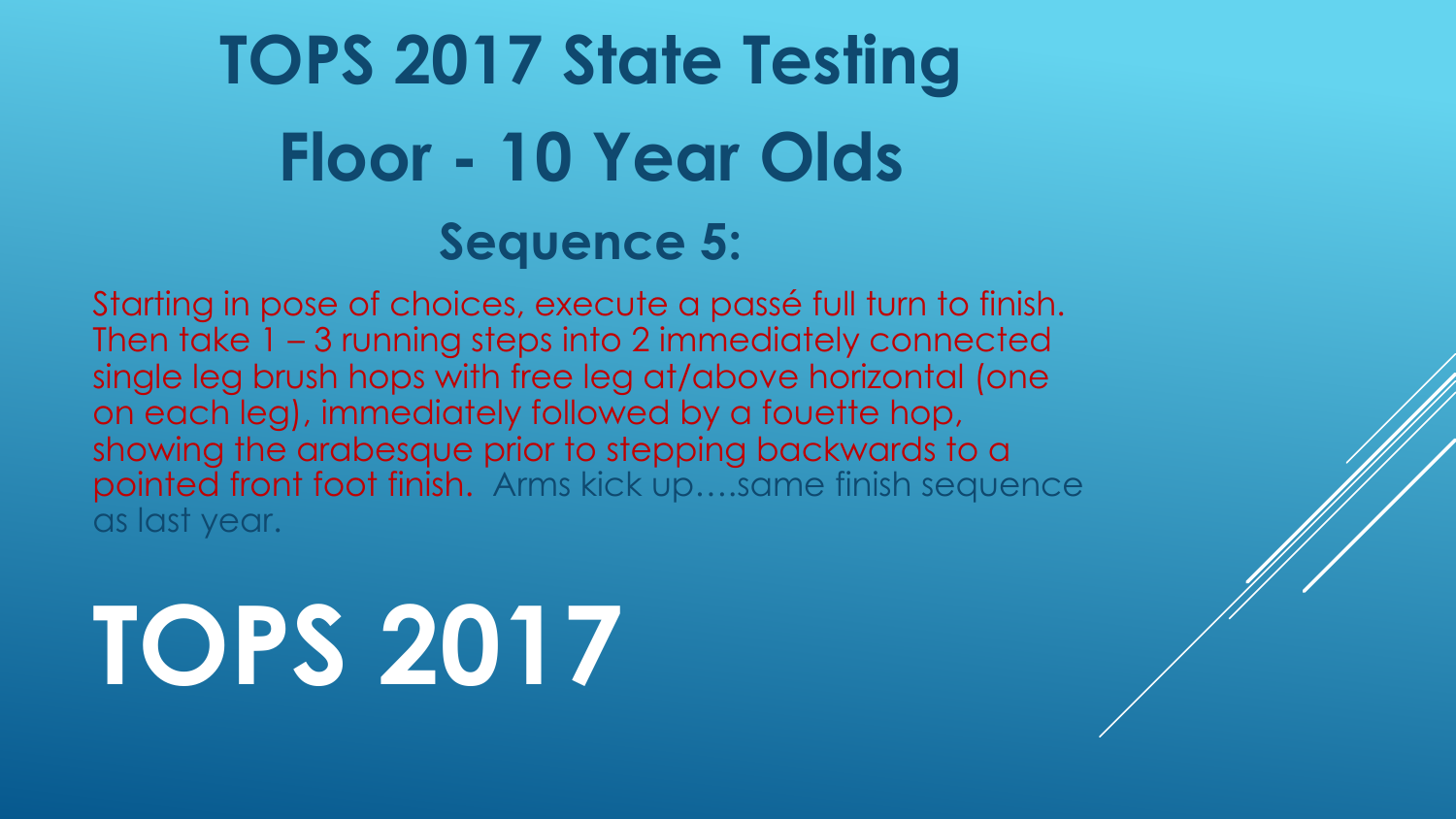## **TOPS 2017 State Testing Floor - 10 Year Olds**

#### **Finish of Sequence 5: Same as last year**

Arms up, kick through scale to HS, show for 2 seconds. Extend shoulders to front limber, stand up from limber with arms and head staying back and connected, finish through tall position, front pike roll, pike up to HS show straight body then ½ pirouette to HS pike down to back extension ½ turn forward roll to stand and finish.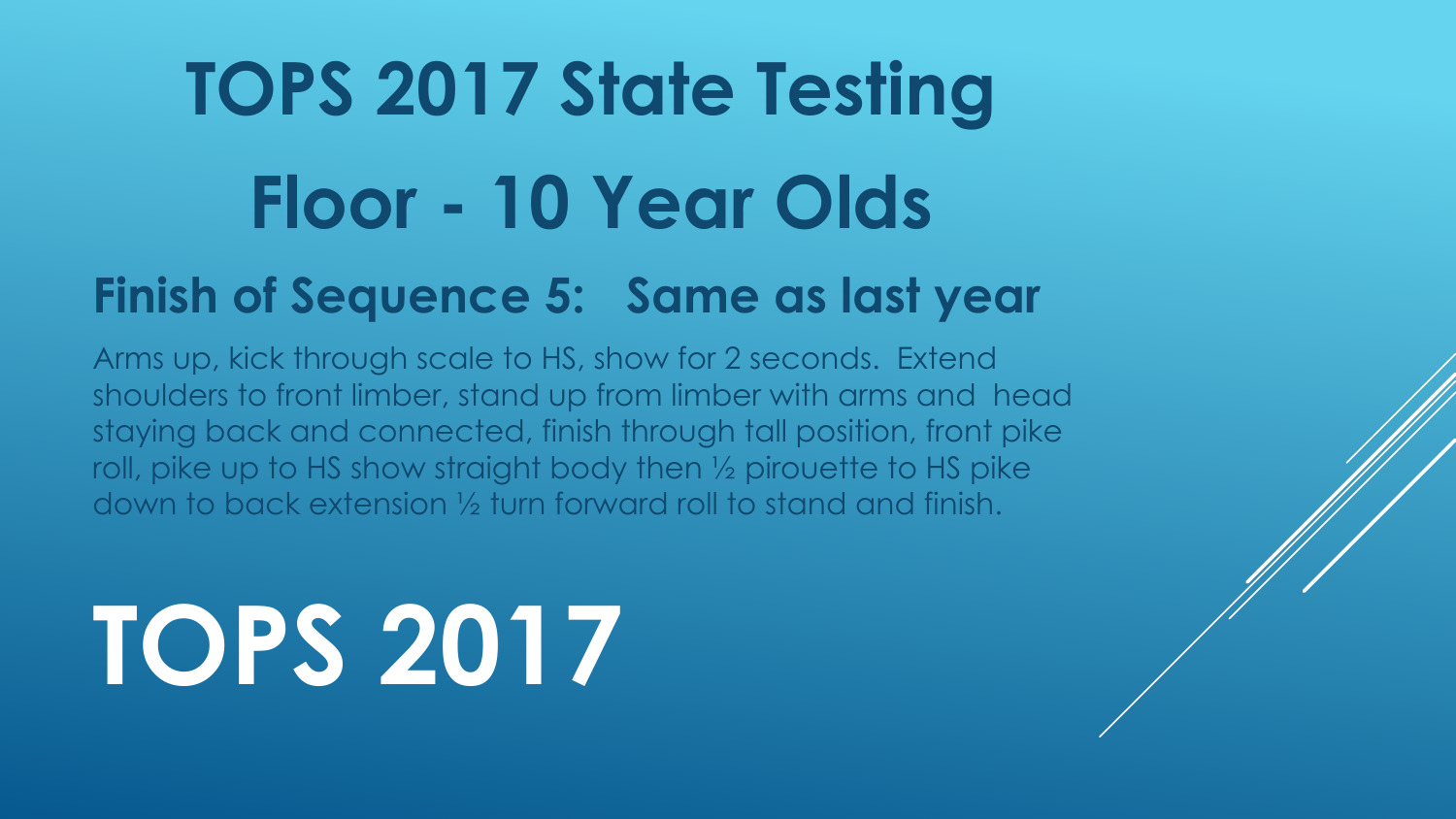### **TOPS 2017 National Testing New – 2017**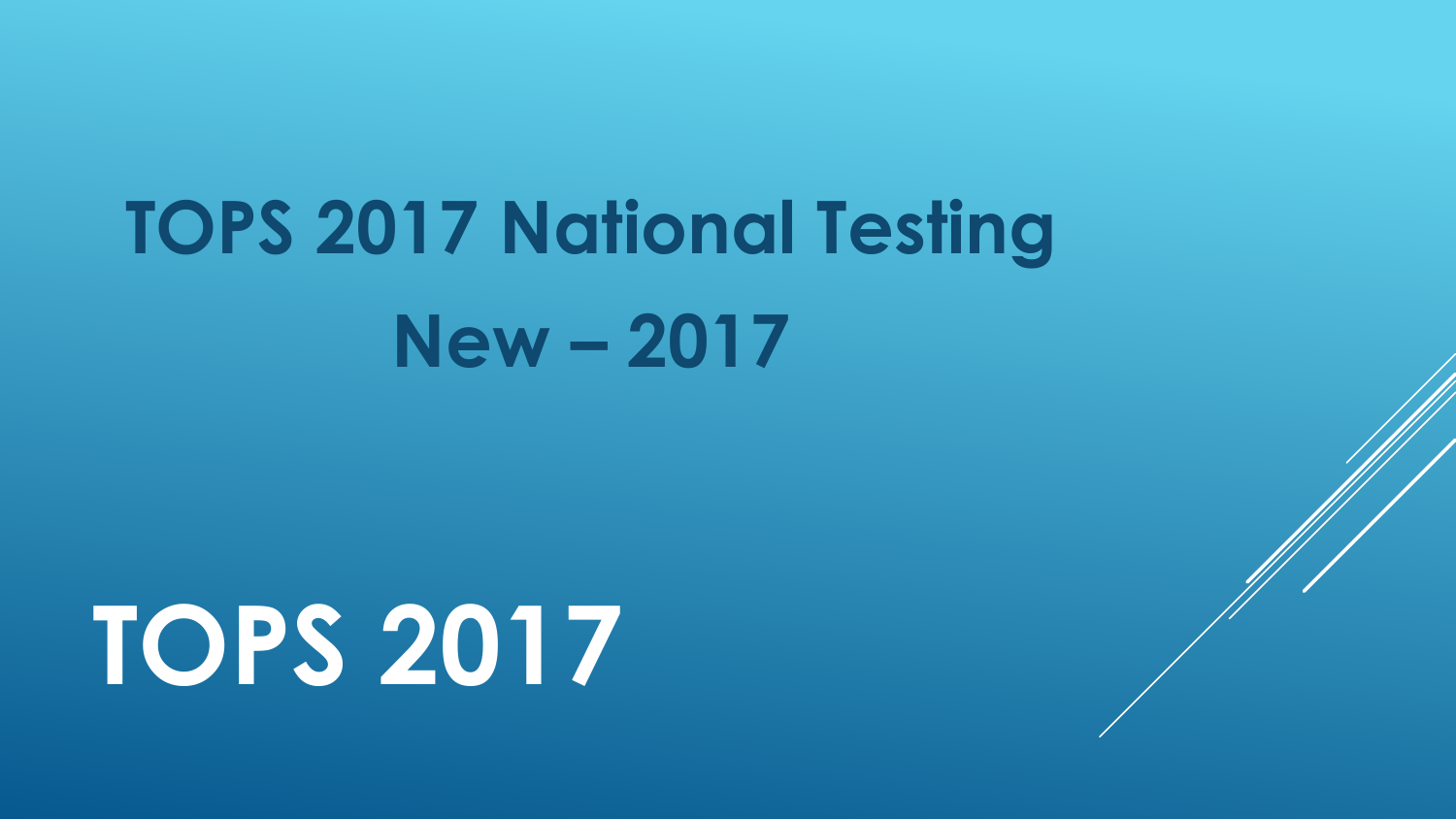## **TOPS 2017 National Testing New – 2017 VAULT Same vault testing as in 2016.**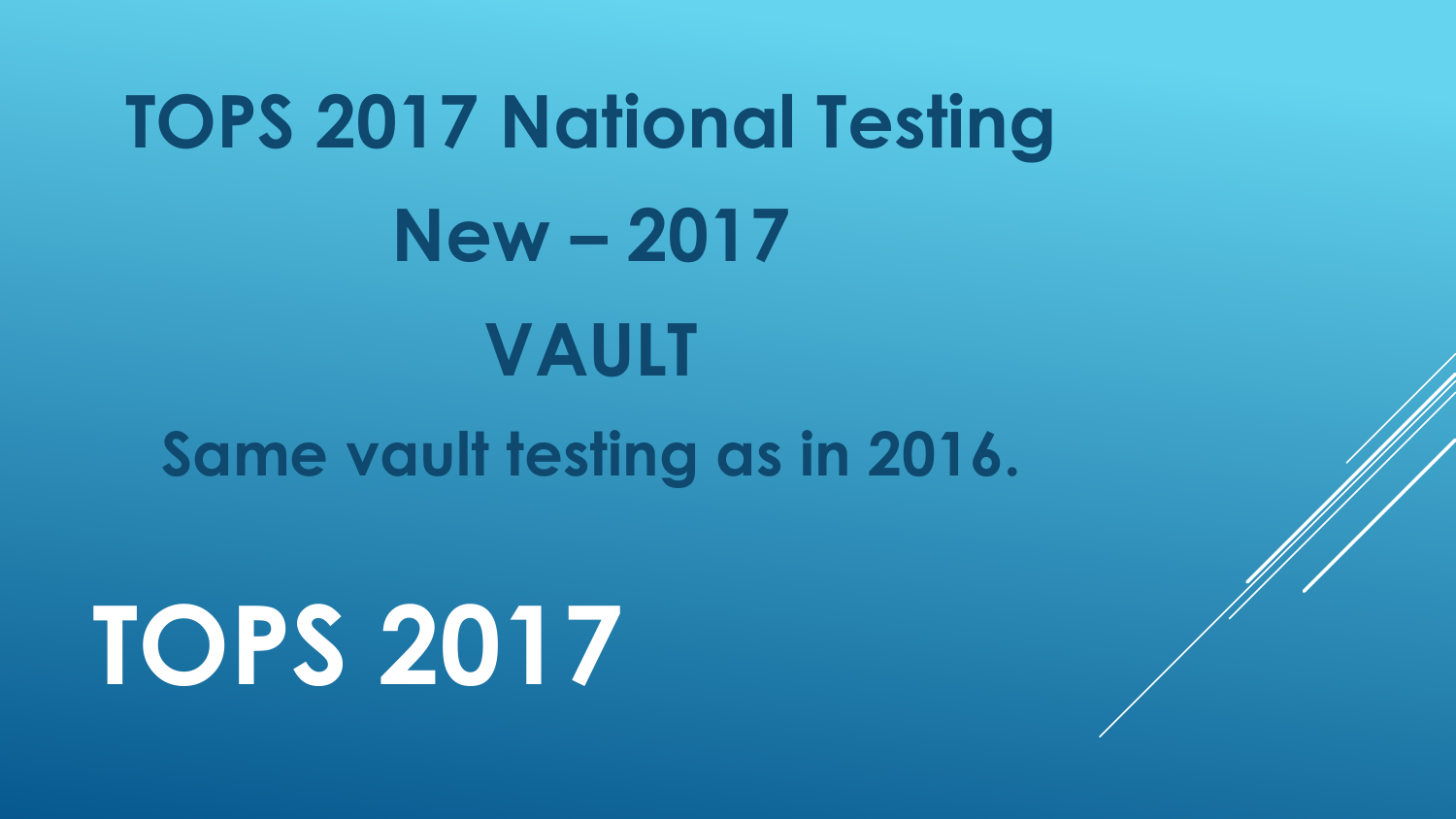## **TOPS 2017 National Testing New – 2017 VAULT NO TRAMPOLINE AT NATIONAL TESTING TOPS 2017**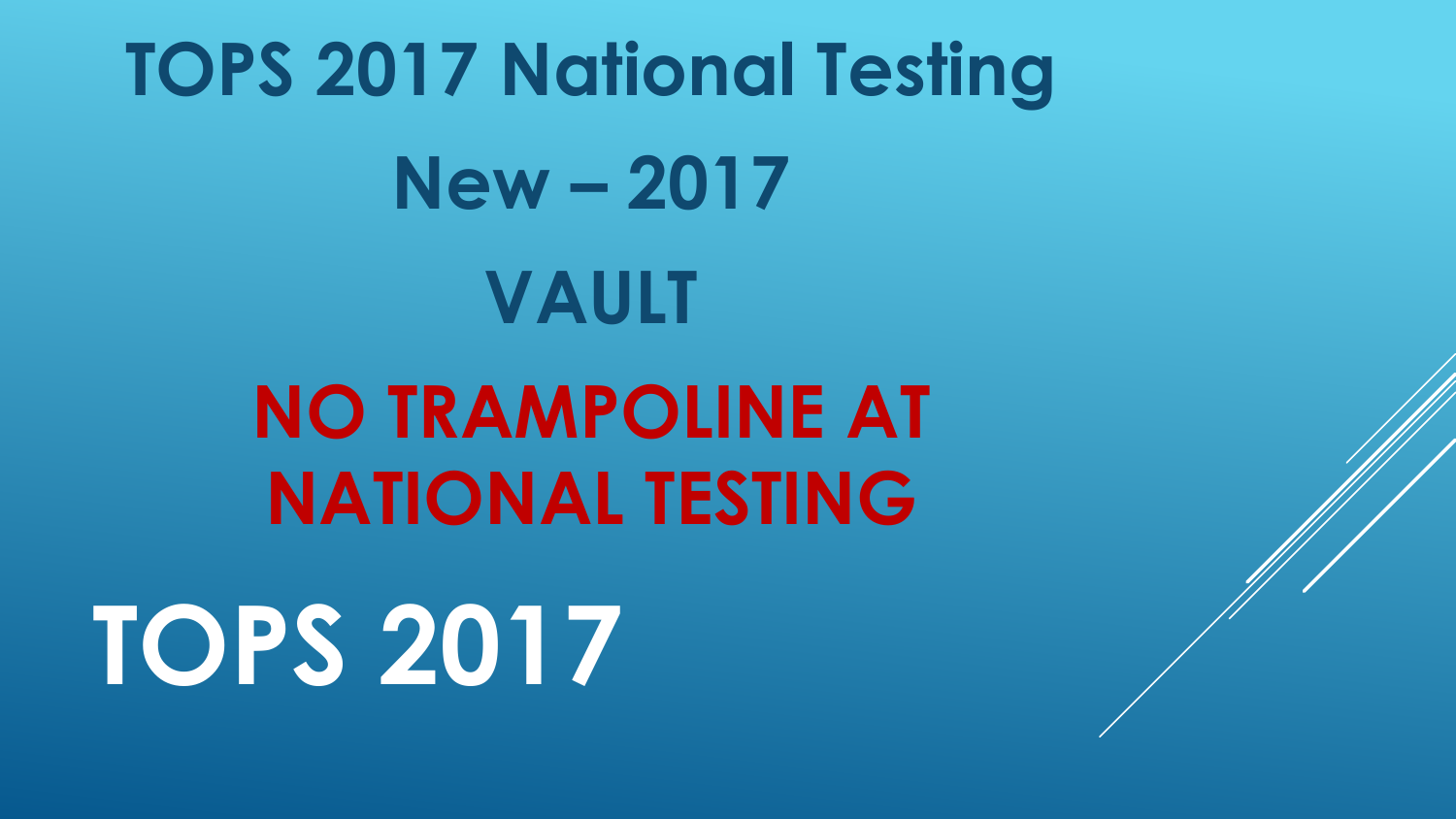## **TOPS 2017 National Testing New – 2017 BARS Same bars testing as in 2016.**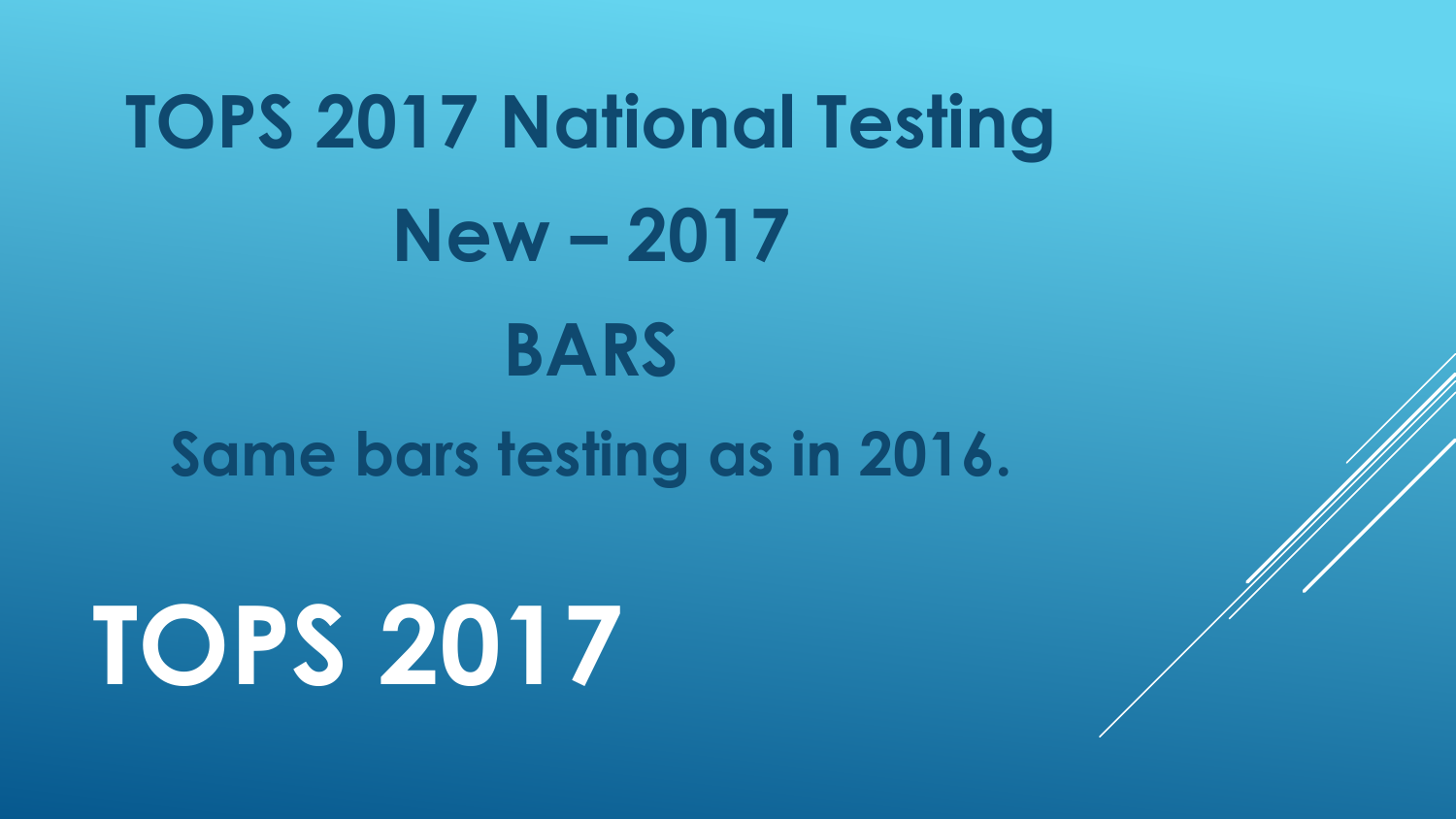## **TOPS 2017 National Testing New – 2017 BEAM – ACROBATICS**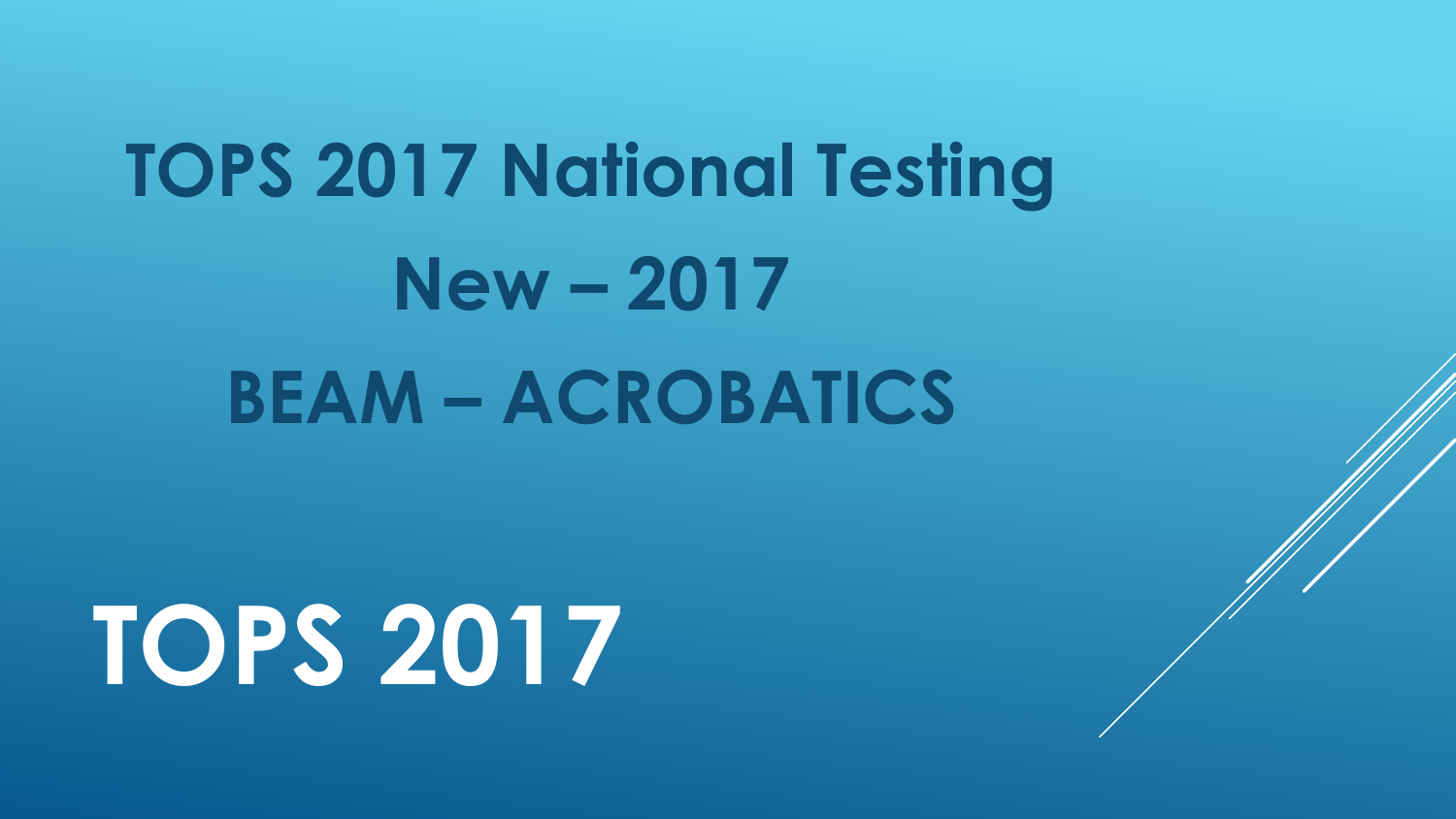#### **TOPS 2017 National Testing BEAM – ACROBATICS – 8 YEAR OLDS**

- o **Handstand (square hips in handstand – close or lunge)**
- o **Back Walkover (close or lunge)**
- o **Front Walkover (may be performed on low beam)**
- o **Front to back cartwheel (starts forwards and land with legs closed)**
- o **Back handspring step out (close or lunge)**
- o **Standing back salto dismount (standing at end beam to stick)**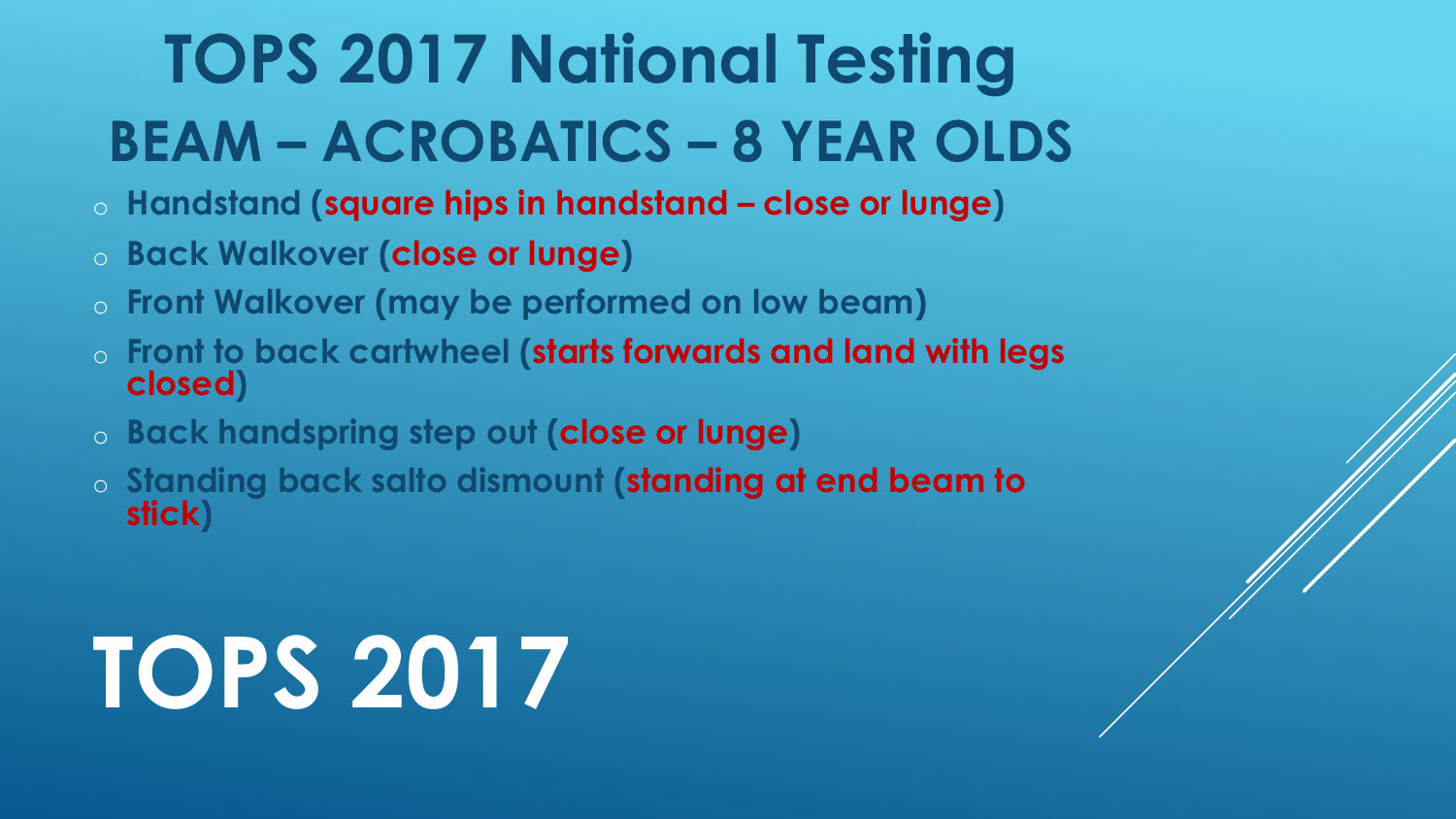#### **TOPS 2017 National Testing BEAM – ACROBATICS – 9 YEAR OLDS**

- o **Back Walkover (close or lunge)**
- o **Front Walkover (controlled finish, weight on both feet)**
- o **Front to back cartwheel (close or lunge)**
- <sup>o</sup> **Handstand with square hips step down to back handspring step out (close or lunge – 3 points)**
- o **Cartwheel or better to back salto dismount stick.**
- o **Dismount Choices: Cartwheel, Round off or 1 or 2 back handsprings into back salto dismount stick.**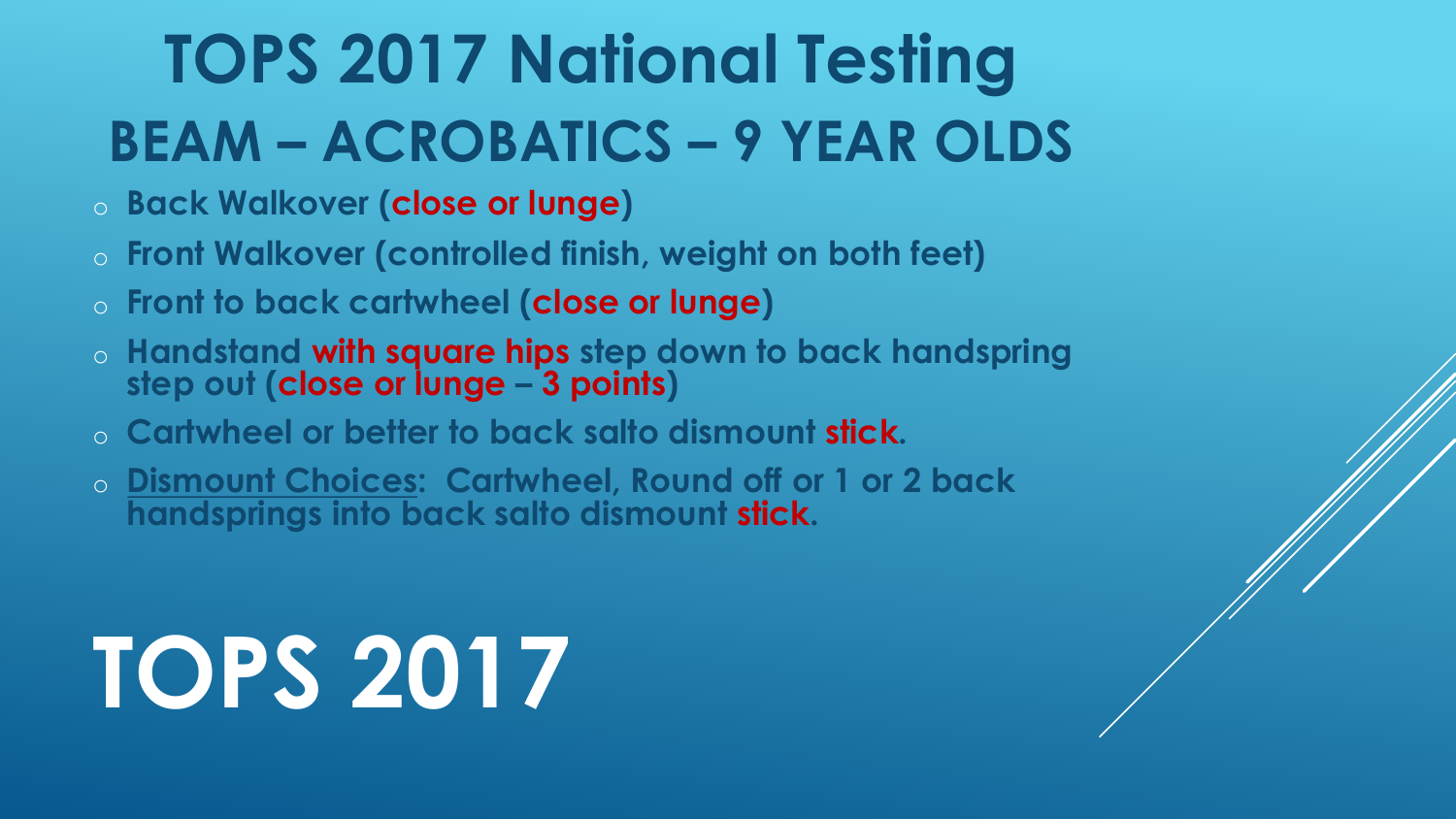#### **TOPS 2017 National Testing**

#### **BEAM – ACROBATICS – 10 YEAR OLDS**

- o **Front Walkover or Front Aerial (1.0 point for front walkover and 2.5 pts for front aerial)**
- o **Back handsprings series (close or lunge – 2.5 points)**
- o **Standing back tuck (2.5 points)**
- o **Round off or 1 or 2 back handsprings into back salto dismount stick. (2.5 points)**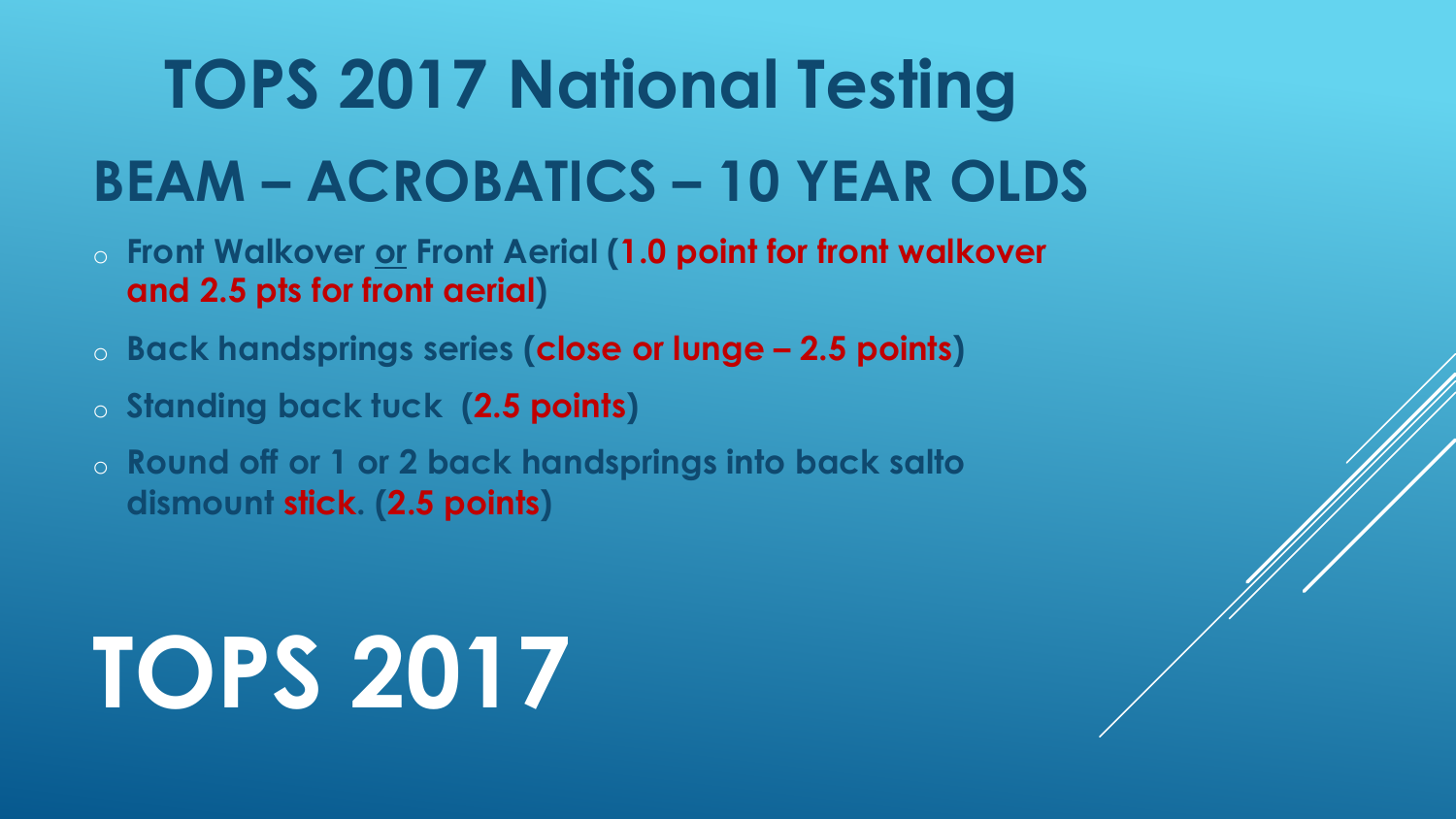### **TOPS 2017 National Testing New – 2017 BEAM – DANCE**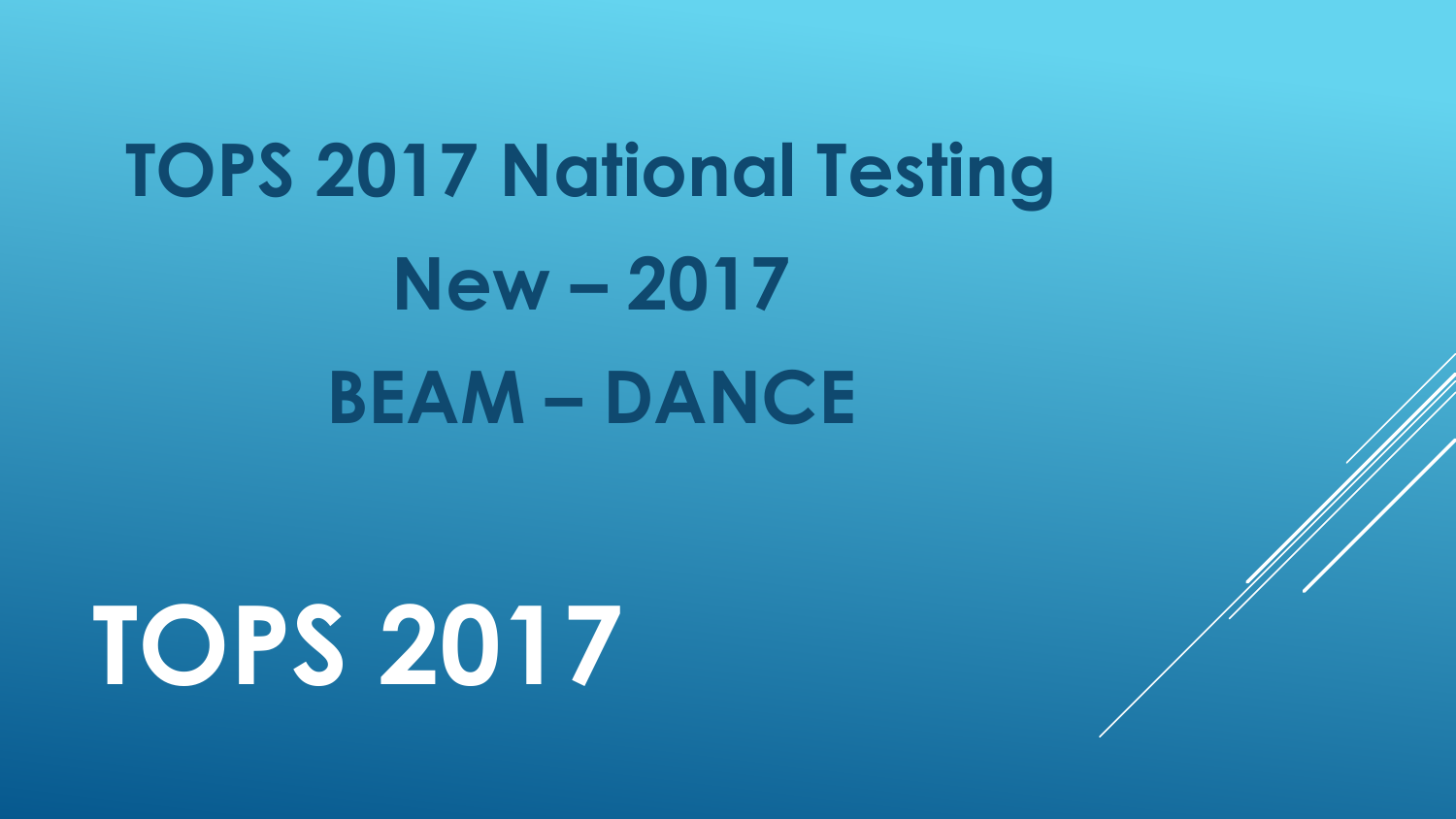### **TOPS 2017 National Testing BEAM – DANCE – 8 Year Olds**

May perform a split leap or switch leg leap Same as TOPS State Testing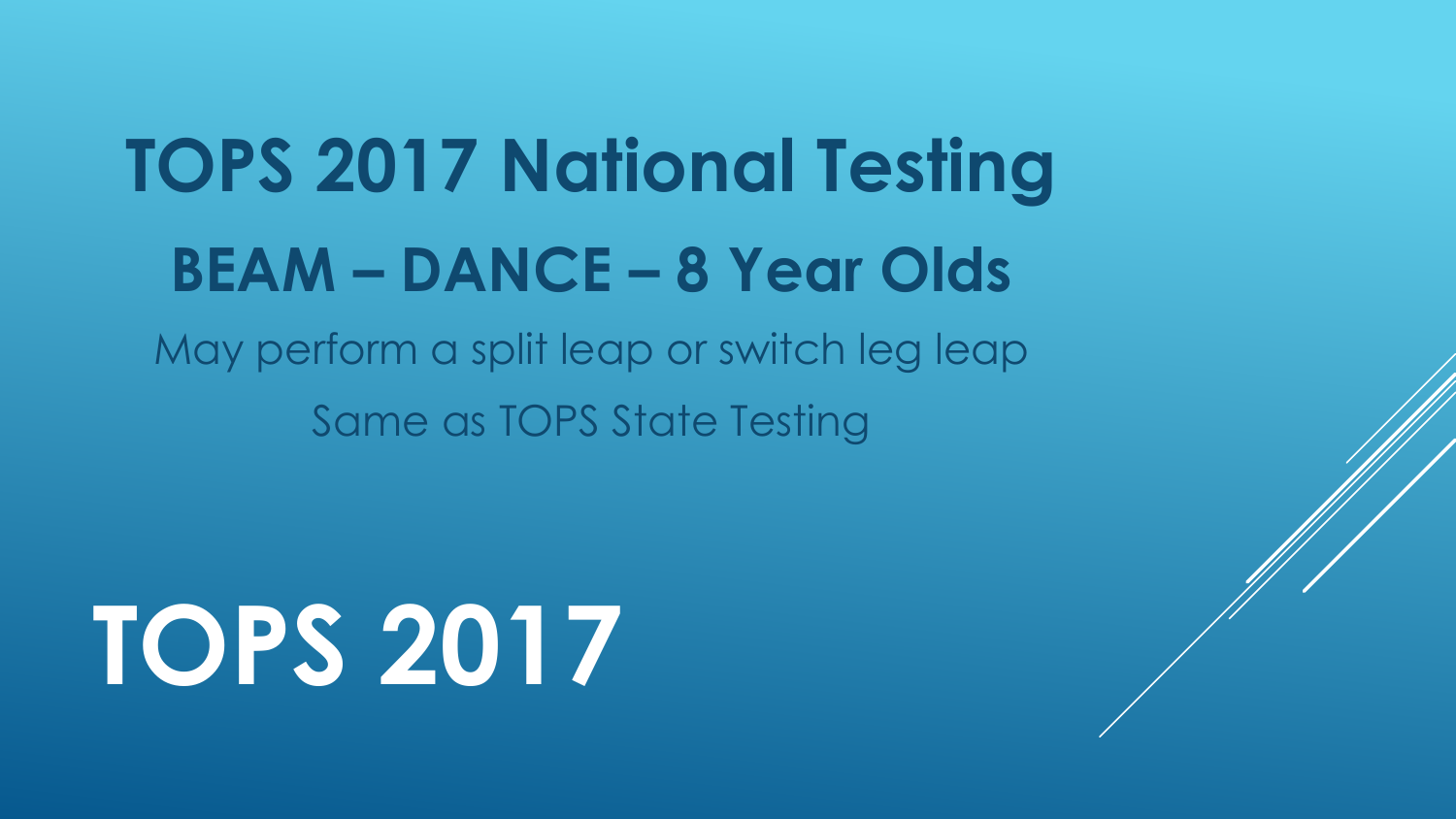#### **TOPS 2017 National Testing BEAM – DANCE – All Ages - Section 1:**

• Perform two continuous ballistic kicks forward, side and back closing each in tight third. Then an immediate dynamic needle kick back returning to high relevé with foot closing in back (small steps permitted into kicks). Arms in second position for front and side kicks. Arms circle down then up during back kicks. Arms upwards in needle kick and high relevé position.

**Same as last year**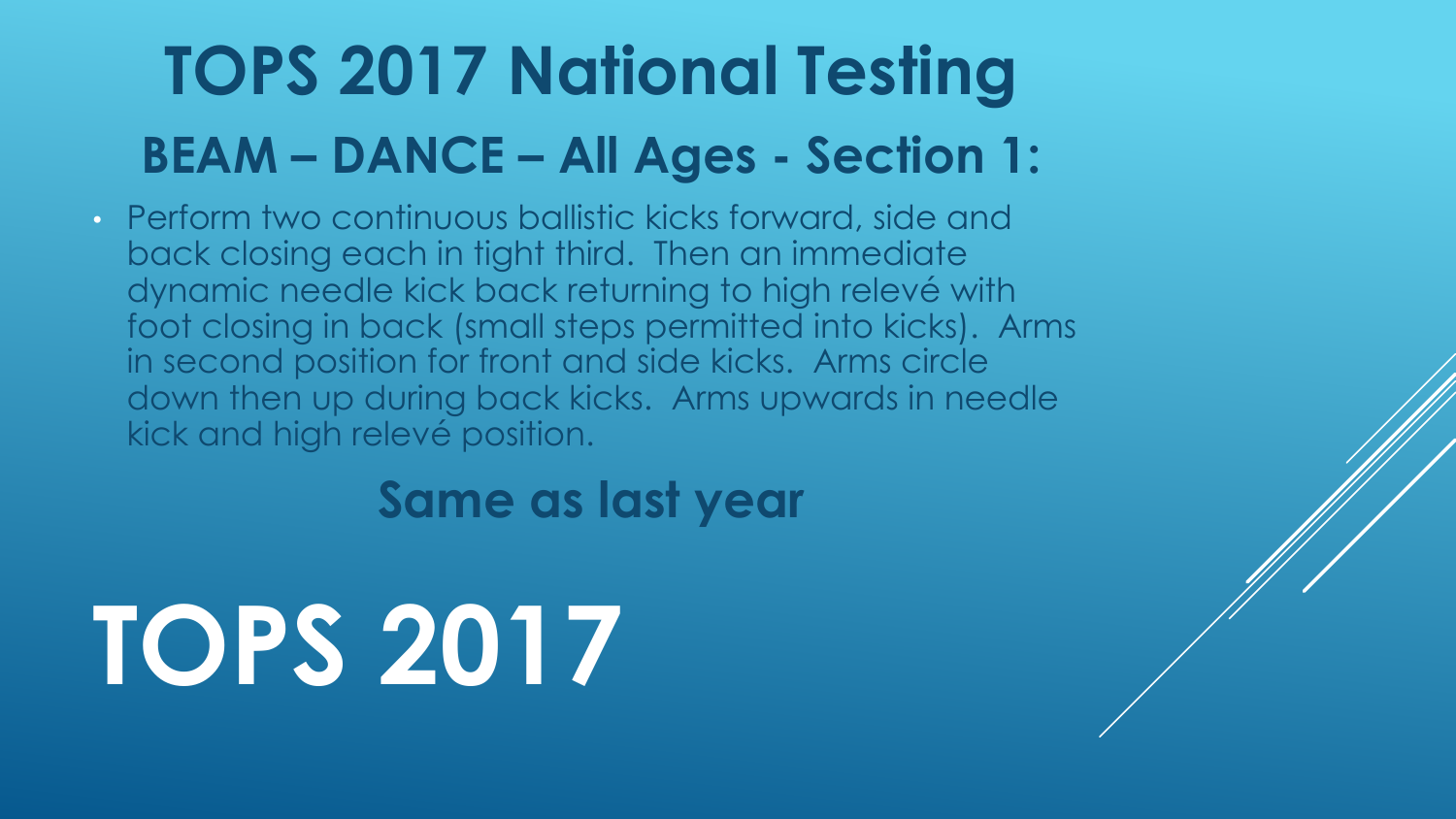**TOPS 2017 National Testing BEAM – DANCE – All Ages Section 1 continued** 

- **Execute a sissoné connected immediately step forward to a split jump finish.**
- **One or two steps to a 2-foot pivot turn, arms overhead. Then 1 or 2 steps to horizontal hold for 2 seconds in high relevé with arms overhead.**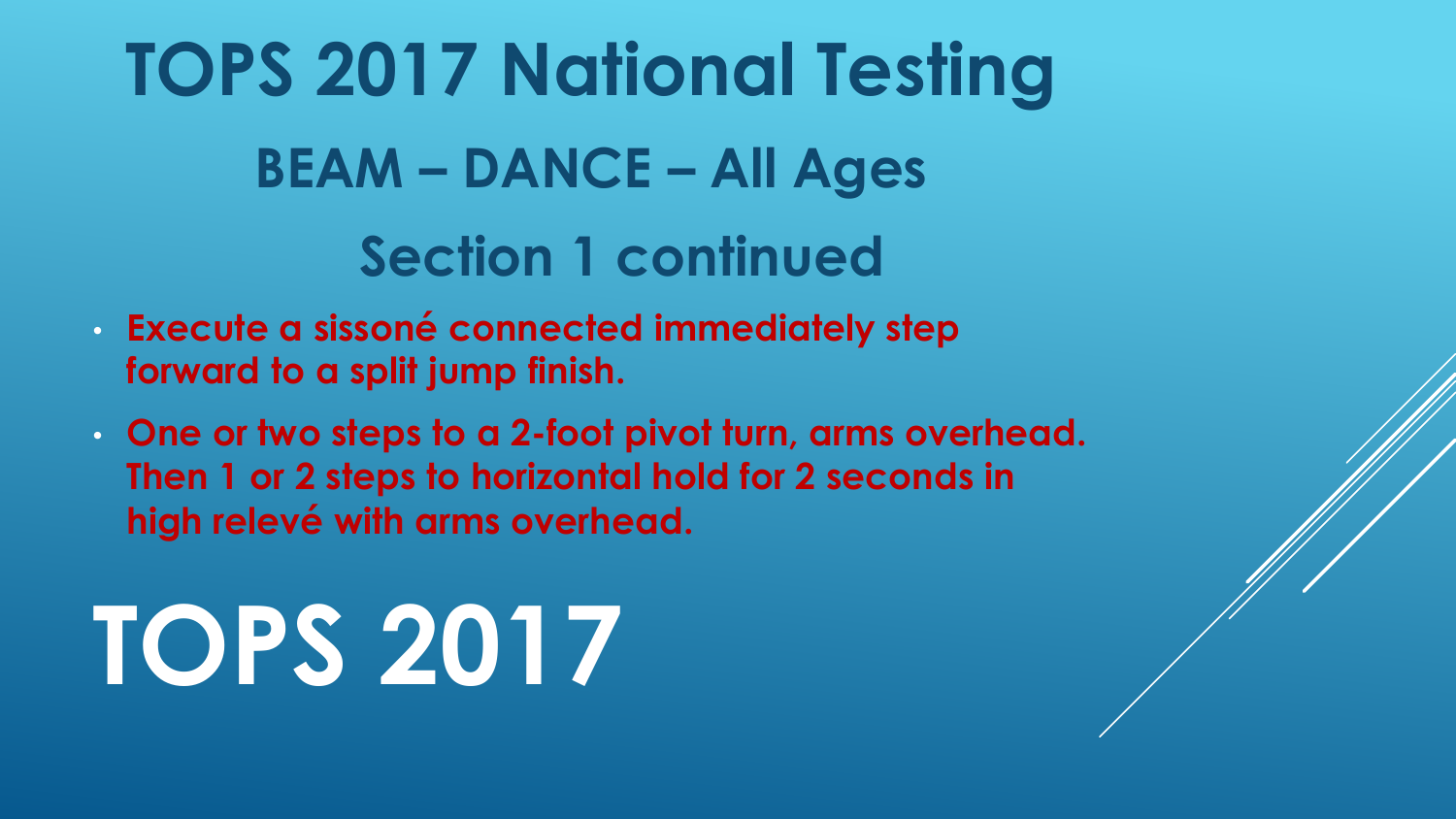### **TOPS 2017 National Testing**

#### **BEAM – DANCE – All Ages - Section 2:**

- o **One or three steps to a 180° switch split leap (legs must be straight, not a stag split) (8 year olds may perform a split leap or switch leap. Arms optional. Immediately step forward to a straight leg skip, arms swinging overhead, landing in plie while increasing the split on the landing.**
- o **One or two steps to prepare for a high relevé full turn on one leg with free leg optional, arms overhead.**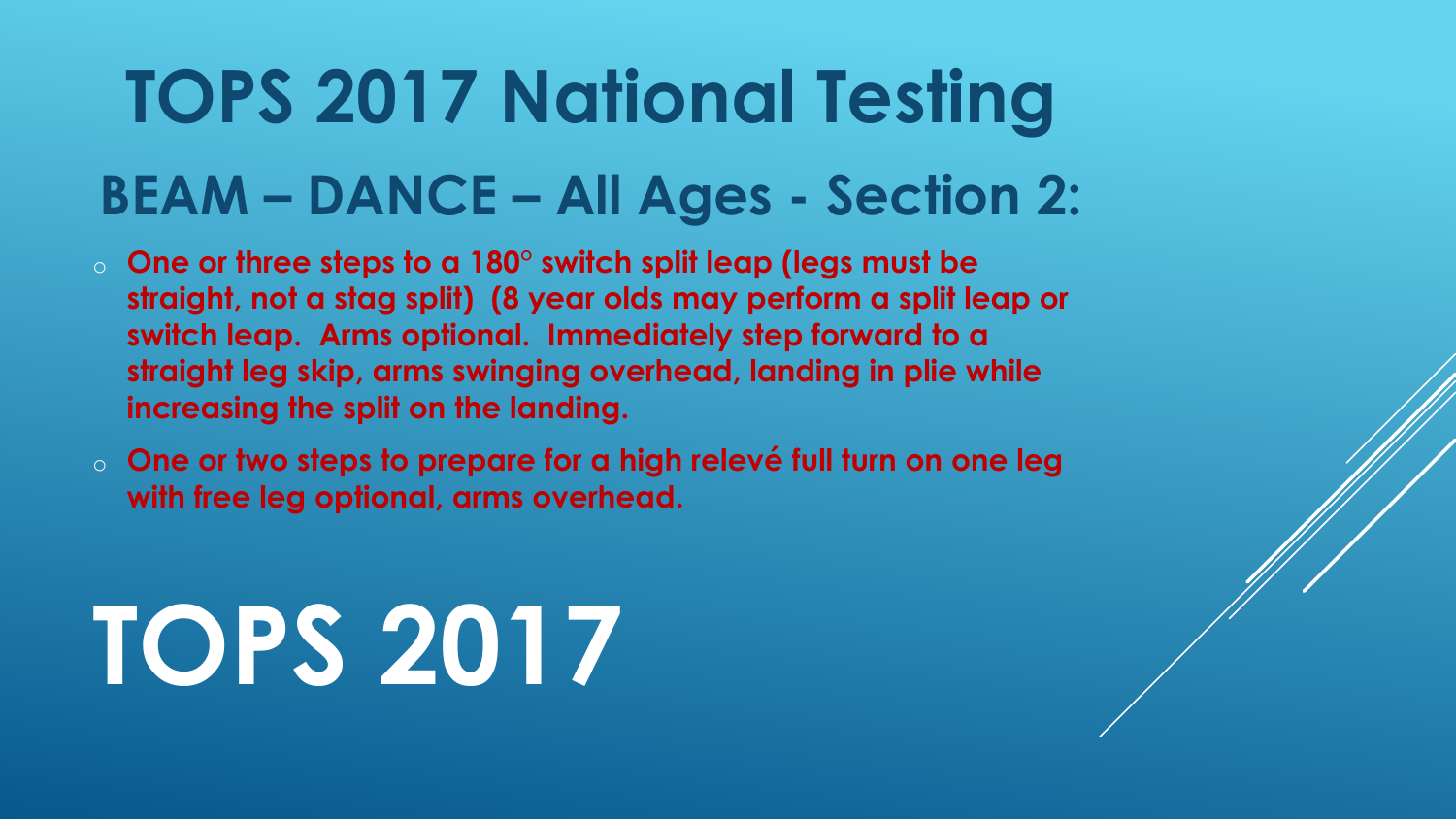## **TOPS 2017 National Testing New – 2017 FLOOR – ACROBATICS**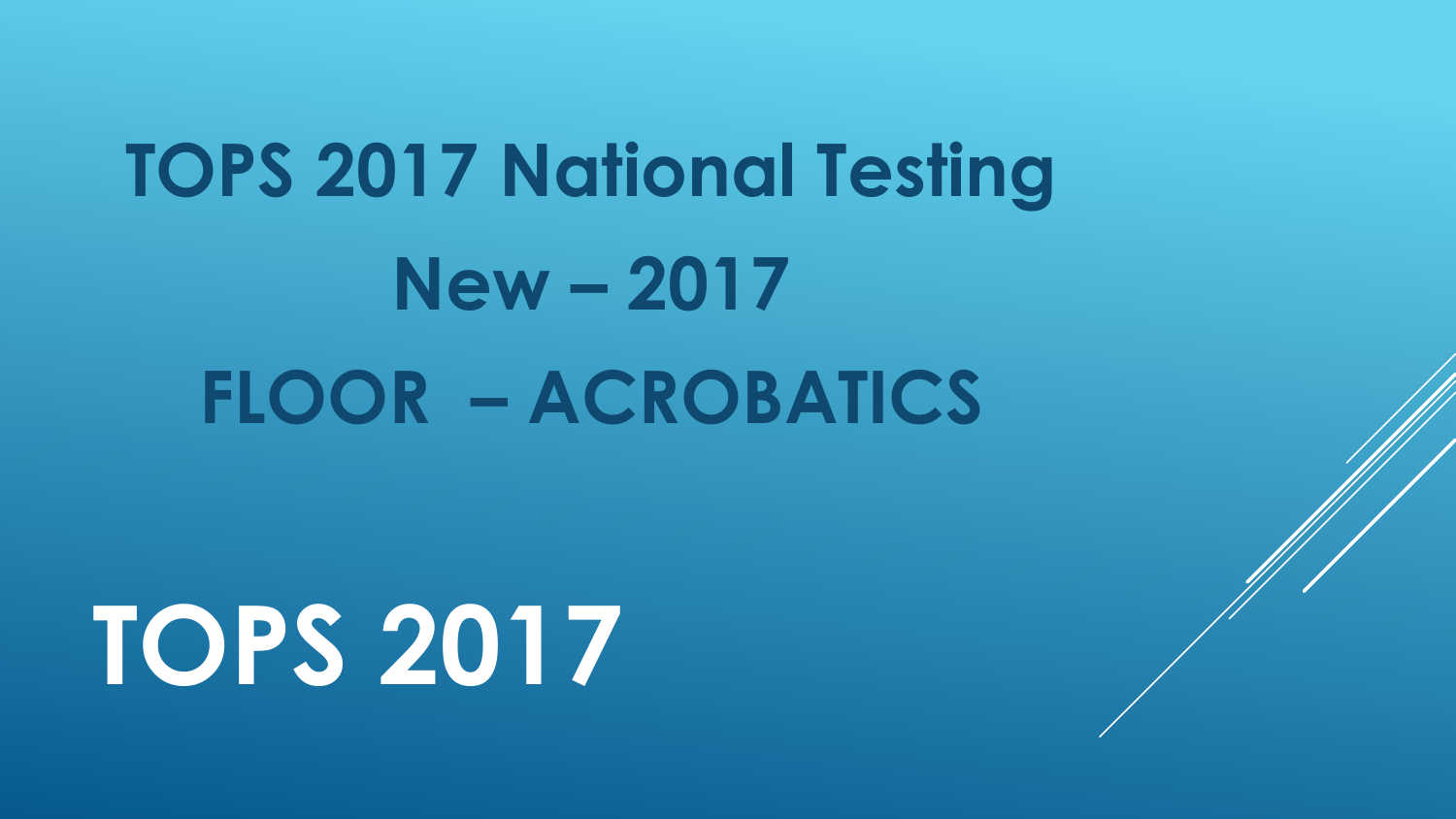#### **TOPS 2017 National Testing FLOOR – ACROBATICS – All Ages New for 2017**

Floor acrobatics will be performed in two separate rounds. First round, all gymnasts will test the tumbling passes.

Second round, all gymnasts will test the "Acrobatic Series" for their age groups.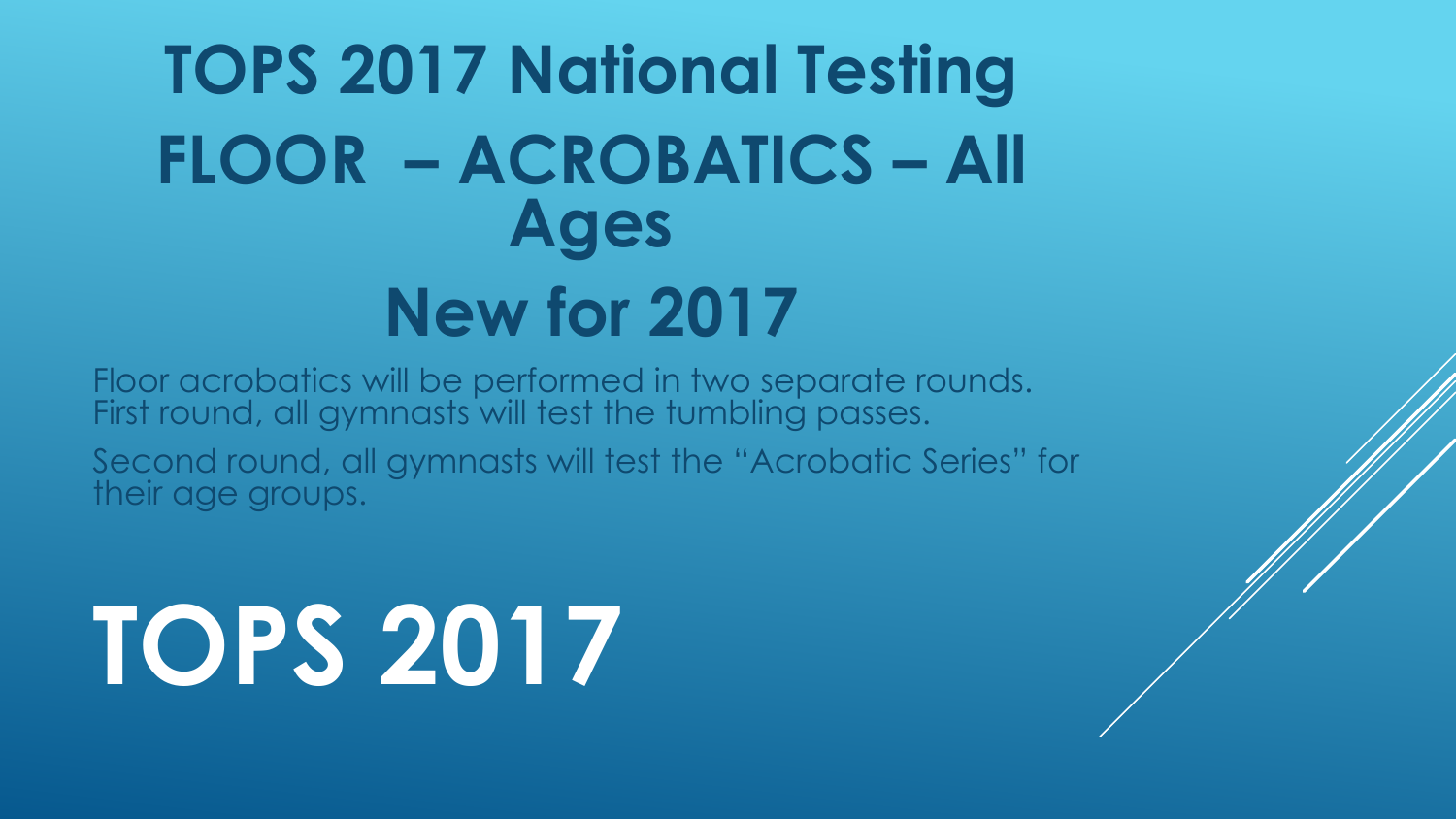#### **TOPS 2017 National Testing FLOOR – ACROBATICS – 8 Year Olds**

- **Jump hurdle to 2 front handsprings step outs to front handspring feet together**
- **Jump hurdle to round off to 2 back handsprings to back tuck salto to stick.**
- **From an 8" panel mat, standing back tuck to stick.**
- **Acrobatic Series**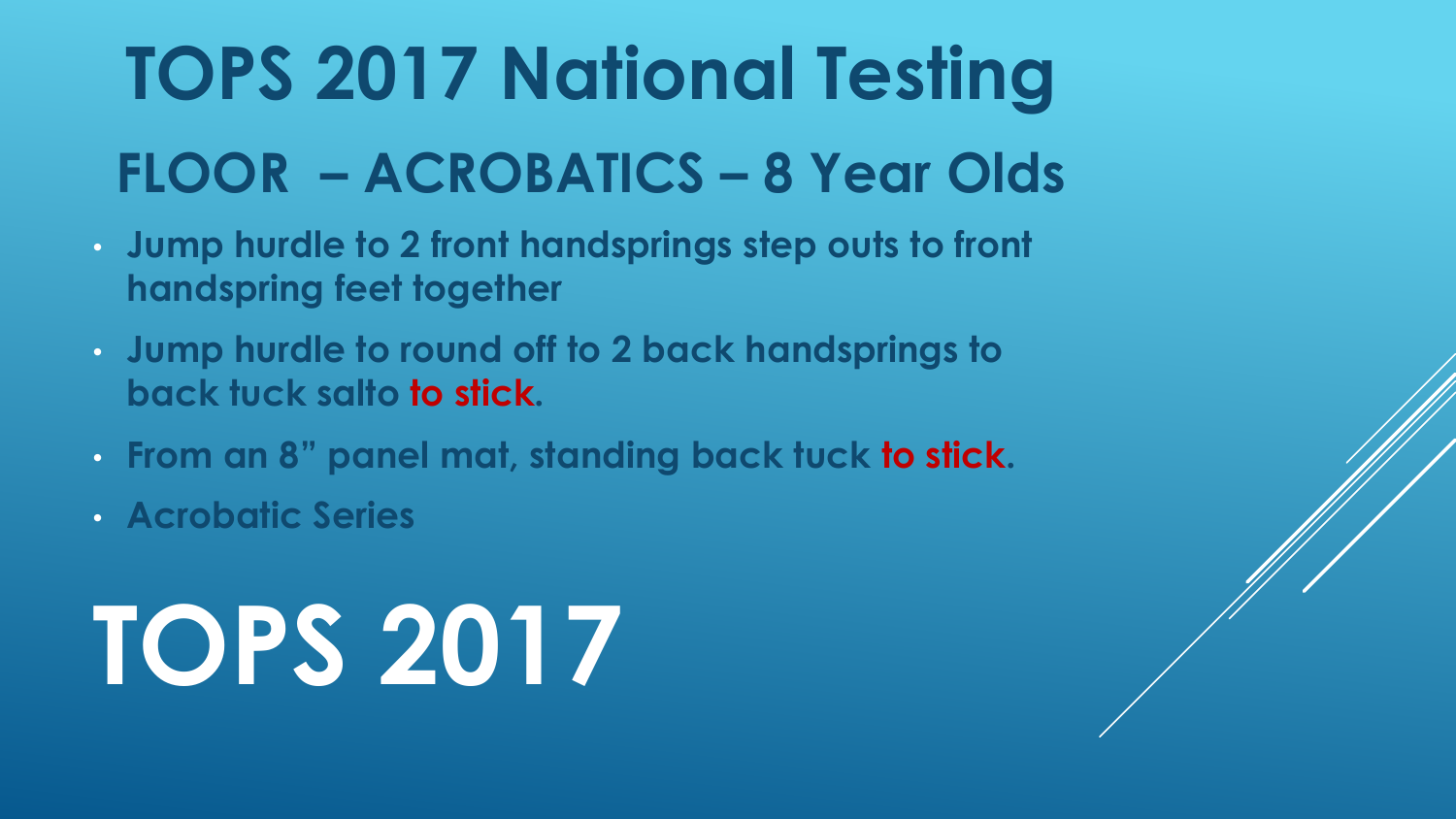#### **TOPS 2017 National Testing FLOOR – ACROBATICS – 9 Year Olds**

- **2 to 3 running steps, front handspring step out to front handspring, front tuck.**
- **Jump hurdle from board, round off to 3 back handsprings to back layout salto.**
- **From an 8" panel mat, standing back tuck to stick.**
- **Acrobatic Series**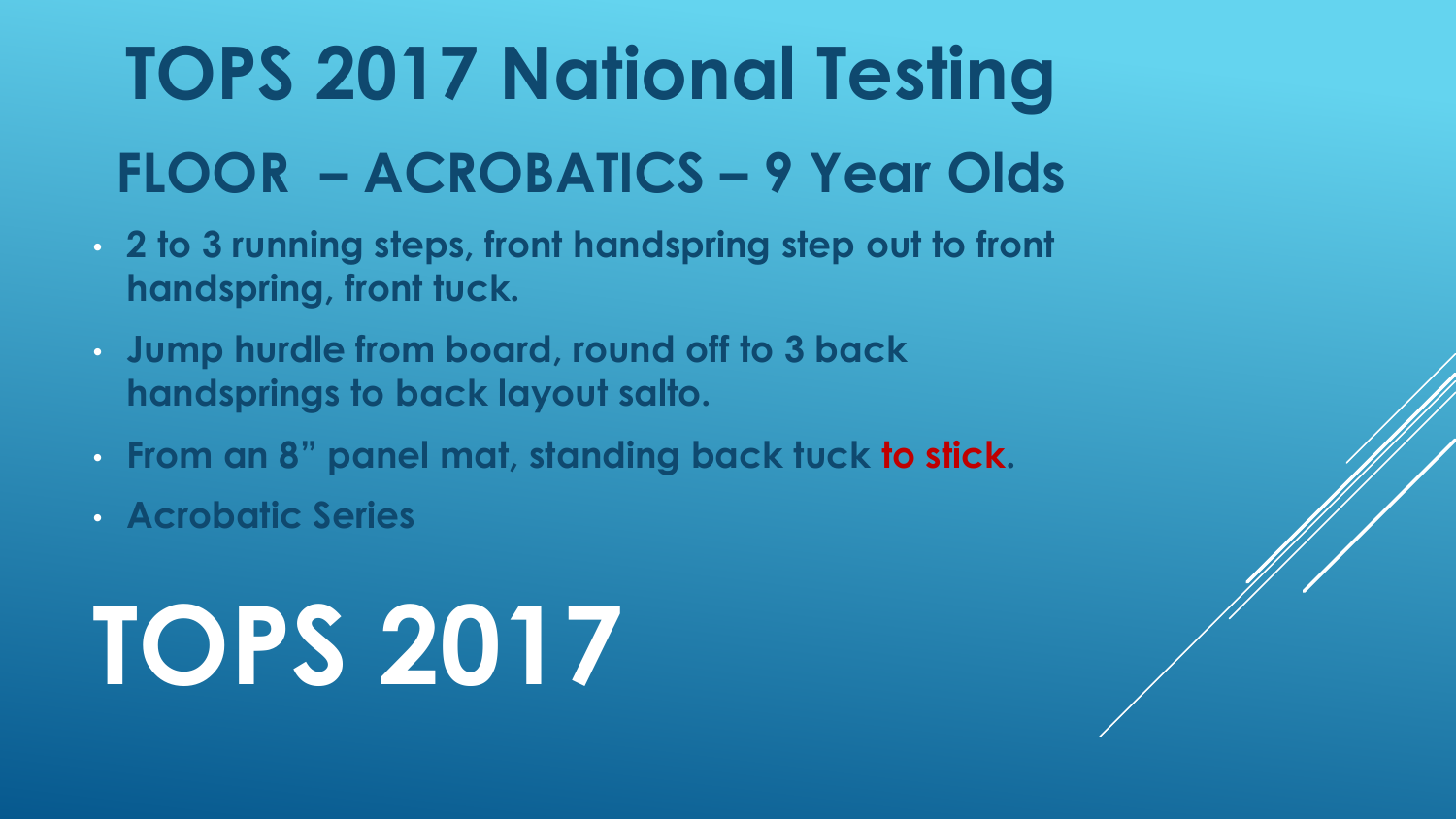#### **TOPS 2017 National Testing FLOOR – ACROBATIC – 10 Year Olds**

- **2 to 3 running steps, front handspring step out to front handspring, front tuck.**
- **Jump hurdle from board, round off to back handspring to two whips, bounce**
- **Jump hurdle from board, round off to 3 back handsprings to back layout salto.**
- **From an 8" panel mat, standing back tuck to stick. From panel mat, jump down to punch tuck front to stick.**
- **Acrobatic Series**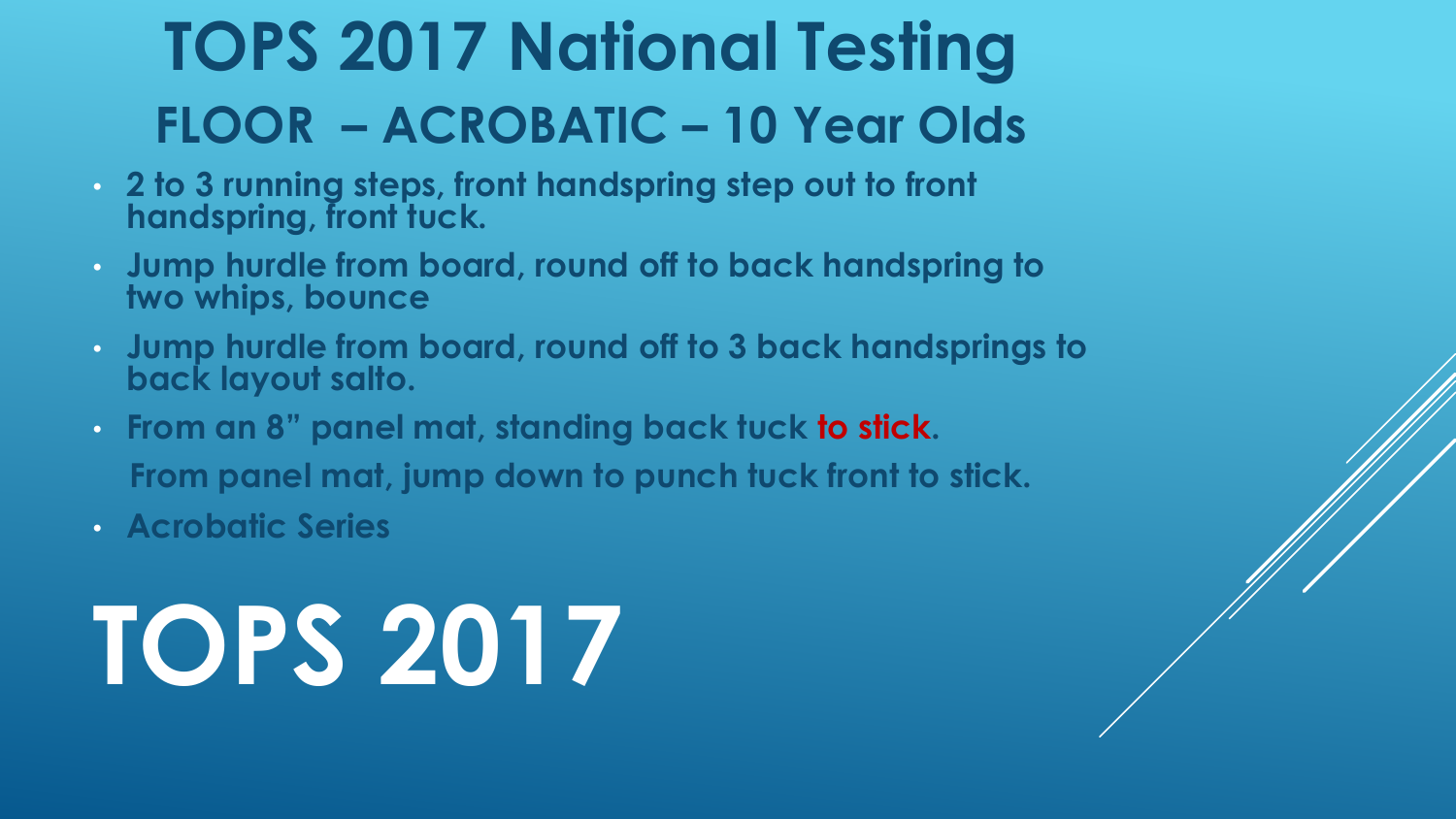# **TOPS 2017 National Testing FLOOR – ACROBATIC – All Ages Acrobatic Series Same as 2016**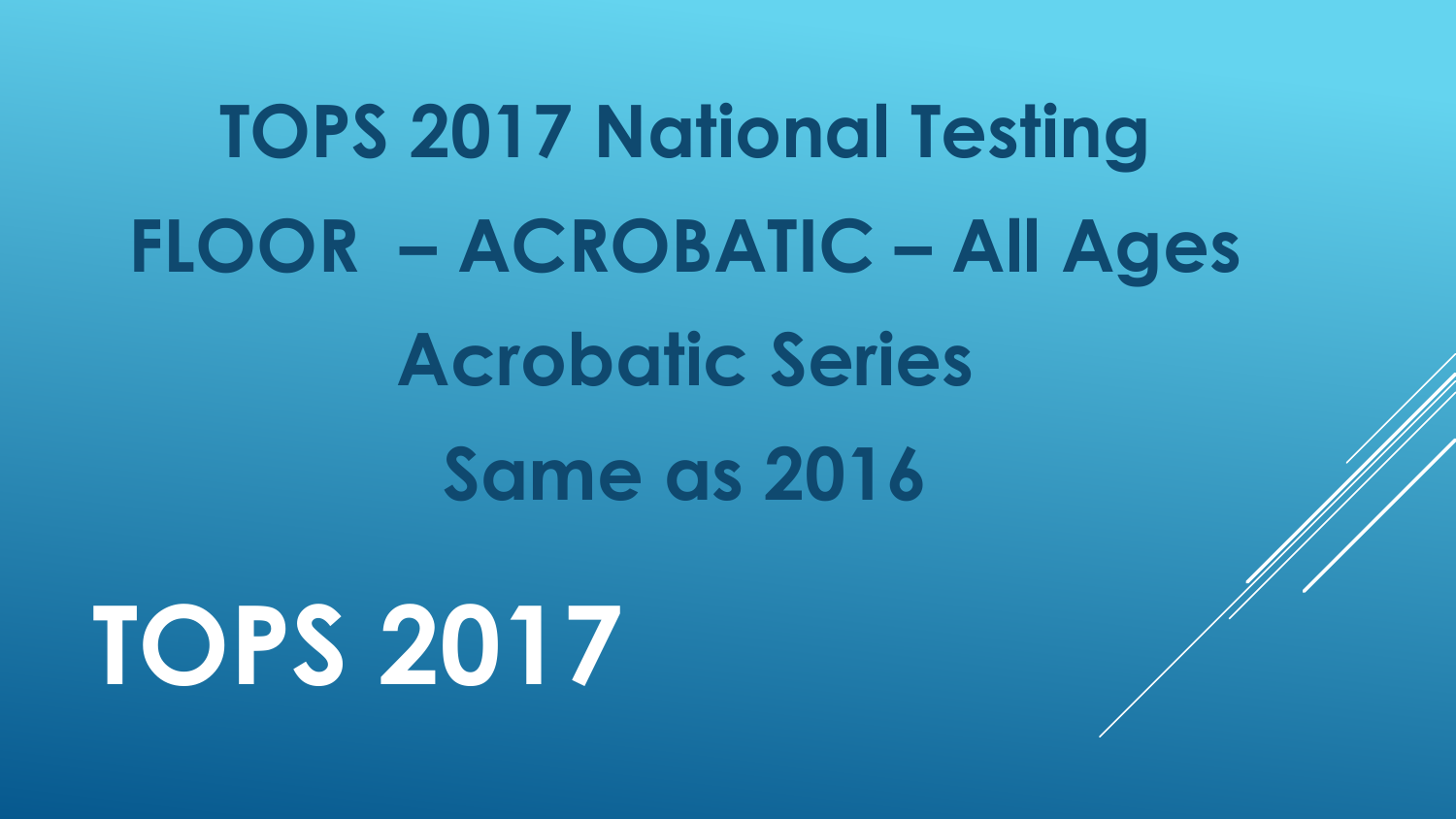## **TOPS 2017 National Testing New – 2017 FLOOR – DANCE**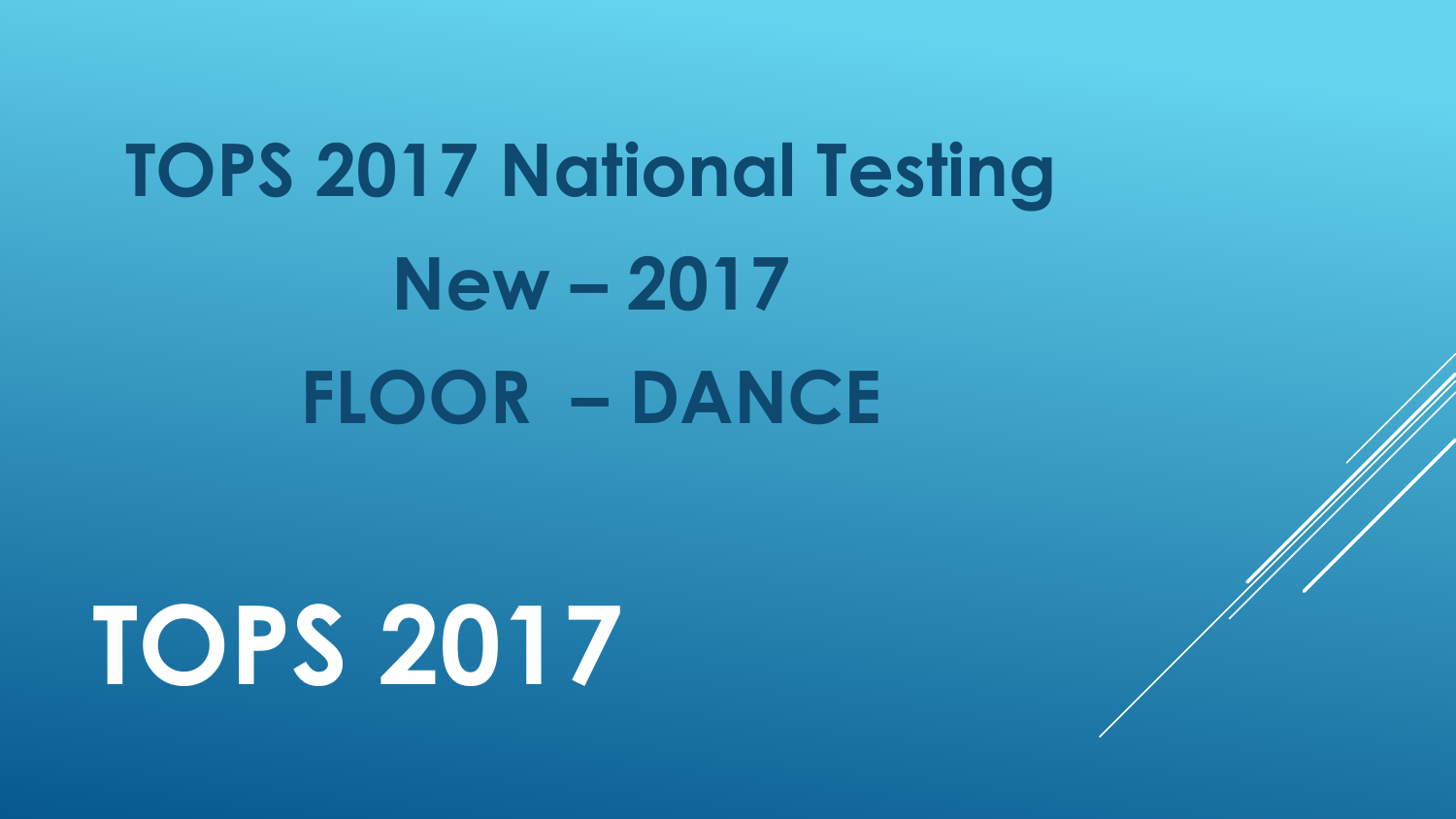## **TOPS 2017 National Testing FLOOR – DANCE – All Ages Same as 2016**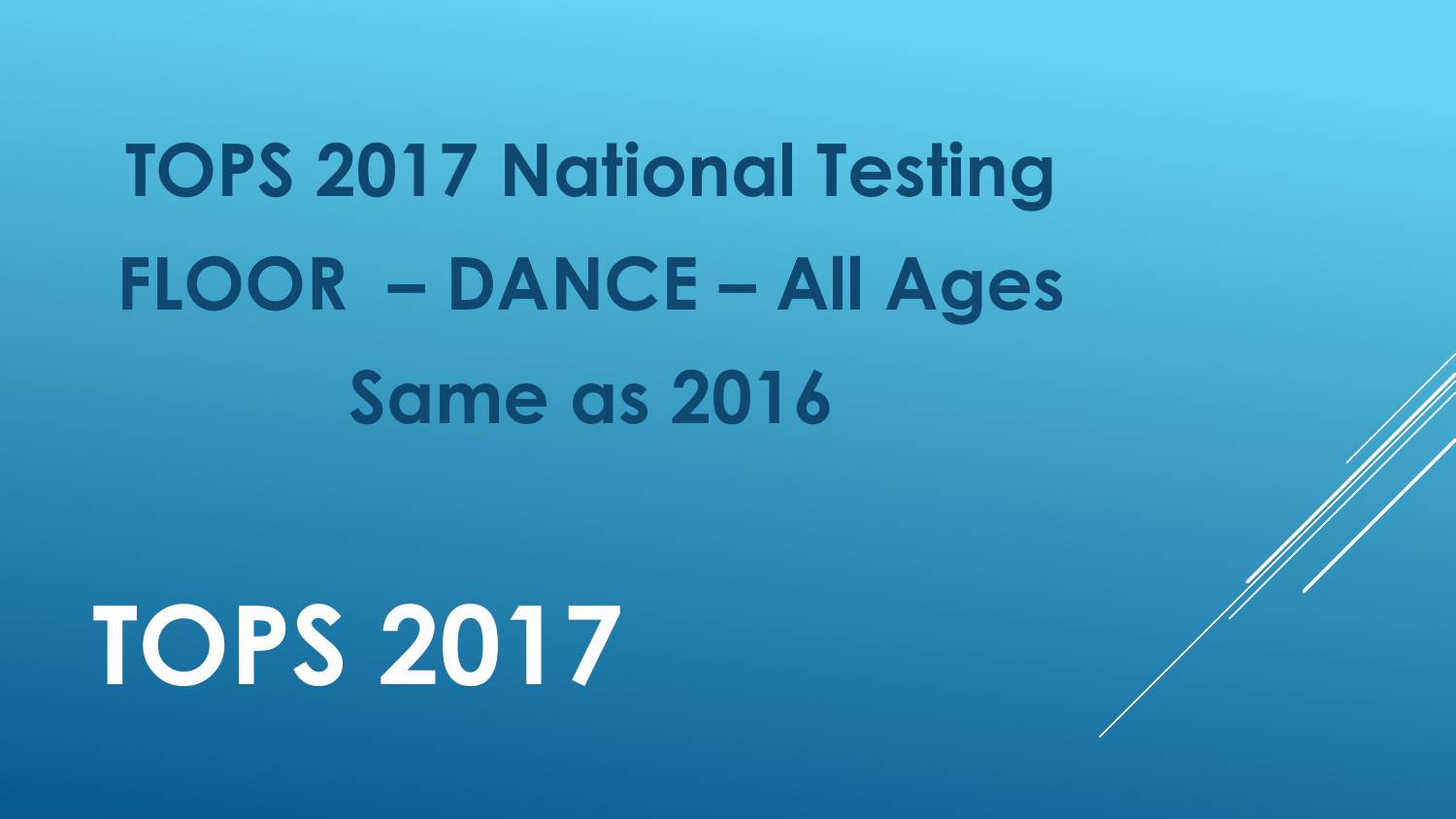**TOPS 2017 State and National Testing Videos coming soon! April 2017**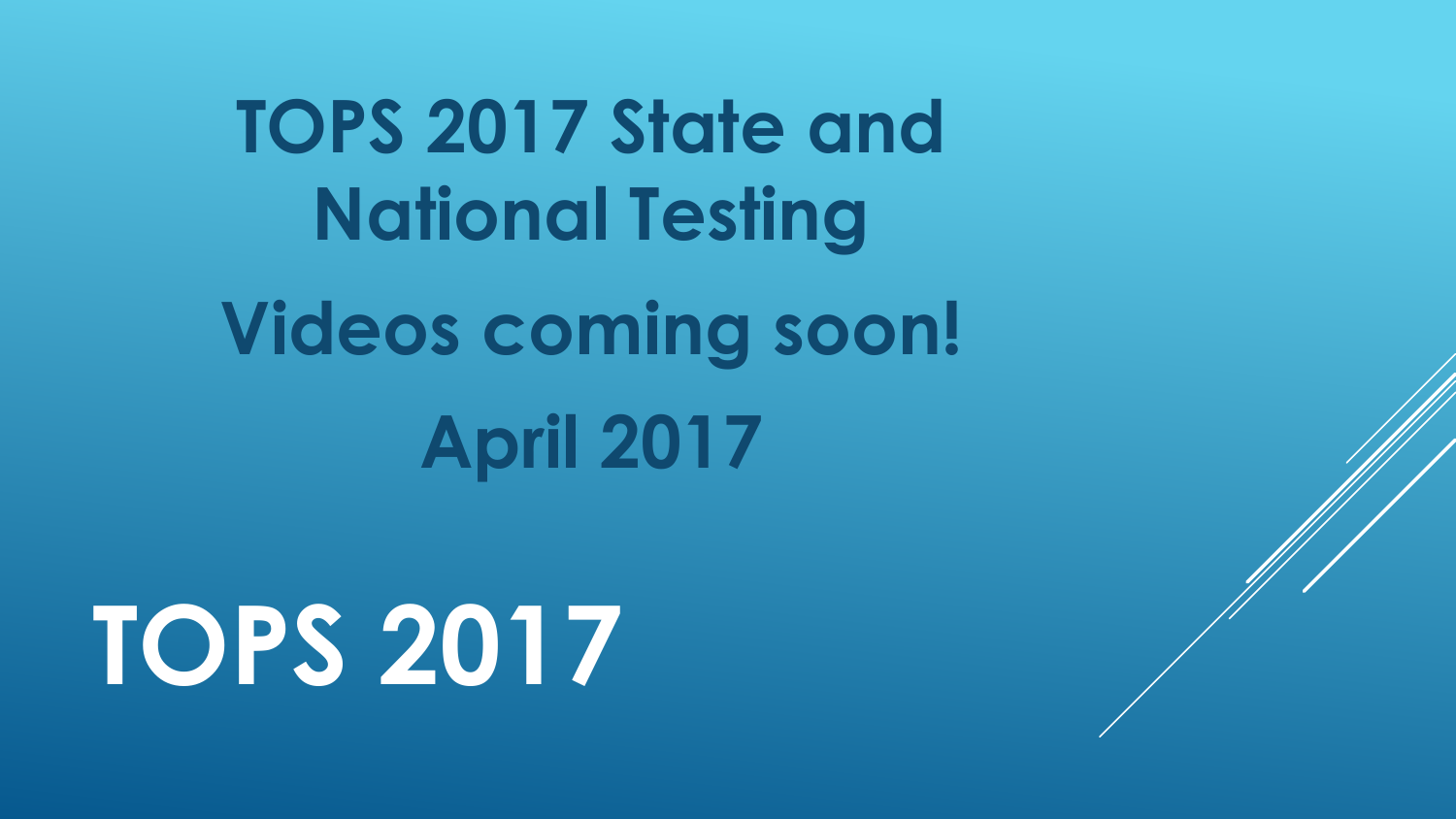**TOPS 2017 National Testing October 13 – 15, 2017 USA Gymnastics National Team Training Center Huntsville, Texas**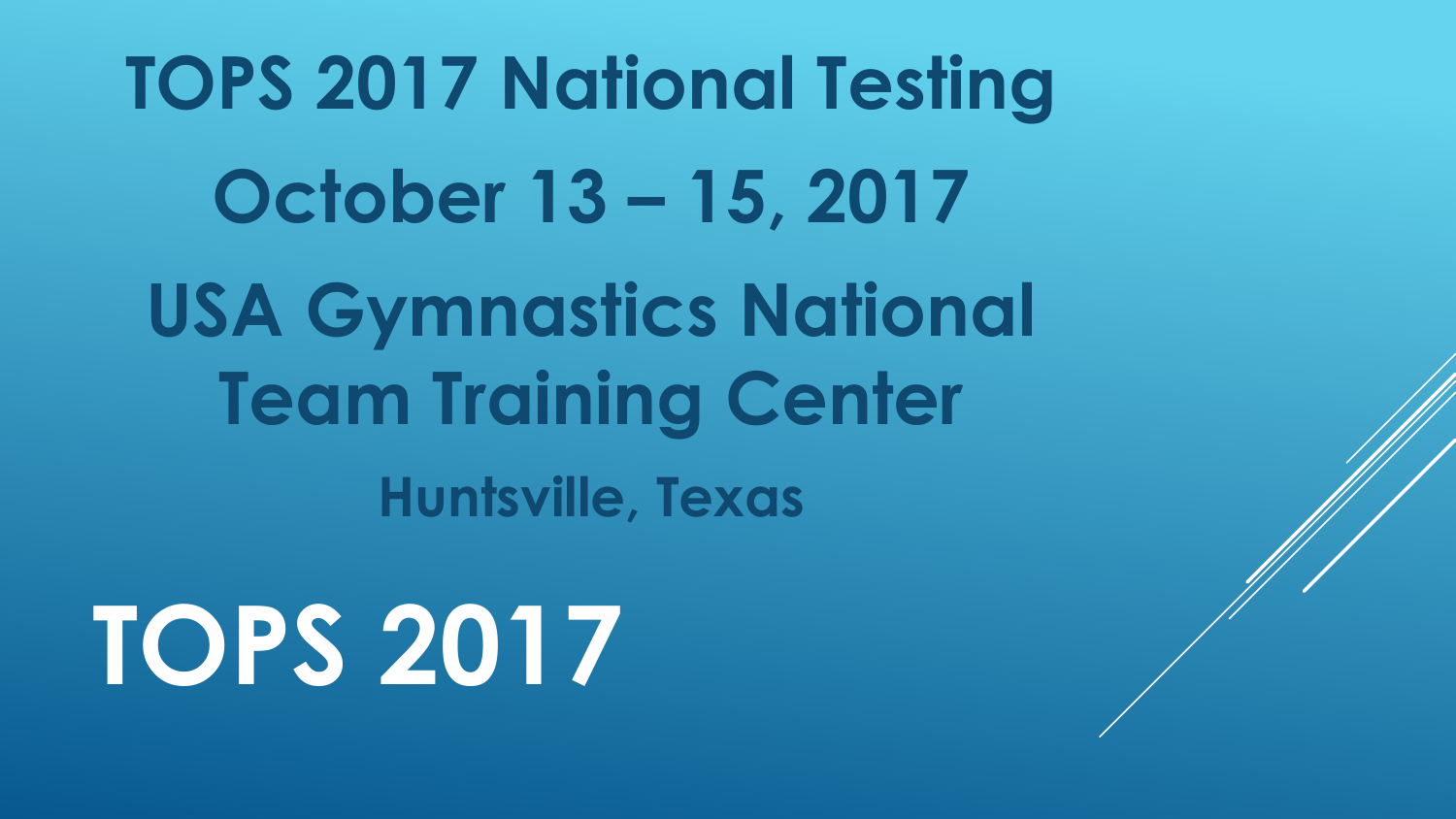**TOPS 2017 National Testing October 13 – 15, 2017 Testing is done in two days. Physical Abilities Basic Skills Testing TOPS 2017**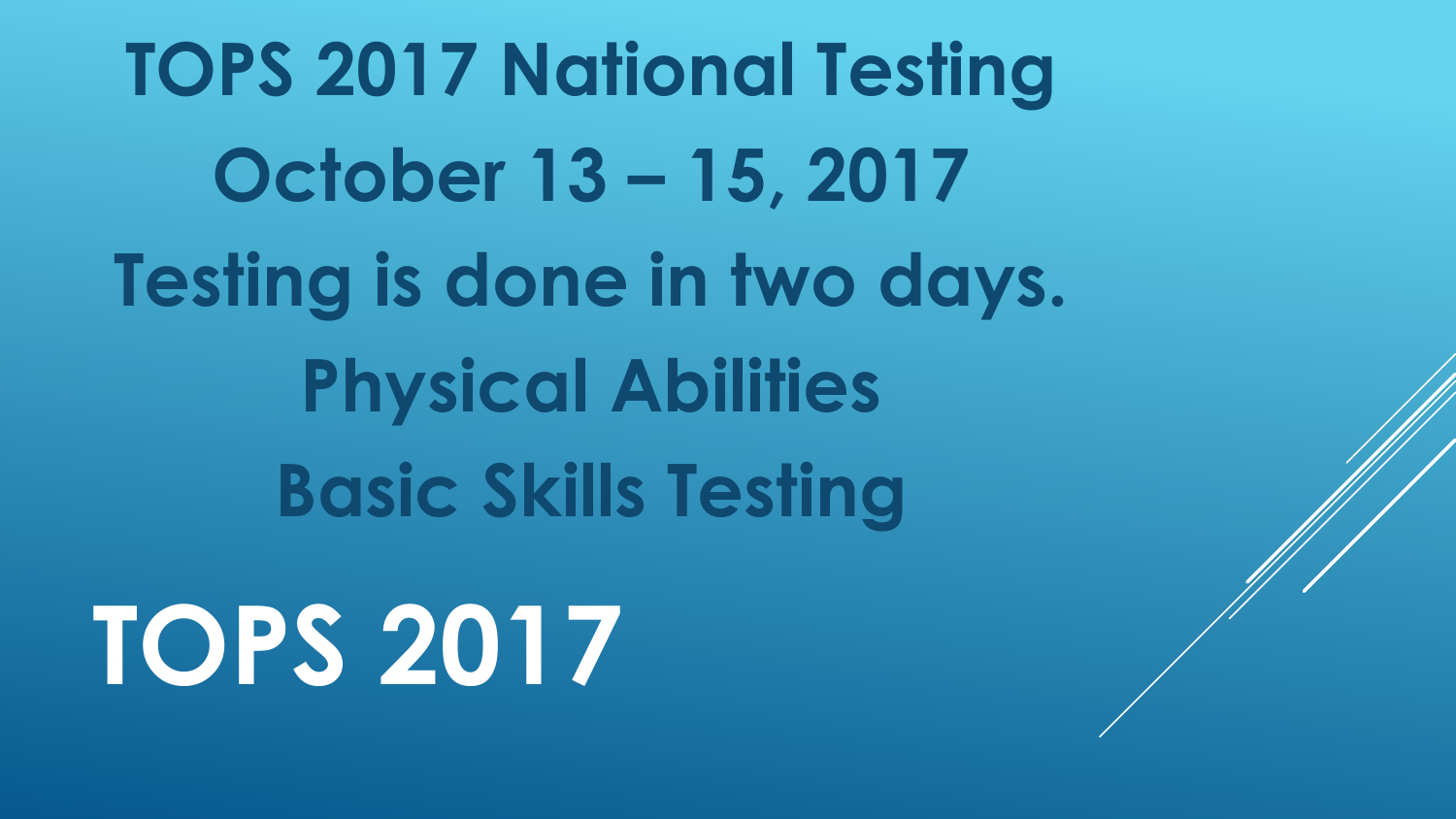### **TOPS 2017 National Testing For Beam and Floor:**

o **Acrobatics counts to 80% of the final event score.**  o **Dance counts to 20% of the final event score.** 

**Each event counts 10 points or 40 points maximum.** 

# **TOPS 2017**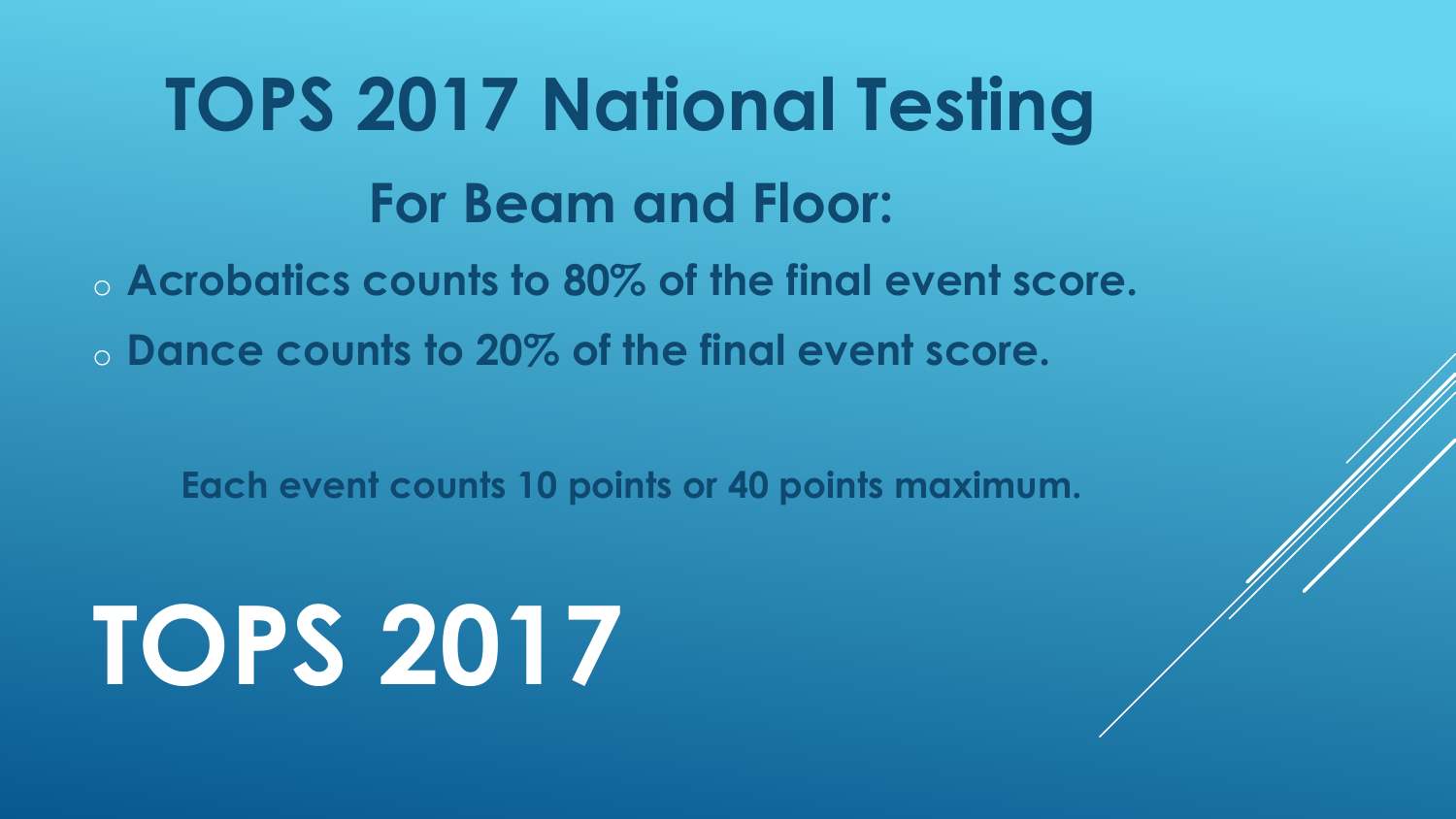#### **TOPS 2017 National Testing**

**8 Year Olds: 50% Physical Abilities – 50% Skill Testing 9 Year Olds: 40% Physical Abilities – 60% Skill Testing 10 Year Olds: 30% Physical Abilities – 70% Skill Testing** 

# **TOPS 2017**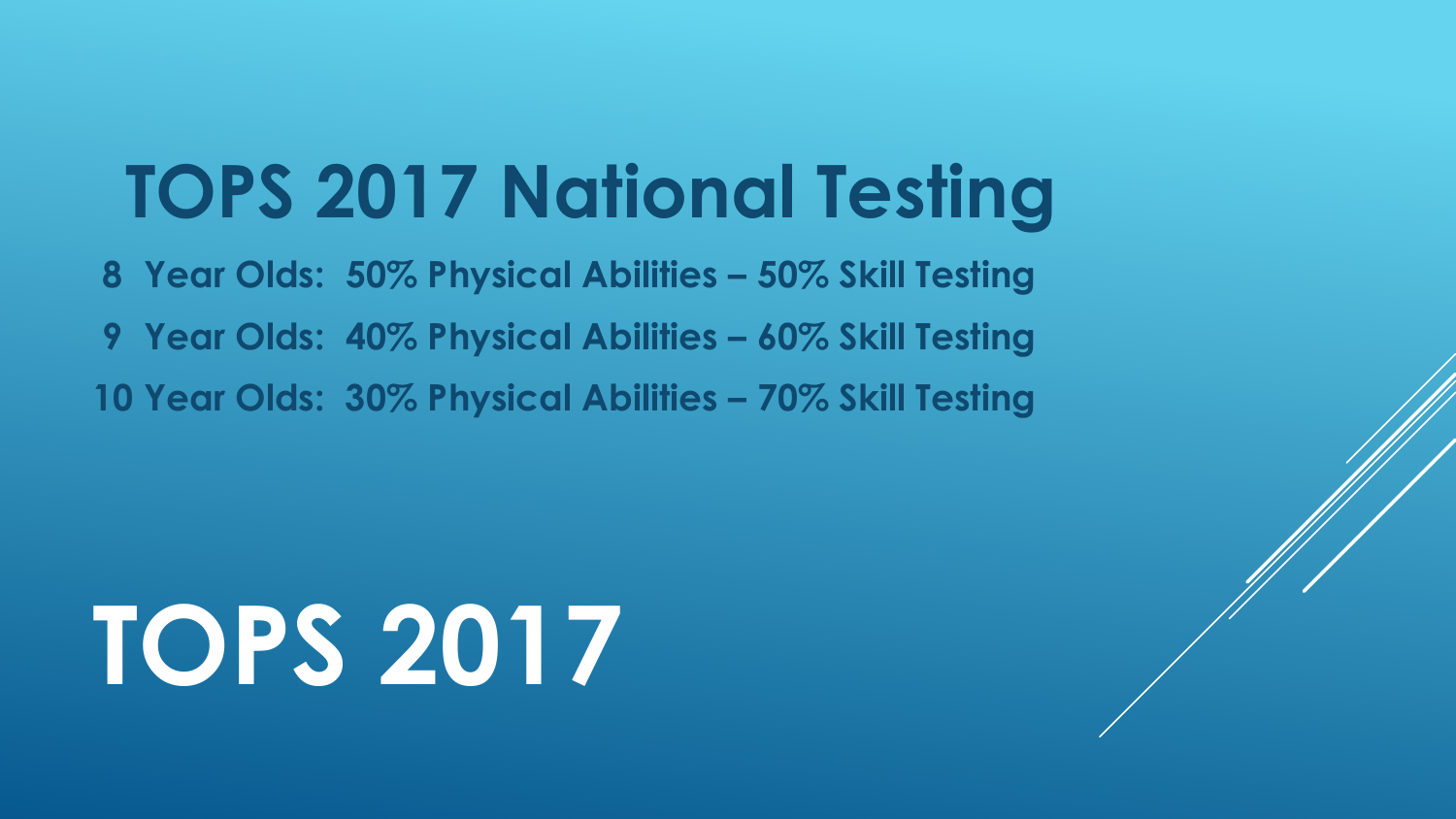## **TOPS 2017 National Testing All age groups are combined for final scoring. Top 50 – TOPS A NATIONAL TEAM Next 60 – TOPS B TEAM**

## **TOPS 2017**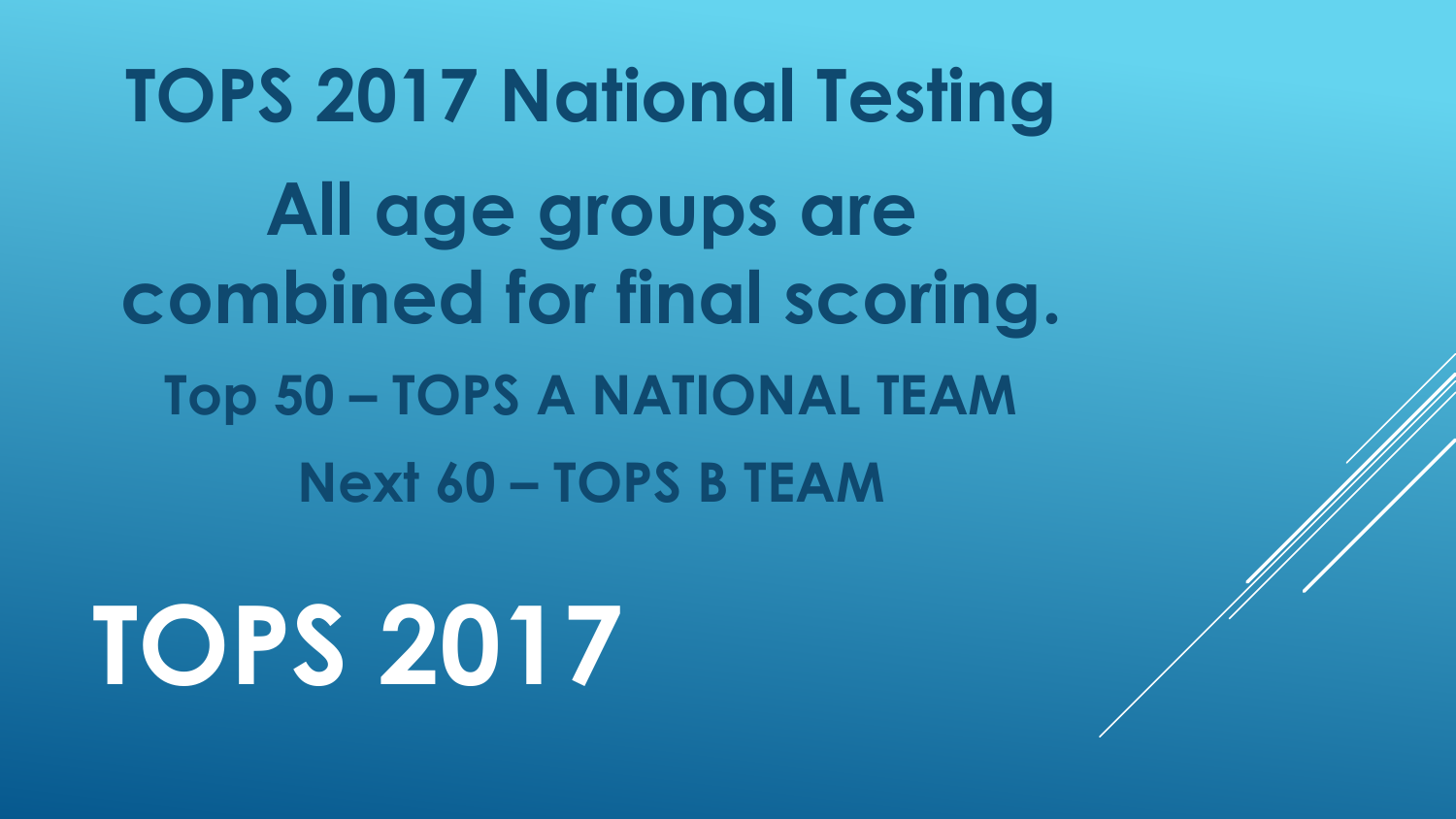

**Managing Director of Athlete Programs Women's Program USA Gymnastics kriley@usagym.org TOPS 2017**